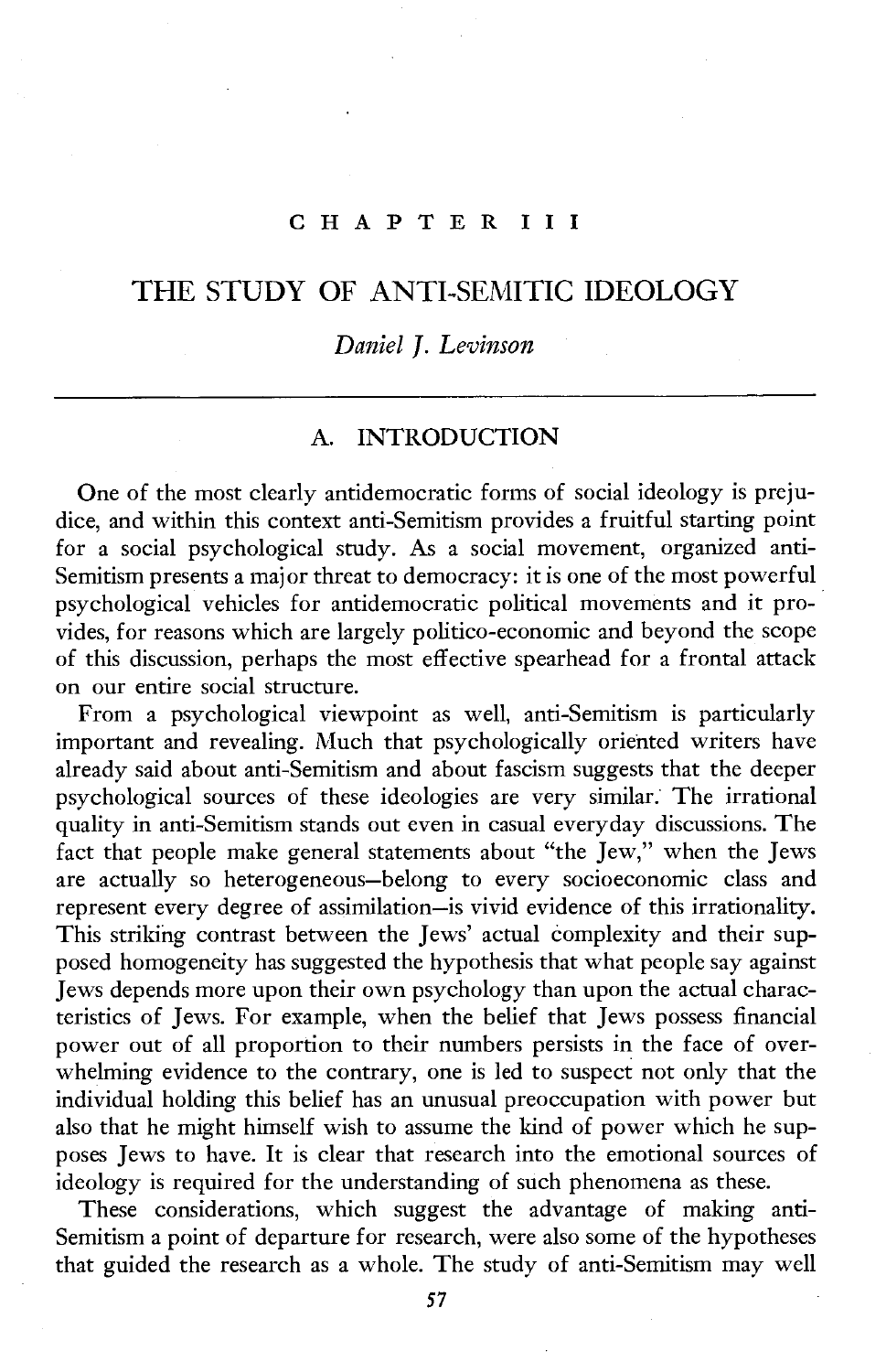THE AUTHORITARIAN PERSONALITY<br>be, then, the first step in a search for antidemocratic trends in ideology, in<br>personality, and in social movements.<br>Anti-Semitism is conceived here as an ideology, that is, as a relatively<br>or personality, and in social movements.<br>Anti-Semitism is conceived here as an ideology, that is, as a relatively<br>organized, relatively stable system of opinions, values, and attitudes concern-<br>ing Jews and Jewish-Gentile rel organized, relatively stable system of opinions, values, and attitudes concerning Jews and Jewish-Gentile relations. More specifically, it involves negative opinions regarding Jews (that they are unscrupulous, clannish, po seeking, and so on); *hostile attitudes* toward them (that they should be ex-<br>cluded, restricted, kept subordinate to Gentiles, and so on); and *moral values*<br>which permeate the opinions and justify the attitudes. cluded, restricted, kept subordinate to Gentiles, and so on); and *moral values* 

Numerous questions concerning the structure and content of anti-Semitism were raised in Chapter II. These and other questions guided the construction of an opinion-attitude scale for the measurement of anti-Semitism were raised in Chapter II. These and other questions guided the construction of an opinion-attitude scale for the measurement of anti-Semitic ideology. The source material for the scale included: the writings construction of an opinion-attitude scale for the measurement of anti-<br>Semitic ideology. The source material for the scale included: the writing:<br>of virulent anti-Semites; technical, literary, and reportorial writings on a of virulent anti-Semites; technical, literary, and reportorial writings on anti-Semitism and fascism; and, most important, everyday American anti-Semitism<br>as revealed in parlor discussion, in the discriminatory practices of many<br>businesses and institutions, and in the literature of various organizatio as revealed in parlor discussion, in the discriminatory practices of many as revealed in parlor discussion, in the discriminatory practices of many<br>businesses and institutions, and in the literature of various organizations<br>which are trying, with small success, to counter numerous anti-Semitic<br>a

tions. It yielded a quantitative measure which could be correlated with measures of other, theoretically related, variables. It provided a basis for the selection of criterion groups of extreme high and low scorers, who could<br>then be subjected to intensive clinical study. It permitted, as part of a larger<br>questionnaire, a relatively detailed, quantifiable study of large gr then be subjected to intensive clinical study. It permitted, as part of a larger questionnaire, a relatively detailed, quantifiable study of large groups of subjects. Finally, it was constructed in such a way that statistical analysis of its properties might reveal much of the structure, scope, and con subjects. Finally, it was constructed in such a way that statistical analysis of<br>its properties might reveal much of the structure, scope, and content of anti-<br>Semitic ideology. its properties might reveal much of the structure, scope, and content of anti-<br>Semitic ideology. Semitic ideology.<br>Processes and the context of the context of the context of the context of the context of the context of the context of the context of the context of the context of the context of the context of the contex

# B. CONSTRUCTION OF THE ANTI-SEMITISM (A-S) SCALE

An opinion-attitude scale is a series of statements dealing with a given topic, in this case anti-Semitic ideology. The subject is asked to respond to each item by agreeing or disagreeing. His responses are converted into each item by agreeing or disagreeing. His responses are converted into scores measured—for this scale, anti-Semitism—a low score the opposite. The scor-<br>ing procedure is discussed below (Section C).<br>The Likert method of scaling  $(73, 84)$  was used. It is easier to apply and

requires fewer items than the Thurstone method ( $118$ ), but yields equally high reliabilities and generally comparable results  $(z_2, 84)$ . It was desired to avoid the assumptions and difficulties in the use of judges which the latter method entails. Also, since it was anticipated that in further high reliabilities and generally comparable results  $(22, 84)$ . It was desired to avoid the assumptions and difficulties in the use of judges which the latter method entails. Also, since it was anticipated that in further avoid the assumptions and difficulties in the use of judges which the latter method entails. Also, since it was anticipated that in further stages of the research the items might be modified in wording, it was highly desir research the items might be modified in wording, it was highly desirable to<br>to<br> $\frac{d}{dt}$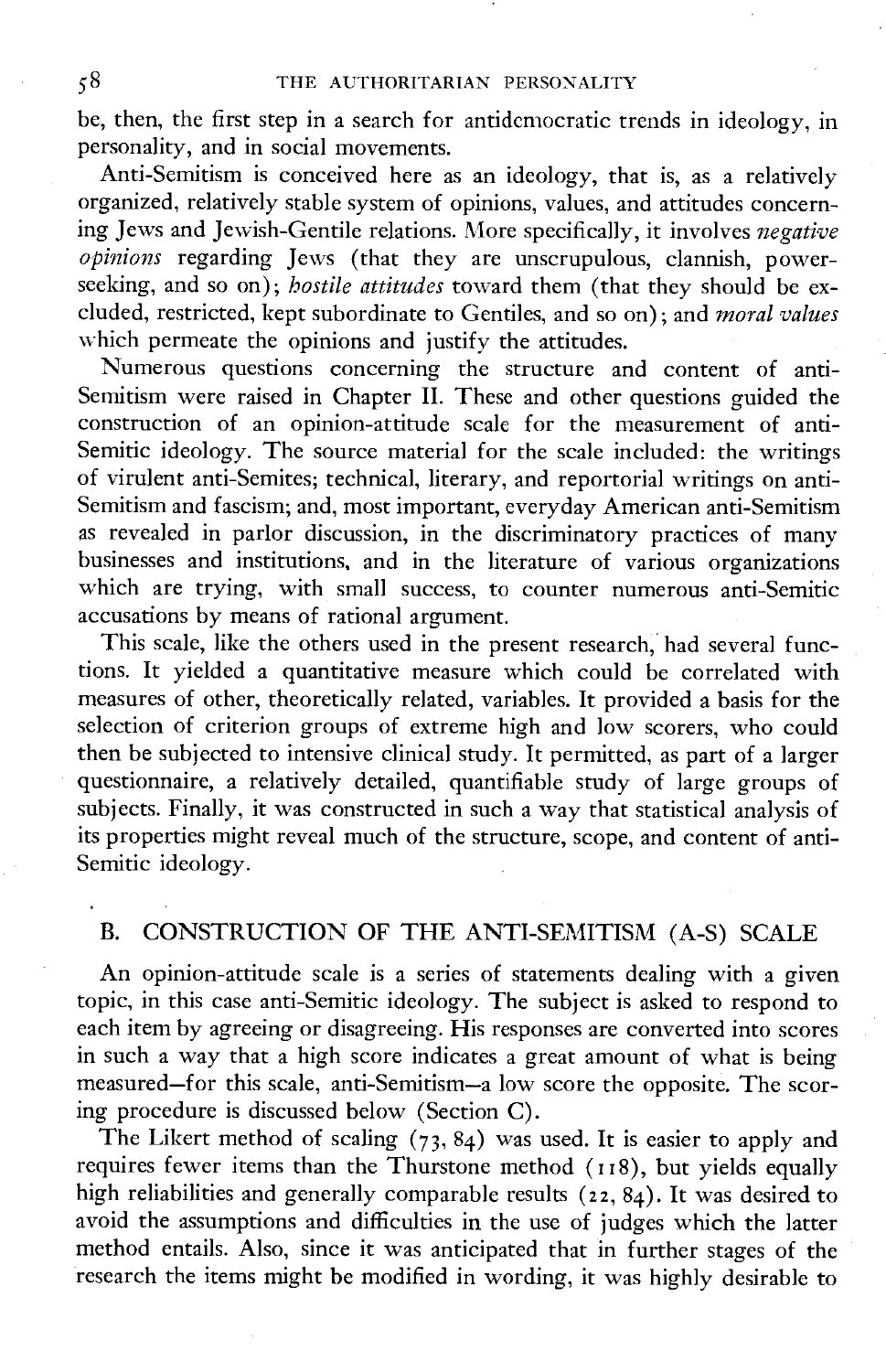THE STUDY OF ANTI-SEMITIC IDEOLOGY<br>avoid the repeated use of judges. A measure of intensity of opinion and<br>attitudes is obtained, in the Likert method, by having the subject indicate<br>the degree of his agreement or disagree attitudes is obtained, in the Likert method, by having the subject indicate<br>the degree of his agreement or disagreement with each item; this makes<br>possible a more adequate determination of subtle group and individual dif-<br> terns. This method also permits the covering of a wider area of opinions and<br>attitudes. Finally, the Likert technique of item analysis (see below) was<br>particularly suited to the general theoretical approach of this researc attitudes. Finally, the Likert technique of item analysis (see below) was particularly suited to the general theoretical approach of this research.<br>1. GENERAL RULES IN ITEM FORMULATION<br>The procedure used for selecting and

The procedure used for selecting and formulating items, in contrast to a frequent practice, did not involve the testing of several hundred items as a basis for selection of a final short scale. Rather, fifty-two items were basis for selection of a final short scale. Rather, fifty-two items were formu-<br>lated and all of these were used throughout the statistical analysis of the<br>preliminary form of the scale. (To anticipate a result presented b preliminary form of the scale. (To anticipate a result presented below, only<br>a few items were statistically inadequate, and this inadequacy is interesting<br>in its own right.) In successive stages of the research there were, a few items were statistically inadequate, and this inadequacy is interesting<br>in its own right.) In successive stages of the research there were, however,<br>no qualms about modifying, deleting, or adding items.<br>The present s

in its own right.) In successive stages of the research there were, however, no qualms about modifying, deleting, or adding items. The present scale differs from most opinion-attitude scales in that it contains only negati tains only negative items, that is, they all state the anti-Semitic position regarding the issue in question. The reasons for the use of negative items<br>only and an answer to some possible criticisms, presented in detail in regarding the issue in question. The reasons for the use of negative items<br>only and an answer to some possible criticisms, presented in detail in a previ-<br>ous publication (71), may be summarized here. One advantage of nega be so phrased that they express subtle hostility without seeming to offend<br>the democratic values which most prejudiced people feel they must main-<br>tain. Since the scale attempts to measure receptivity to anti-Semitic ideol the democratic values which most prejudiced people feel they must main-<br>tain. Since the scale attempts to measure receptivity to anti-Semitic ideology,<br>it seemed reasonable to use only anti-Semitic statements in the scale. main argument against the present procedure is that it might produce a "set" or mechanical tendency consistently to agree or to disagree. This argument is answered on the ground that (a) most individuals show variability o response, as indicated by item intercorrelations averaging  $.3-4$ ; (b) there is<br>a tendency to vary in order to avoid an extreme position; (c) very similar<br>results have been obtained in later stages of the present research a tendency to vary in order to avoid an extreme position; (c) very similar results have been obtained in later stages of the present research when an all-negative scale is inserted randomly into a longer series containing all-negative scale is inserted randomly into a longer series containing positive<br>items; and, most important, (d) since the "set" argument implies that high<br>scorers are not necessarily anti-Semitic nor lows anti-anti-Semiti scorers are not necessarily anti-Semitic nor lows anti-anti-Semitic, the final test is the validity of the scale, that is, the demonstration that high scorers are significantly different from low scorers in a variety of me significantly different from low scorers in a variety of meaningful charac-<br>teristics. The scale does, as will be shown later, have considerable validity.<br>Since the A-S scale, like the others, was intended not only to prov

Since the A-S scale, like the others, was intended not only to provide a *antitative* measure of an ideology but also to aid in the *qualitative* descripquantitative measure of an ideology but also to aid in the qualitative description of that ideology (and of individual ideological patterns), its construction of that ideology (and of individual ideological patterns), its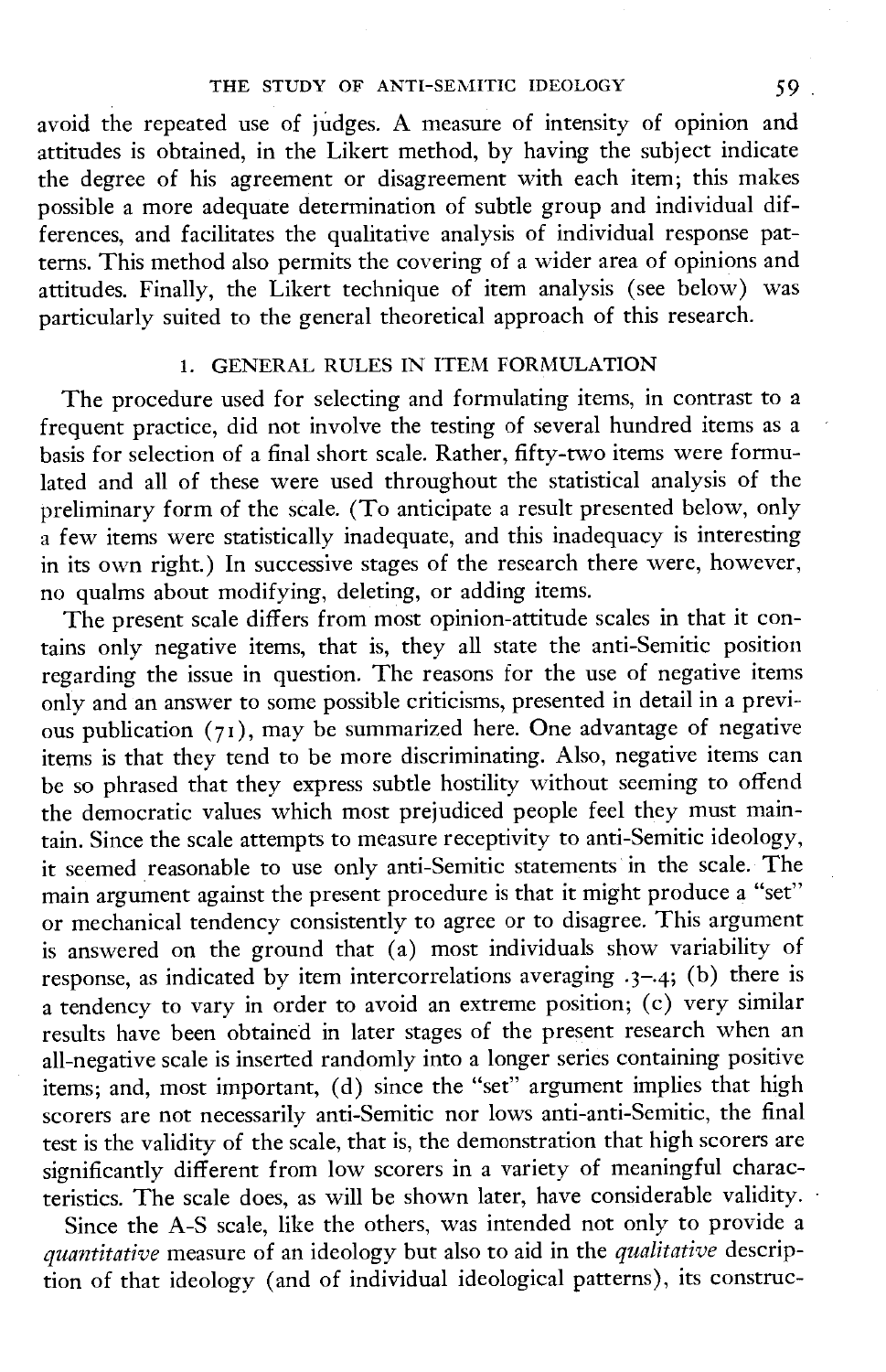60 THE AUTHORITARIAN PERSONALITY<br>tion followed certain general rules. These rules had to do with (a) the<br>formulation of individual items, and (b) the division of the total scale into<br>subscales.<br>Since the scale should not, tion followed certain general rules. These rules had to do with (a) the formulation of individual items, and (b) the division of the total scale into subscales.<br>Since the scale should not, for practical reasons, include mo

subscales.<br>Since the scale should not, for practical reasons, include more than about<br>fifty items (preferably fewer in later forms), each item should be maximally<br>rich in ideas and there should be a minimum of duplication rich in ideas and there should be a minimum of duplication in wording or essential content of items. While the items are therefore often more complex than those of many other scales, this is not considered a fault. At the time, they should be clear and unambiguous in meaning, so that agreement its opposite. It is important to avoid "double-barreled" items, that is, items with two parts such that a subject might agree with one part and disagree with the other, and thus not know how to respond. with two parts such that a subject might agree with one part and disagree

Extreme prejudice of a violent and openly antidemocratic sort does not seem to be widespread in this country, especially in the middle class.<sup>1</sup> Since the present scale is intended to measure everyday, "garden variety" anti-Semitism, the items were formulated in such a way as to reflect the prevalent forms in which anti-Semitism now appears. Semitism, the items were formulated in such a way as to reflect the prevalent forms in which anti-Semitism now appears.<br>Most prejudice as one finds it in business, housing, and general social inter-

action is *pseudodemocratic* rather than *openly antidemocratic*; this distinction plays an important role in the analysis of anti-Semitic ideology which guided the construction of the scale and the formulation of items. An idea may be considered openly antidemocratic when it refers to active hatred, guided the construction of the scale and the formulation of items. An idea may be considered openly antidemocratic when it refers to active hatred, or to violence which has the direct aim of wiping out a minority group or of putting it in a permanently subordinate position. A pseudodemocratic<br>idea, on the other hand, is one in which hostility toward a group is somewhat<br>tempered and disguised by means of a compromise with democratic ideals. idea, on the other hand, is one in which hostility toward a group is somewhat<br>tempered and disguised by means of a compromise with democratic ideals.<br>Pseudodemocratic statements about Jews are often introduced by qualifyin Pseudodemocratic statements about Jews are often introduced by qualifying phrases which deny hostility or which attempt to demonstrate the demo- $\cdot$  .  $\cdot$  ;

phrases which deny hostility or which attempt to demonstrate the demo-<br>cratic attitude of the speaker, e.g., "It's not that I'm prejudiced, but....";<br>"Jews have their rights, but...."<br>This pseudodemocratic façade is probab surface content of these attitudes and they have been squared with certain<br>democratic values in such a way that the individual holding them apparently<br>feels little if any sense of antidemocracy. And, of course, merely to l democratic values in such a way that the individual holding them apparently<br>feels little if any sense of antidemocracy. And, of course, merely to label this<br>way of thinking as un-American will not change it, first, because way of thinking as un-American will not change it, first, because labeling is not enough, and second, because such thinking falls within one of the main streams of American social history and can be found to some extent in most sections of American life. It is necessary, rather, to understand its<br><sup>1</sup> This is shown by various public opinion polls and reportorial studies although compre-

most sections of American life. It is necessary, rather, to understand its<br><sup>1</sup> This is shown by various public opinion polls and reportorial studies although compre-<br>hensive and rigorously obtained data are lacking. It is present study.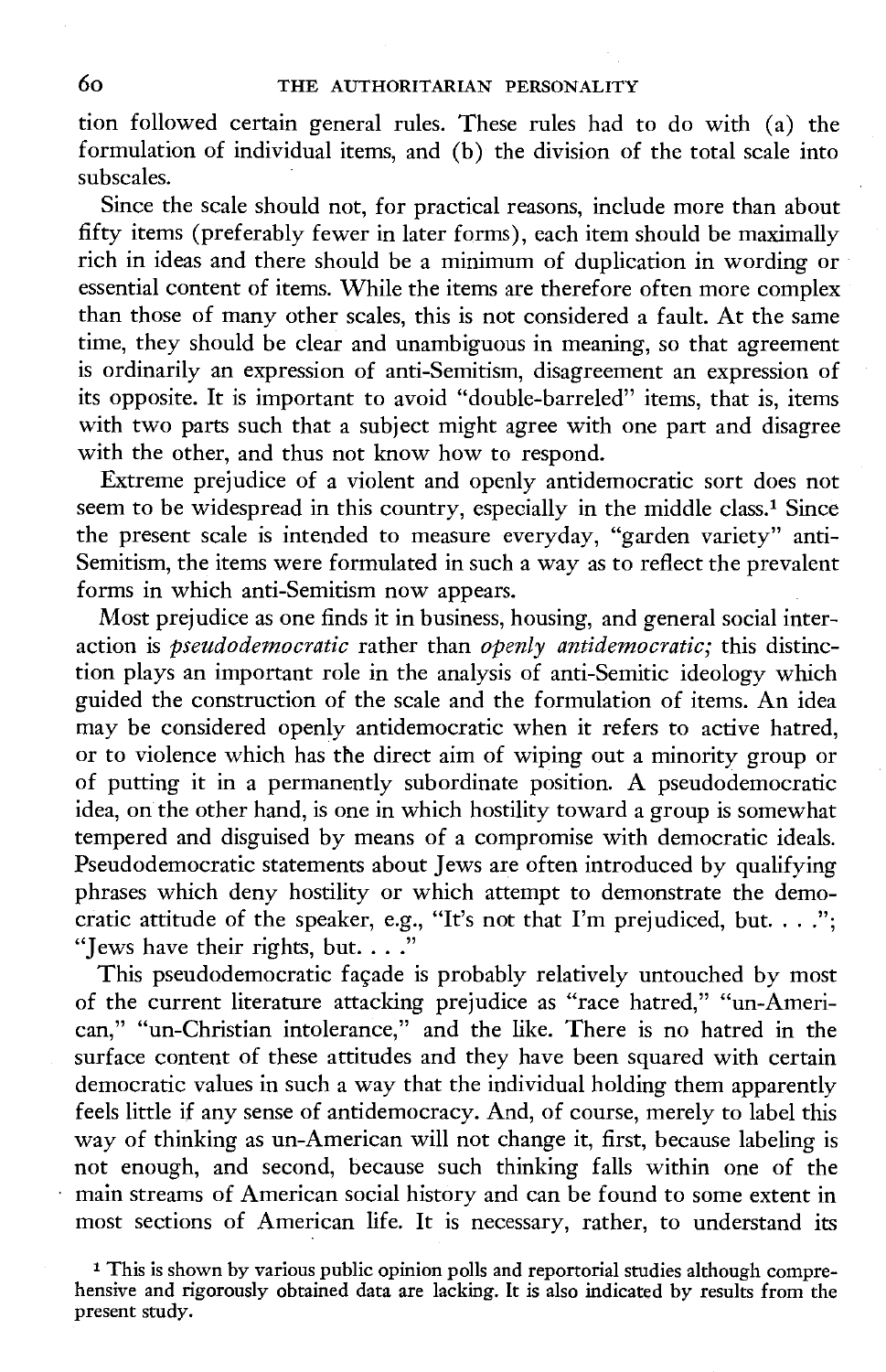THE STUDY OF ANTI-SEMITIC IDEOLOGY 61<br>external sources in American culture and tradition as well as the inner sources<br>which make certain individuals particularly receptive to these cultural<br>pressures.<br>It is probably an err

mere surface disguise used deliberately and skillfully by prejudiced people<br>to camouflage their actual, conscious antidemocracy. The person whose<br>approach to social problems is pseudodemocratic is actually different *now*<br> approach to social problems is pseudodemocratic is actually different now<br>from one whose approach is now openly antidemocratic. For various reasons<br>-perhaps because he has internalized democratic values, perhaps out of<br>con perhaps because he has internalized democratic values, perhaps out of conformity to present social standards—the pseudodemocratic does not now accept ideas of overt violence and active suppression. The concern with democra accept ideas of overt violence and active suppression. The concern with democratic values, and the resistance to antidemocratic ones, must be con-<br>sidered as psychologically and socially important facts in any attempt to<br>u understand prejudice, American variety. Undoubtedly very many people who are now pseudodemocratic are potentially antidemocratic, that is, are capable in a social crisis of supporting or committing acts of violence against minority groups. Nevertheless, it is important to understand the attempted compromise with democratic values: because it may reveal a democratic potential which might, if supported and strengthened, ultimately gain the compromise with democratic values: because it may reveal a democratic<br>potential which might, if supported and strengthened, ultimately gain the<br>upper hand; because it colors the whole fabric of pseudodemocratic social<br>thin thinking; and, since this compromise reflects the prevalent forms of overt discrimination in this country-quotas, segregation, exclusion, denial of opportunities-to understand the former may help to combat the latter.

If patterns of ideology are conceived as falling on a dimension ranging from democratic to antidemocratic, then the pseudodemocratic ones probably stand somewhere between the center and the antidemocratic extreme.<br>This is, of course, not a simple dimension: there are diverse approaches falling into each of these broad categories, and the dimension is not a simpl quantitative one like length or weight. A change of certain trends in an individual may produce a qualitative reorganization and ideological change from<br>one extreme of this dimension to the other. The task is to understand the<br>total individual and, especially in the case of the pseudodemocrat, to g one extreme of this dimension to the other. The task is to understand the

one extreme of this dimension to the other. The task is to understand the total individual and, especially in the case of the pseudodemocrat, to gauge the psychological potential for both democracy and open antidemocracy. in general: Each item should be made appealing and "easy to fall for" by avoiding or soft-pedaling or morally justifying ideas of violence and obvious antidemocracy. Much use is made of qualifying phrases such as "One trou in general: Each item should be made appealing and "easy to fall for" by avoiding or soft-pedaling or morally justifying ideas of violence and obvious antidemocracy. Much use is made of qualifying phrases such as "One trou avoiding or soft-pedaling or morally justifying ideas of violence and obvious antidemocracy. Much use is made of qualifying phrases such as "One trouble with Jewish . . ."; "There are a few exceptions, but . . ."; "It wou with Jewish . . ."; "There are a few exceptions, but . . ."; "It would be to the best interests of all if . . . ," in order to avoid a categorical, aggressive con-<br>demnation. Items are worded so that the person can add at best interests of all if ...," in order to avoid a categorical, aggressive con-<br>demnation. Items are worded so that the person can add at the end: "but I am<br>not anti-Semitic." Seeming tentativeness is introduced by qualifi not anti-Semitic." Seeming tentativeness is introduced by qualifications such as "it seems that," "probably," "in most cases." Finally, an attempt is made to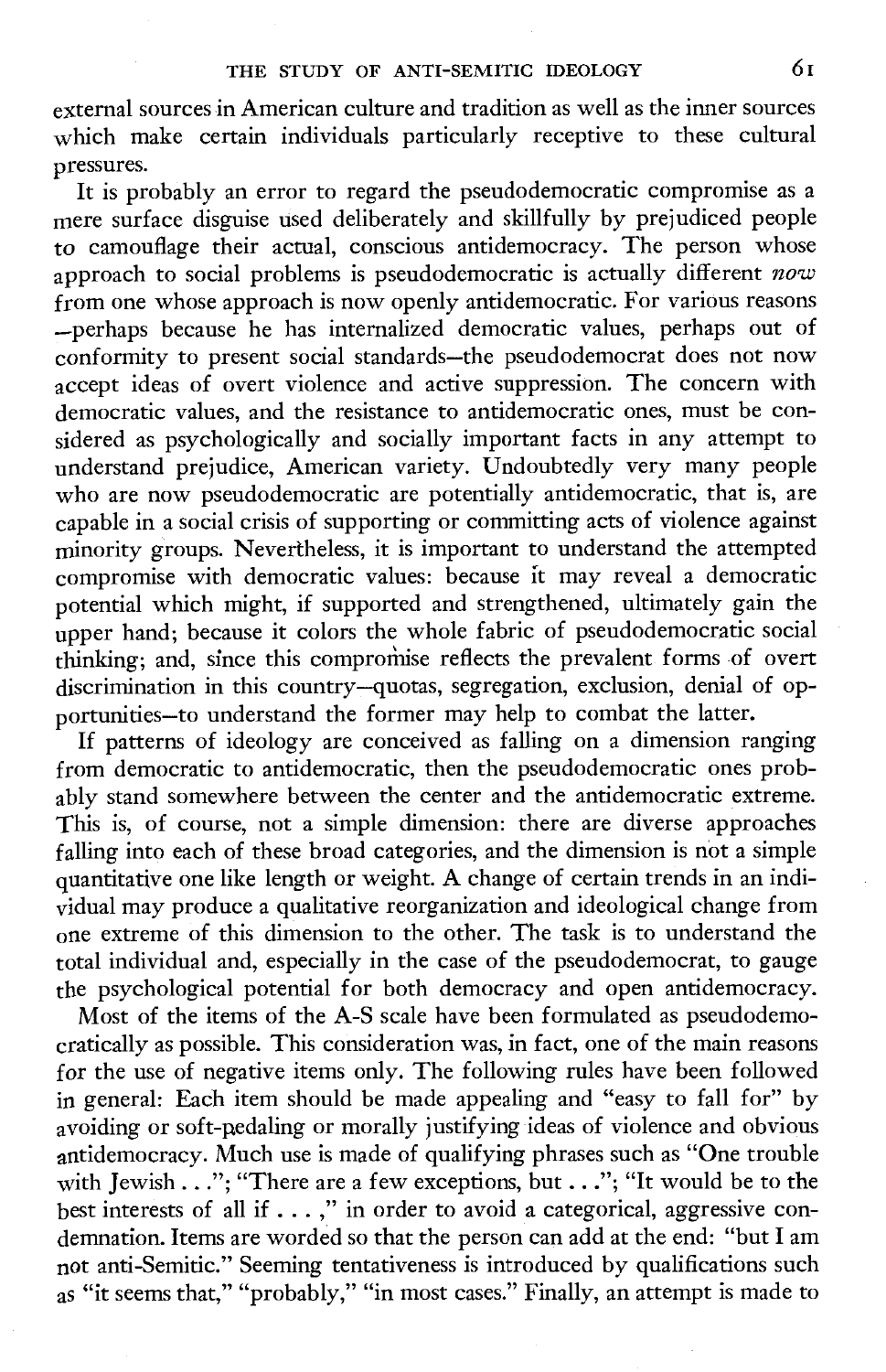62 THE AUTHORITARIAN PERSONALITY<br>give each statement a familiar ring, to formulate it as it has been heard many<br>times in everydav discussions.

give each statement a familiar ring, to formulate it as it has been heard many<br>times in everyday discussions.<br>To the extent that the above rules have been followed, pseudodemocratic<br>subjects are likely to make scores on th times in everyday discussions.<br>To the extent that the above rules have been followed, pseudodemocration<br>biects are likely to make scores on this scale as high, or nearly as high<br>as those of the antidemocratic ones. It will subjects are likely to make scores on this scale as high, or nearly as high, subjects are likely to make scores on this scale as high, or nearly as high<br>as those of the antidemocratic ones. It will be the task of later techniques<br>both questionnaire-style and clinical, to provide further information both questionnaire-style and clinical, to provide further information concerning the distinctions between these two groups of subjects.<br>2. MAIOR SURDIVISIONS OP AREAS, THE SURGALES cerning the distinctions between these two groups of subjects.

# MAJOR SUBDIVISIONS OR AREAS: THE SUBSCALES

two groups of subjects.<br>2. MAJOR SUBDIVISIONS OR AREAS: THE SUBSCA<br>neral rules of item formulation just described refer<br>1 structure of items and can be applied to each item i 2. MAJOK SUBDIVISIONS OR AREAS: THE SUBSCALES<br>The general rules of item formulation just described refer pr<br>e formal structure of items and can be applied to each item irres<br>e *content* of the ideas expressed in it. The co The general rules of item formulation just described refer primarily to<br>the formal structure of items and can be applied to each item irrespective of<br>the *content* of the ideas expressed in it. The content of the items was the formal structure of items and can be applied to each item irrespective of<br>the *content* of the ideas expressed in it. The content of the items was largely<br>determined by the general conception of anti-Semitic ideology a specific hypotheses discussed above. Several subscales were formed in order<br>to insure systematic coverage of the various aspects conceived and in order<br>to test certain hypotheses. The subscales cannot be thought of as deal to fisure systematic coverage of the various aspects conceived and in order<br>to test certain hypotheses. The subscales cannot be thought of as dealing with<br>components of anti-Semitism in any statistical sense; they are not s cannot be thought of as dealing with<br>tatistical sense; they are not based on<br>nor was any intensive correlational<br>subscales are, rather, convenient ways to test certain hypotheses. The subscales cannot be thought of as dealing with *components* of anti-Semitism in any statistical sense; they are not based on statistical treatment of prior results, nor was any intensive cor statistical treatment of prior results, nor was any intensive correlational<br>analysis of the present items made. The subscales are, rather, convenient ways<br>of conceiving and grouping items.<br>The anti-Semitism scale contains

subscales are, rather, convenient ways<br>of conceiving and grouping items.<br>The anti-Semitism scale contains five subscales dealing respectively with<br>imagery (opinions) of Jews as personally *offensive* and as socially *threa* e subscales dealing respectively with<br>lly *offensive* and as socially *threaten*-<br>ould be done to or against Jews; and<br>re *too seclusive* or *too intrusive* (as-<br>bly not entirely independent cither imagery (opinions) of Jews as personally *offensive* and as socially *threaten-* ing; with *attitudes* concerning what should be done to or against Jews; and with the opposing views that Jews are *too seclusive* or *too in* with the opposing views that Jews are *too seclusive* or *too intrusive* (as-<br>similative). These subscales are probably not entirely independent either<br>in a statistical sense or with respect to the actual content of the it similative). I hese subscales are probably not entirely independent either in a statistical sense or with respect to the actual content of the items; indeed, there is some question as to whether certain items may not equal In a statistical sense or with respect to the actual content of the items; indeed<br>there is some question as to whether certain items may not equally well have<br>been placed in a different subscale than the one to which they there is some question as to whether certain items may not equally well have<br>been placed in a different subscale than the one to which they were assigned.<br>Nevertheless, each subscale as a whole seems to deal with a fairly and definable phase of anti-Semitism. The subscales will now be discussed<br>in order.<br>a. SUBSCALE "OFFENSIVE"  $(S_0)$ . This subscale is presented in Table

in order.<br>a. SUBSCALE "OFFENSIVE"  $(S_0)$ . This subscale is presented in Table  $r(III)$ . (The items are numbered as they appeared in the total scale, which in order.<br>
a. SUBSCALE "OFFENSIVE" (S<sub>0</sub>). This subscale is presented in Table  $I(III)$ . (The items are numbered as they appeared in the total scale, which<br>
was given in two parts, I and II, with twenty-six items in each pa  $t_1$ (111). (The items are numbered as they appeared in the total scale, which was given in two parts, I and II, with twenty-six items in each part; thus, I–4 is Item 4, part I.) The items describe various "Jewish traits" The translap various "Jewish traits" which are offensive, unpleasant, and disturbing. Stereotypy is implicit in items ascribing faults to "Jews"—implicitly, "all" or "most" Jews—without recognition of individual difference unpleasant, and disturbing. Stereotypy is implicit in items ascribing faults to "Jews"—implicitly, "all" or "most" Jews—without recognition of individual differences. It is explicit in item I–13, which specifically states pretty much alike" and which indicates an image of "the Jews" as a stereo-

pretty much alike" and which indicates an image of "the Jews" as a stereo-<br>typed model of the entire group.<br>What are the characteristics of this stereotyped image? If the other items<br>offer an adequate description, "the Jew ped model or the entire group.<br>What are the characteristics of this stereotyped<br>fer an adequate description, "the Jew" is extra<br>d overaggressive; but he is also "smelly," shabl<br>personal appearance. Jews are accused of bein what are the characteristics of this stereotyped image? If the other items offer an adequate description, "the Jew" is extravagant, sensual, conceited and overaggressive; but he is also "smelly," shabby, and unconcerned wi when shabby, and unconcerned with the shabby, and unconcerned with the shabby. his personal appearance. Jews are accused of being excessively Jewish, so to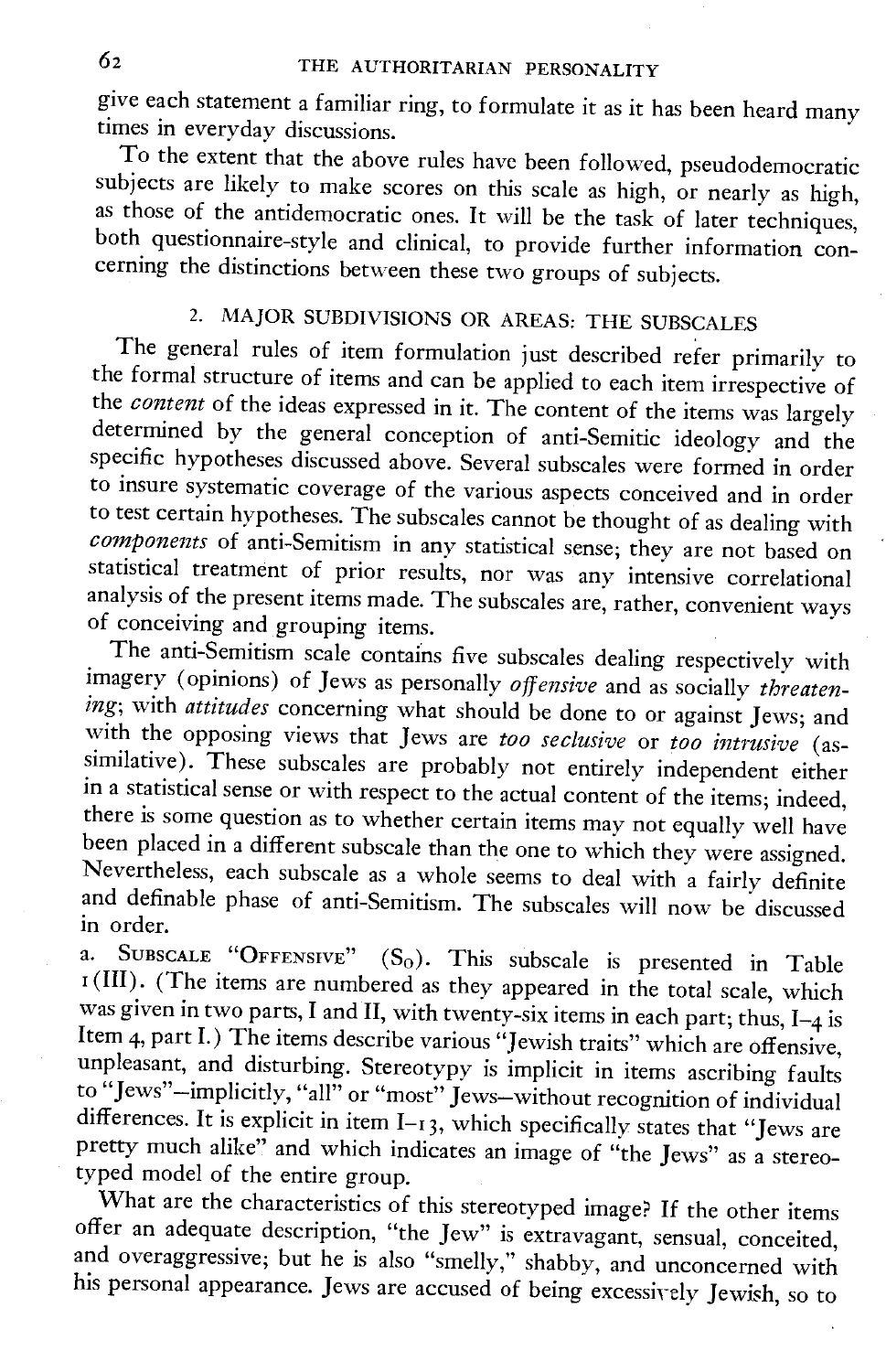- 
- THE STUDY OF ANTI-SEMITIC IDEOLOGY<br>
TABLE <sup>1</sup> (III)<br>
I-1. Jews seem to prefer the most luxurious, extravagant, and sensual way of<br>
living.<br>
1-4. A major fault of the Jews is their conceit, overbearing pride, and their idea
- that they are a chosen race.<br>
1-7. No matter how Americanized a Jew may seem to be, there is always some-<br>
thing basically Jewish underneath, a loyalty to Jewry and a manner that is<br>
never totally changed.<br>
1-10. Districts thing basically Jewish underneath, a loyalty to Jewry and a manner that is<br>never totally changed.<br>Districts containing many Jews always seem to be smelly, dirty, shabby, and
- never totally changed.<br>
I-10. Districts containing many Jews always seem to be smelly, dirty, shabby, an<br>
unattractive.<br>
I-12. There are a few exceptions, but in general Iews are pretty much alike. Districts containing many Jews always seem to be smelly, dirty, shabby, and<br>unattractive.<br>There are a few exceptions, but in general Jews are pretty much alike.
- 
- Unattractive.<br>
1-13. There are a few exceptions, but in general Jews are pretty much alike.<br>
1-16. The Jews shoud not pry so much into Christian activities and organization<br>
11-1. The Jews should make sincere efforts to ri The Jews shoud not pry so much into Christian activities and organizations<br>nor seek so much recognition and prestige from Christians.<br>The Jews should make sincere efforts to rid themselves of their conspicuous.
- nor seek so much recognition and prestige from Christians.<br>II-1. The Jews should make sincere efforts to rid themselves of their conspicuou<br>and irritating faults if they really want to stop being persecuted.<br>II-4. There is The Jews should make sincere efforts to rid themselves of their conspicuous<br>and irritating faults if they really want to stop being persecuted.<br>There is something different and strange about Jews; one never knows what
- and irritating faults if they really want to stop being persecuted.<br>
II-4. There is something different and strange about Jews; one never knows what<br>
they are thinking or planning, nor what makes them tick.<br>
II-7. The trou There is something different and strange about Jews; one never knows what they are thinking or planning, nor what makes them tick.<br>The trouble with letting Jews into a nice neighborhood is that they gradu-
- $11$ -7. The trouble with letting Jews into a nice neighborhood is that they gradu<br>ally give it a typical Jewish atmosphere.<br>-10. I can hardly imagine myself marrying a Jew.
- 
- ally give it a typical Jewish atmosphere.<br>II-10. I can hardly imagine myself marrying a Jew.<br>II-13. One general fault of Jews is their overaggressiveness, a strong tendence II-10. I can hardly imagine myself marrying a Jew.<br>II-13. One general fault of Jews is their overaggial<br>always to display their Jewish looks, manner One general fault of Jews is their overaggressiveness, a strong tendency<br>always to display their Jewish looks, manners, and breeding.<br>Lews should be more concerned with their personal appearance, and not be
- always to display their Jewish looks, manners, and breeding.<br>II-16. Jews should be more concerned with their personal appearance, and not be<br>so dirty and smelly and unkempt.<br>Speak. but their attempts to assimilate into "Ch

so dirty and smelly and unkempt.<br>speak, but their attempts to assimilate into "Christian" activities are re-<br>garded as prying. Jewish faults are considered the main cause of anti-Semitism (Item II-1), which would be eliminated if the Jews made sincere efforts to improve. However, there is some doubt that Jews can ever quite Semitism (Item II–1), which would be eliminated if the Jews made sincere<br>efforts to improve. However, there is some doubt that Jews can ever quite<br>manage to be fully Americanized (Item I–7). Item II–10, "I can hardly efforts to improve. However, there is some doubt that Jews can ever quite<br>manage to be fully Americanized (Item I-7). Item II-10, "I can hardly<br>imagine myself marrying a Jew," is included here because it seems to refe<br>more imagine myself marrying a Jew," is included here because it seems to refer more to an unpleasant image than to a clear-cut, hostile attitude. It represents a pseudodemocratic equivalent to Item I-15 in the "Attitude" subs more to an unpleasant image than to a clear-cut, hostile attitude. It represents<br>a pseudodemocratic equivalent to Item I-15 in the "Attitude" subscale (see<br>below). Are people consistent in their general agreement (or disa a pseudodemocratic equivalent to Item I-15 in the "Attitude" subscale (see<br>below). Are people consistent in their general agreement (or disagreement)<br>with these items? This will be seen in the results presented below.

below). Are people consistent in their general agreement (or disagreement) with these items? This will be seen in the results presented below.<br>b. SUBSCALE "THREATENING" (S<sub>T</sub>). These items, presented in Tabl  $_2$ (III), de b. SUBSCALE "THREATENING" (S<sub>T</sub>). These items, presented<br>2(III), describe the Jews as a dangerous, dominating, corrupting soc<br>They are asserted to have great power economically and political  $($ S<sub>T</sub>). These items, presented in Table angerous, dominating, corrupting social group.<br>
at power economically and politically, and to<br>
g in their dealings with Gentiles. They do not 2(III), describe the Jews as a dangerous, dominating, corrupting social group.<br>They are asserted to have great power economically and politically, and to<br>be unscrupulous and conniving in their dealings with Gentiles. They be unscrupulous and conniving in their dealings with Gentiles. They do not like hard work (Item II-11) but at the same time they lower the general standard of living by doing menial work and by living under low standards (Item I-14). In addition to being simultaneously rich and poor, powerful and parasitic, they are also at once capitalists and revolutionaries. In their lack of patriotism they are a threat to the nation, and in general they are a threat to civilization. lack of patriotism they are a threat to the nation, and in general they are a<br>threat to civilization.<br>Apart from the enormous complexity of "the Jew" so described, there is

threat to civilization.<br>Apart from the enormous complexity of "the Jew" so described, there is<br>something fantastic in the idea that a group so small numerically can be so something fantastic in the idea that a group so small numerically can be so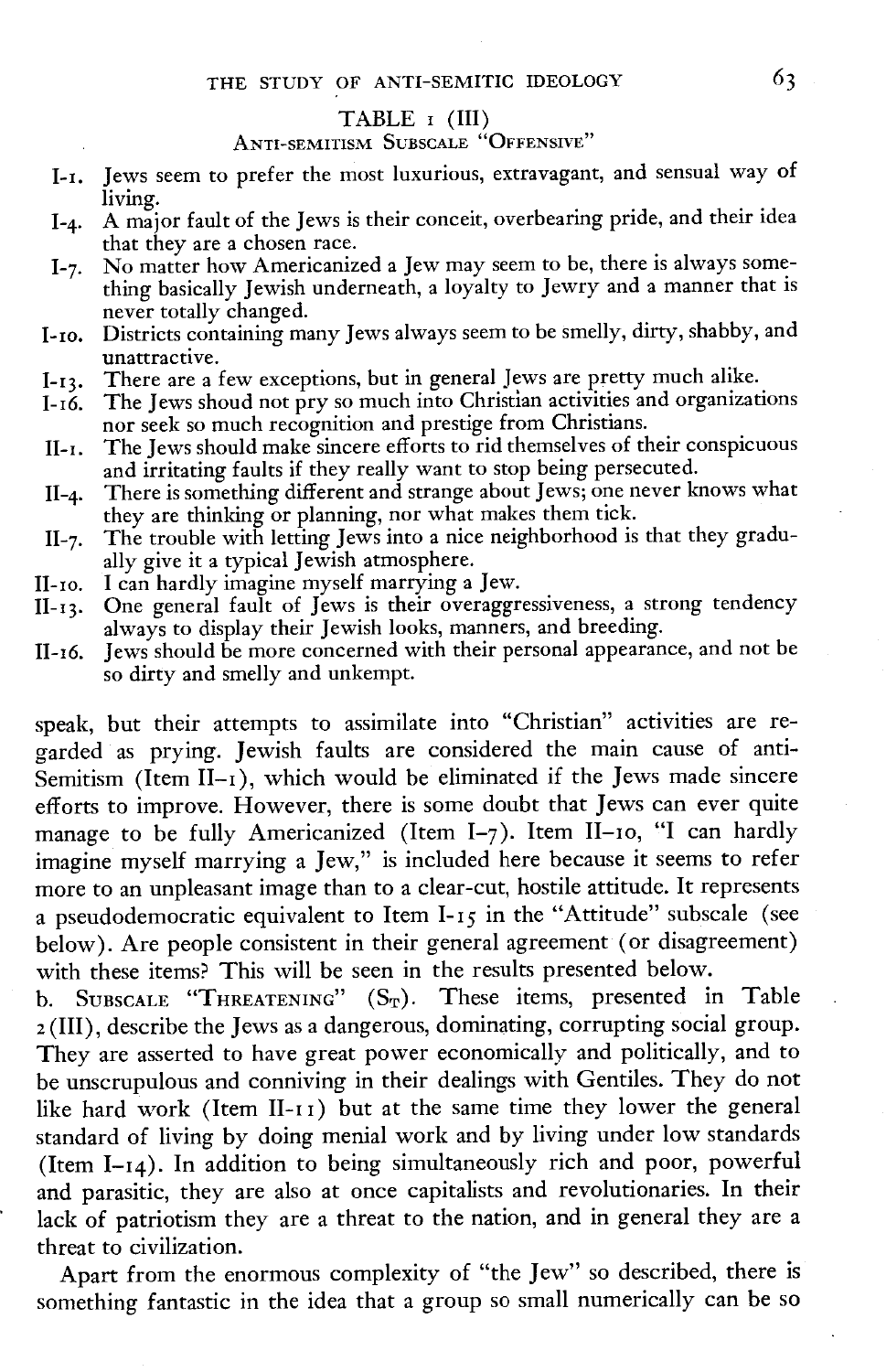- THE AUTHORITARIAN PERSONALITY<br>
TABLE 2 (III)<br>
ANTI-SEMITISM SUBSCALE "THREATENING"<br>
I-2. The Jews must be considered a bad influence on Christian culture and civili-<br>
zation.<br>
I-5. One trouble with Jewish businessmen is th TABLE 2 (III)<br>
ANTI-SEMITISM SUBSCALE "THREATENING"<br>
1-2. The Jews must be considered a bad influence on Christian culture and civili-<br>
2. The Jews must be considered a bad influence on Christian culture and con-<br>
1-5. One
- nive, so that a Gentile doesn't have a fair chance in competition.<br>I-8. Iewish power and control in money matters is far out of propor One trouble with Jewish businessmen is that they stick together and con-<br>nive, so that a Gentile doesn't have a fair chance in competition.<br>Jewish power and control in money matters is far out of proportion to the
- nive, so that a Gentile doesn't have a fair chance in competition.<br>I-8. Jewish power and control in money matters is far out of proportion to the number of Jews in the total population. It is a Jewish power and control in money matters is far out of proportion to the number of Jews in the total population.<br>There are too many Jews in the various federal agencies and bureaus in
- number of Jews in the total population.<br>
I-11. There are too many Jews in the various federal agencies and bureaus i<br>
Washington, and they have too much control over our national policies.<br>
I-14. Jews tend to lower the gen There are too many Jews in the various federal agencies and bureaus in<br>Washington, and they have too much control over our national policies.<br>4. Jews tend to lower the general standard of living by their willingness to do<br>
- 
- Washington, and they have too much control over our national policies.<br>
1-14. Jews tend to lower the general standard of living by their willingness to do<br>
the most menial work and to live under standards that are far belo the most menial work and to live under standards that are far below average.<br>II-2. War shows up the fact that the Jews are not patriotic or willing to make<br>sacrifices for their country.<br>II-5. Jews may have moral standards
- sacrifices for their country.<br>
11-5. Jews may have moral standards that they apply in their dealings with each<br>
other, but with Christians they are unscrupulous, ruthless, and undependable.<br>
11-8. The Jew's first loyalty i
- 
- other, but with Christians they are unscrupulous, ruthless, and undependable.<br>II-8. The Jew's first loyalty is to Jewry rather than to his country.<br>II-11. Jews seem to have an aversion to plain hard work; they tend to be a
- Jews seem to have an aversion to plain hard work; they tend to be a parasitic<br>element in society by finding easy, nonproductive jobs.<br>There seems to be some revolutionary streak in the Jewish make-up as shown<br>by the fact t element in society by finding easy, nonproductive jobs.<br>II-14. There seems to be some revolutionary streak in the Jewish make-up as shown<br>by the fact that there are so many Jewish Communists and agitators.

by the fact that there are so many Jewish Communists and agitators.<br>powerful and so basic a social threat. This imagery in extreme cases seems to<br>be an ideological expression of underlying paranoid trends; in Mein Kampf, for example, the Jews are regarded not only as "base and inferior" but also as having "germicidal potency" and "devilish cunning." However, most American anti-Semites are undoubtedly not psychotic or paranoid in the usual American anti-Semites are undoubtedly not psychotic or paranoid in the usual psychiatric sense. The personality trends related to this kind of imagery in Americans will be dealt with in later chapters.<br>c. SUBSCALE "ATTITU

usual psychiatric sense. The personality trends related to this kind of imagery<br>in Americans will be dealt with in later chapters.<br>c. SUBSCALE "ATTITUDES" (S<sub>A</sub>). All the attitudes contained in this sub-<br>scale (see Table in Americans will be dealt with in later chapters.<br>c. SUBSCALE "ATTITUDES" (S<sub>A</sub>). All the attitudes contained in this sub-<br>scale (see Table  $\frac{1}{3}$ (III)) are regarded as negative or hostile to the Jews<br>as a group, and scale (see Table  $3(III)$ ) are regarded as negative or hostile to the Jews<br>as a group, and this hypothesis is generally borne out by the statistical re-<br>sults. These attitudes were intended to represent varying degrees of d as a group, and this hypothesis is generally borne out by the statistical re-<br>sults. These attitudes were intended to represent varying degrees of dis-<br>crimination ranging from simple avoidance to suppression and attack, w crimination ranging from simple avoidance to suppression and attack, with intermediate actions of exclusion, quotas (partial exclusion), and segregation. In order to cover many forms of discrimination, a list of the major social areas in which it occurs was used in the formulation of items. These areas are:<br>employment, residence (neighborhoods, apartment houses, hotels), ed tion and professions, marriage, social organizations, politics, the nation. Item II-21 is a good example of pseudodemocracy: it assumes that the Jews are actually a threat (imagery: powerful, offensive, etc.) and suggests that the Jews solve "their own problem"—implicitly, that if they do not limit themselves voluntarily, the Gentiles may be forced to more drastic action. A of fact, it correlates well with the scale as a whole, and second, because it is of fact, it correlates well with the scale as a whole, and second, because it is<br>based on hostile imagery, suppressive attitudes, and the assumption that antibased on hostile imagery, suppressive attitudes, and the assumption that anti-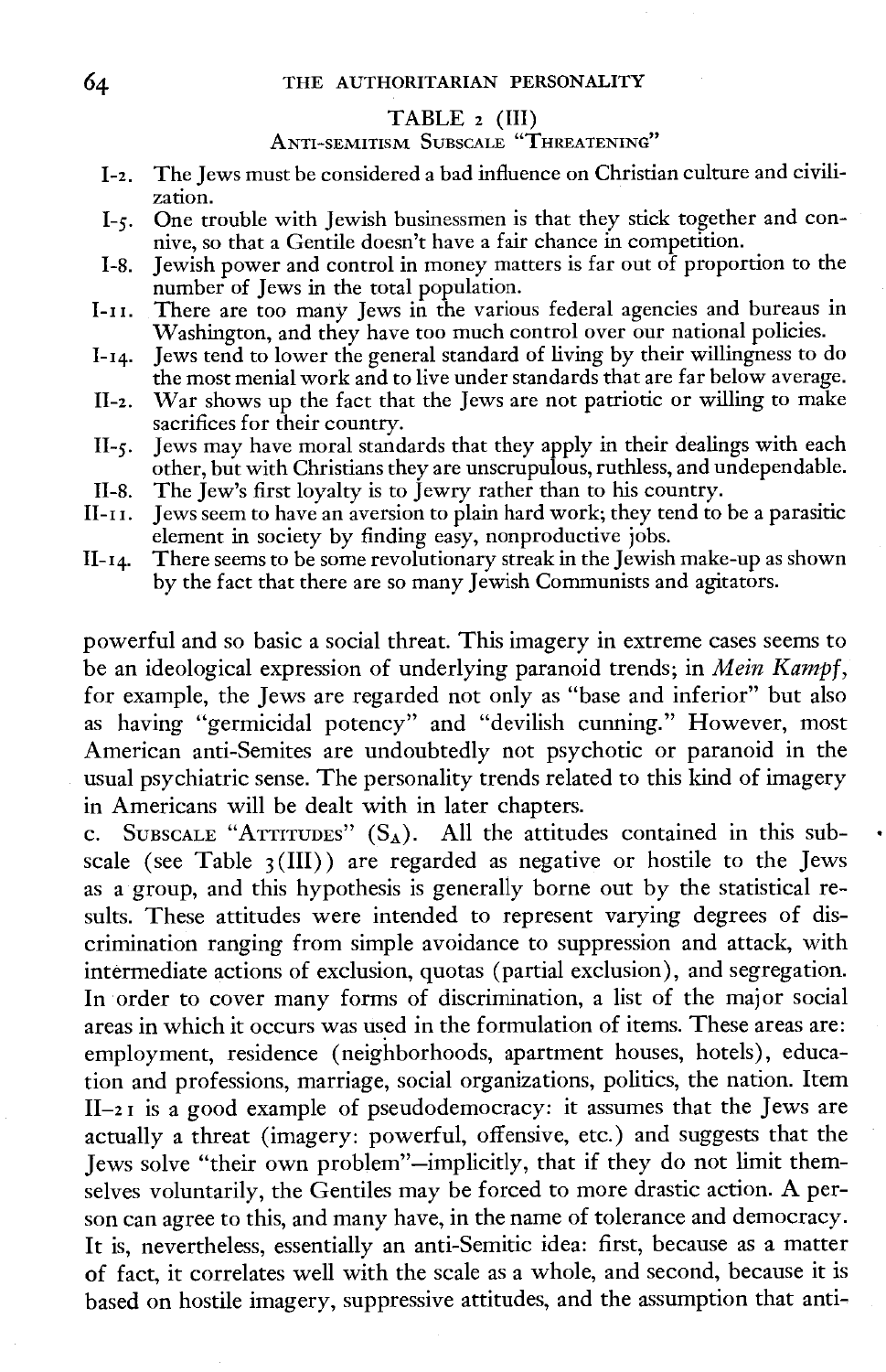- THE STUDY OF ANTI-SEMITIC IDEOLOGY 65<br>
TABLE 3 (III)<br>
ANTI-SEMITISM SUBSCALE "ATTITUDES"<br>
In order to maintain a nice residential neighborhood it is best to prevent<br>
Jews from living in it.<br>
Colleges should adopt a quota s
- F-3. In order to maintain a nice residential neighborhood it is best to prevent<br>Jews from living in it.<br>I-6. Colleges should adopt a quota system by which they limit the number of<br>Jews in fields which have too many Jews no
- Jews in fields which have too many Jews now.<br>1-9. A step toward solving the Jewish problem would be to prevent Jews from getting into superior, profitable positions in society, for a while at least.
- 
- 
- getting into superior, profitable positions in society, for a while at least.<br>
I-12. The Jewish problem is so general and deep that one often doubts that demo-<br>
cratic methods can ever solve it.<br>
I-15. It is wrong for Jews they have their own particular interests and activities which they can best engage in together, just as Christians get along best in all-Christian fraternities.<br>It is sometimes all right to ban Jews from certain apartment
- 
- ties.<br>I-21. It is sometimes all right to ban Jews from certain apartment houses.<br>I-24. Anyone who employs many people should be careful not to hire a large per<br>centage of Jews. I-24. Anyone who employs many people should be careful not to hire a large per-<br>centage of Jews.<br>II-3. It would hurt the business of a large concern if it had too many Jewish em-Anyone who employs many people should be careful not to hire a large per-<br>centage of Jews.<br>It would hurt the business of a large concern if it had too many Jewish em-
- centage of Jews.<br>II-3. It would hurt the business of a large concern if it had too many Jewish em<br>ployees. It would hurt the business of a large concern if it had too many Jewish employees.<br>In the best way to eliminate the Communist menace in this country is to con-
- ployees.<br>
The best way to eliminate the Communist menace in this country is to con-<br>
trol the Jewish element which guides it.<br>
In order to handle the Jewish problem. Gentiles must meet fire with fire and II-6. The best way to eliminate the Communist menace in this country is to control the Jewish element which guides it.<br>II-9. In order to handle the Jewish problem, Gentiles must meet fire with fire and
- trol the Jewish element which guides it.<br>11-9. In order to handle the Jewish problem, Gentiles must meet fire with fire and<br>use the same ruthless tactics with the Jews that the Jews use with the Gen-<br>tiles.
- use the same ruthless tactics with the Jews that the Jews use with the Gen-<br>tiles.<br>II-12. It is not wise for a Christian to be seen too much with Jews, as he might be<br>taken for a Jew, or be looked down upon by his Christia
- taken for a Jew, or be looked down upon by his Christian friends.<br>
II-15. One of the first steps to be taken in cleaning up the movies and generally<br>
improving the situation in Hollywood is to put an end to Jewish dominat
- 
- improving the situation in Hollywood is to put an end to Jewish domination<br>there.<br>II-18. Most hotels should deny admittance to Jews, as a general rule.<br>II-21. Jewish leaders should encourage Jews to be more inconspicuous, out of professions and activities already overcrowded with Jews, and to keep out of the public notice.<br>It would be to the best interests of all if the Jews would form their own nation and keep more to themselves.
- keep out of the public notice.<br>II-24. It would be to the best interests of all if the Jews would form their own nation and keep more to themselves.<br>Semitism is merely a rational reaction of Gentiles to the intrinsic badnes

Jews.<br>d and e. SUBSCALES "SECLUSIVE"  $(S_8)$  AND "INTRUSIVE"  $(S_1)$ . It is often<br>stated that the cause of anti-Semitism lies in the fact that "Jews are different,"<br>and it has often been suggested that assimilation is the o stated that the cause of anti-Semitism lies in the fact that "Jews are different," and it has often been suggested that assimilation is the only solution to "the Jewish problem." Indeed, many Jews have taken the same point attempting in every way possible to take over the prevalent culture of their Jewishness" in their family and friends. This is not the place to discuss the problem of the adjustment of Jews and other minorities to American cul-Jewishness" in their family and friends. This is not the place to discuss the problem of the adjustment of Jews and other minorities to American culture. The question raised here concerns instead the psychology of anti-Sem Semites: Is Jewish assimilation what they really want? If Jews behaved in a<br>thoroughly conforming manner, would this satisfy the anti-Semites? One<br> thoroughly conforming manner, would this satisfy the anti-Semites? One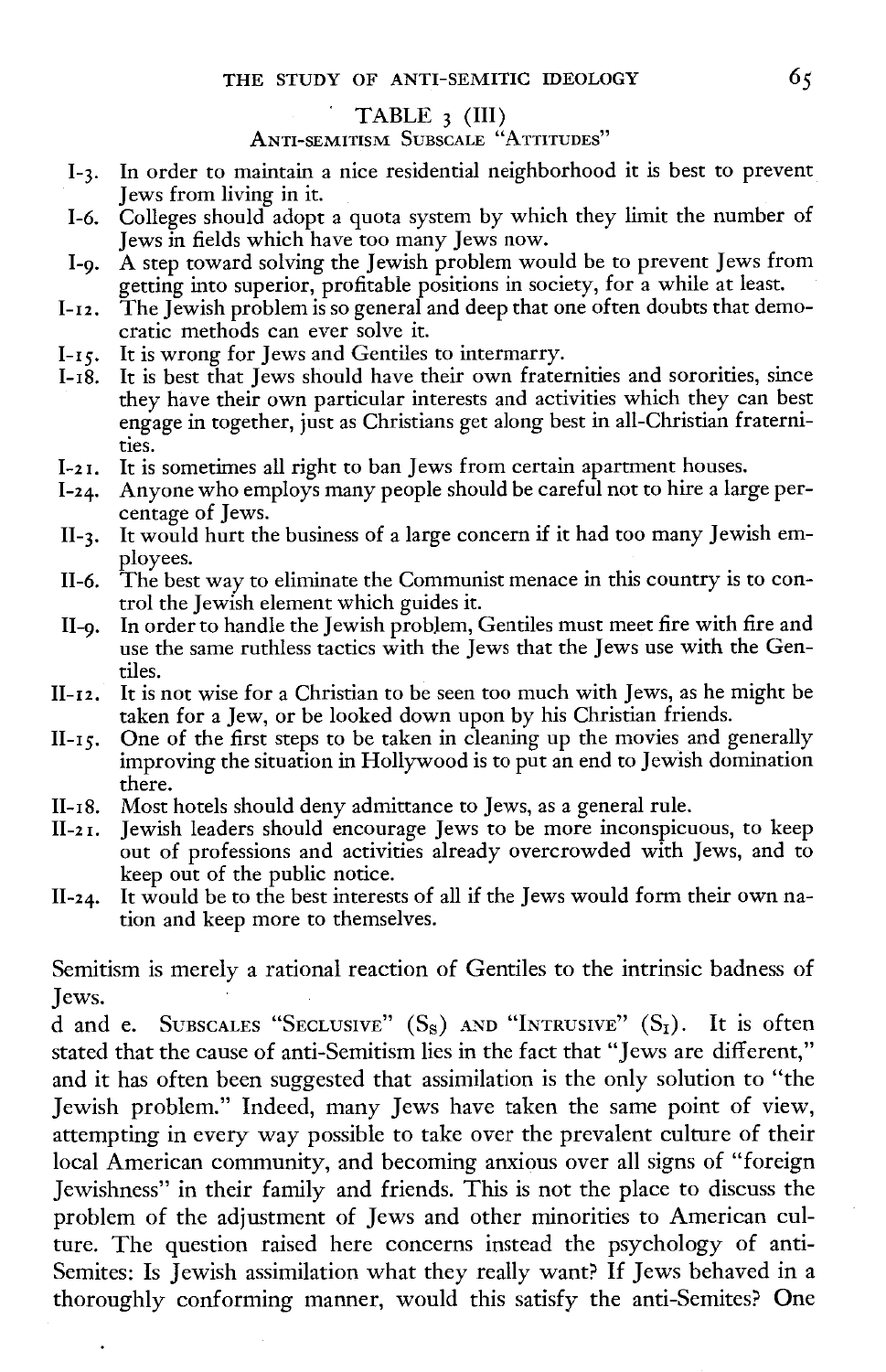66 THE AUTHORITARIAN PERSONALITY<br>indication that these questions will receive negative answers lies in the fact<br>that highly assimilated Jews usually meet the same sort of discrimination<br>that others do. Another sign in the indication that these questions will receive negative answers lies in the fact<br>that highly assimilated Jews usually meet the same sort of discrimination<br>that others do. Another sign in the same direction is the stereotypy that others do. Another sign in the same direction is the stereotypy so com-<br>mon in anti-Semitism. To the extent that a person is reacting to his self-<br>created label or image of "the Jew" rather than to the *particular Jew* created label or image of "the Jew" rather than to the *particular Jewish*<br>individual with whom he is dealing, it matters but little what the Jew in<br>question is like. The sign "no Jews wanted" is entirely insensitive to th individual with whom he is dealing, it matters but little what the Jew is question is like. The sign "no Jews wanted" is entirely insensitive to the virtues or faults of the specific individual applying for a job.<br>TABLE 4 question is like. The sign "no Jews wanted" is entirely insensitive to the<br>virtues or faults of the specific individual applying for a job.<br>TABLE 4 (III)<br>ANTI-SEMITISM SUBSCALES "SECLUSIVE VS. INTRUSIVE"

- ANTI-SEMITISM SUBSCALES "SECLUSIVE *vs*. INTRUSIVE"<br>A. "Seclusive"<br>apply with Jewish businessmen is that they stick togen
- 1-5. One trouble with Jewish businessmen is that they stick together and con-<br>nive, so that a Gentile doesn't have a fair chance in competition.<br>I-17. Much resentment against Jews stems from their tending to keep apart and Much resentment against Jews stems from their tending to keep apart and<br>to exclude Gentiles from Jewish social life.<br>The Jews should give up their un-Christian religion with all its strange cus-
- to exclude Gentiles from Jewish social life.<br>
1-20. The Jews should give up their un-Christian religion with all its strange cus-<br>
toms (kosher diet, special holidays, etc.) and participate actively and sin-<br>
cerely in the toms (kosher diet, special holidays, etc.) and participate actively and sin-
- cerely in the Christian religion.<br>Jews tend to remain a foreign element in American society, to preserve<br>their old social standards and to resist the American way of life.<br>One general fault of Iews is their overaggressiven I-23. Jews tend to remain a foreign element in American society, to their old social standards and to resist the American way of life.<br>II-13. One general fault of Jews is their overaggressiveness, a strong to
- II-13. One general fault of Jews is their overaggressiveness, a strong tendency always to display their Jewish looks, manners, and breeding.<br>II-17. The Jewish districts in most cities are results of the clannishness and st
- 
- II-17. The Jewish districts in most cities are results of the clannishness and stick-<br>togetherness of Jews.<br>II-20. Jewish millionaires may do a certain amount to help their own people, but<br>little of their money goes into togetherness of Jews.<br>Jewish millionaires may do a certain amount to help their own people, but<br>little of their money goes into worthwhile American causes.<br>The Jews keep too much to themselves instead of taking the proper little of their money goes into worthwhile American causes.
- little of their money goes into worthwhile American causes.<br>The Jews keep too much to themselves, instead of taking the proper inter-<br>est in community problems and good government. Il-23. The Jews keep too much to themselves, instead of taking the est in community problems and good government. The Jews keep too much to themselves, instead of taking the proper inter-<br>est in community problems and good government. est in community problems and good government.<br>
B. "Intrusive"

- B. "Intrusive"<br>I-11. There are too many Jews in the various federal agencies and bureaus in
- Washington, and they have too much control over our national policies.<br>The Jews should not pry so much into Christian activities and organizations nor seek so much recognition and prestige from Christians.
- I-16. The Jews should not pry so much into Christian activities and organizations nor seek so much recognition and prestige from Christians.<br>I-19. One thing that has hindered the Jews in establishing their own nation is th One thing that has hindered the Jews in establishing their own nation I-19. One thing that has hindered the Jews in establishing their own nation<br>is the fact that they really have no culture of their own; instead, they tend<br>to copy the things that are important to the native citizens of what is the fact that they really have no culture of their own; instead, they tend<br>to copy the things that are important to the native citizens of whatever<br>country they are in.<br>[-25. Jews go too far in hiding their Jewishness,
- changing their names, straightening noses, and imitating Christian manners and customs.<br>It would hurt the business of a large concern if it had too many Jewish<br>employees.
- II-3. It would hurt the business of a large concern if it had too many Jewish employees.<br>II-7. The trouble with letting Jews into a nice neighborhood is that they grad-
- 
- employees.<br>
11-7. The trouble with letting Jews into a nice neighborhood is that they grad-<br>
11-19. The true Christian can never forgive the Jews for their crucifixion of<br>
Christ.<br>
11-25. When Jews create large funds for e
- Christ.<br>II-25. When Jews create large funds for educational or scientific research<br>(Rosenwald, Heller, etc.), it is mainly due to a desire for fame and public (Rosenwald, Heller, etc.), it is mainly due to a desire for fame and public notice rather than a really sincere scientific interest.

66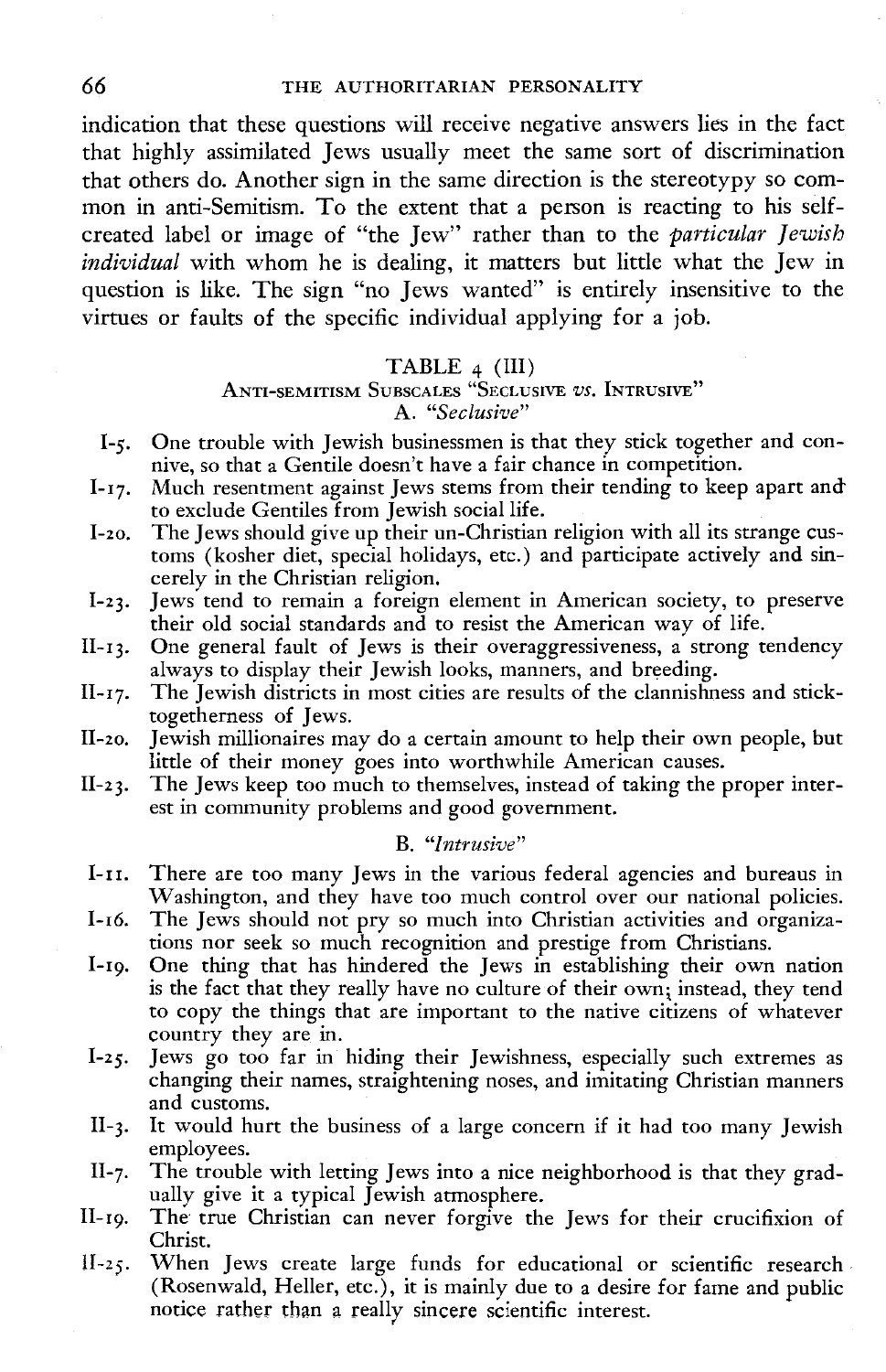THE STUDY OF ANTI-SEMITIC IDEOLOGY 67<br>In an attempt to quantify attitudes regarding assimilation, two subscales<br>representing opposing sides on this issue were included in the A-S scale<br>(Table 4(III)). Subscale "Seclusive" and of not being sufficiently concerned with other groups and other ways. they could solve the problem of anti-Semitism themselves by entering more actively into American life and by conforming more closely with American conventions and standards. (Two of these items were also included in other subscales, Item I-5 being also in  $S_T$ , and II-13 in  $S_O$ ).<br>Subscale "Intrusive" ( $S_T$ ), on the other hand, accuses the Jews of over-

assimilation and overparticipation. When Iews seem to be conforming in social behavior they are actually just "imitating" and "hiding their Jewishness" (Item I-25). Their attempts to join organizations are based on prestige-<br>seeking and the desire to pry (Item I-16). Their admission into the ness" (Item I-25). Their attempts to join organizations are based on prestige-<br>seeking and the desire to pry (Item I-16). Their admission into the govern-<br>ment or into neighborhoods only leads to attempts by them at contr ment or into neighborhoods only leads to attempts by them at control and ment or into neighborhoods only leads to attempts by them at control and<br>domination of non-Jews (Items I–11, II–7). Their seeming philanthropy is<br>based on selfish motives (Item II–25). And finally, they lack a culture of domination of non-Jews (Items I–11, II–7). Their seeming philanthropy is<br>based on selfish motives (Item II–25). And finally, they lack a culture of<br>their own and must therefore copy or "sponge on" the culture of the<br>countr their own and must therefore copy or "sponge on" the culture of the country in which they live (Item I-19). The implication of these items, in direct contrast to those in the "Seclusive" subscale, is that Jews ought to kee country in which they live (Item I–19). The implication of these items, in<br>direct contrast to those in the "Seclusive" subscale, is that Jews ought to keep<br>more to themselves and to develop a culture, preferably even a nat direct contrast to those in the "Seclusive" subscale, is that Jews ought to keep<br>more to themselves and to develop a culture, preferably even a nation, of<br>their own. (Four of these items were also included in other subsca more to themselves and to develop a culture, preferably even a nation, of their own. (Four of these items were also included in other subscales, Item I-11 being also in S<sub>T</sub>, I-16 and II-7 in S<sub>0</sub>, and II-3 in S<sub>A</sub>.) f. "

I—II being also in S<sub>T</sub>, I—16 and II—7 in S<sub>0</sub>, and II—3 in S<sub>A</sub>.)<br>f. "NEUTRAL" ITEMS NOT IN A SUBSCALE (TABLE  $5$  (III)). Four items in<br>the A-S scale were not included in any of the five subscales. This illustrates<br>TABLE

- 
- TABLE  $_5$  (III)<br>
"NEUTRAL" ITEMS IN THE ANTI-SEMITISM SCALE<br>
I-22. One big trouble with Jews is that they are never contented, but always<br>
try for the best jobs and the most money.<br>
I-26. There is little doubt that Jewis
- U. S. getting into the war with Germany.<br>
II-22. There is little hope of correcting the racial defects of the Jews, since these<br>
defects are simply in their blood.<br>
II-26. On the whole, the Jews have probably contributed l
- defects are simply in their blood.<br>II-26. On the whole, the Jews have probably contributed less to American<br>life than any other group.<br>the fact that the subscales represent "components" of anti-Semitism only in

a general prestatistical sense. A correlational analysis of the scale would very a general prestatistical sense. A correlational analysis of the scale would very<br>probably indicate components containing these four items, since they deal<br>with significant aspects of anti-Semitic ideology and since they co with significant aspects of anti-Semitic ideology and since they correlate well<br>with the total scale.<br>Item II-22 is worth noting in particular; it takes a hereditarian-racist stand

concerning the "defects" of the Jews and, like all hereditarian approaches, is pessimistic regarding improvement of group relations along democratic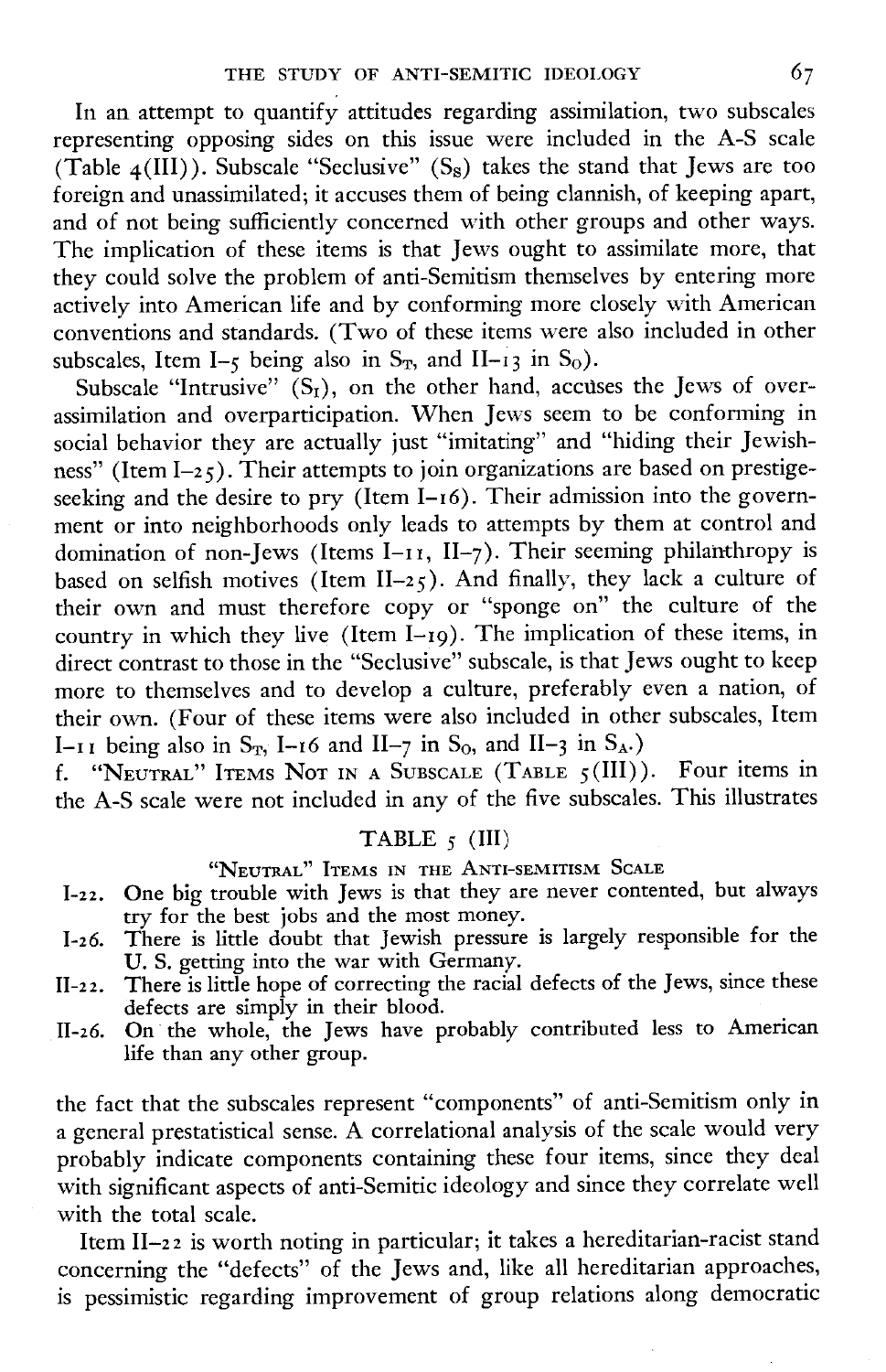68 THE AUTHORITARIAN PERSONALITY<br>lines. To the person who feels that Jews have special and basic faults which<br>cannot be changed, all talk about ending discrimination, about improving<br>Jewish-Gentile relations, and about "wh is meaningless and irrelevant. The fact that many people who take this cannot be changed, all talk about ending discrimination, about improving<br>Jewish-Gentile relations, and about "what Jews can do to help themselves"<br>is meaningless and irrelevant. The fact that many people who take this<br>"Jew Jewish-Gentile relations, and about "what Jews can do to help themselves"<br>is meaningless and irrelevant. The fact that many people who take this<br>"Jewish immutability" viewpoint also tend to tell the Jews how they must<br>chan change is another sign of the illogicality of anti-Semitism. This idea of the insolubility of the problem is also expressed in Items I-7 and I-12. So THE AUTHORITARIAN PERSONALITY<br>
dines. To the person who feels that Jews have special and basic faults which<br>
cannot be changed, all talk about ending discrimination, about improving<br>
levasi-Gentile relations, and about Softed in the particular of the particular of the particular of the particular of the particular of the particular of the particular of the particular of the particular of the particular of the particular of the particula The following the solution of the solution of the solution of the connic standard the chance in competition, about the solution of the model of the solution of the solution of the solution of the solution of the solution S6<br>
S6<br>
TITE ACTIONITABLAS PERSONALTY<br>
Sines. To the person who feels due I givs have special and basic faults which<br>
meanon be changed, all talk about ending discrimination, about improving<br>
specializations, and about "w

insolubility of the problem is also expressed in Items I–7 and I–12.<br>3. THE TOTAL ANTI-SEMITISM (A-S) SCALE<br>The total anti-Semitism scale consists of fifty-two items and comprises al the items in the five subscales as well as the four neutral items discussed above.<br>Both parts of the scale are present in Table  $6(III)$ , with instructions to subjects, just as it was administered.

# TABLE 6 (III)<br>The Total Anti-semitism Scale THE TOTAL ANTI-SEMITISM SCALE<br>Public Opinion Questionnaire A<br>ion of general public opinion con

Public Opinion Questionnaire A<br>
on of general public opinion co<br>
the left margin, according to th<br>
the left margin, according to th<br>
is using the following scale: This is an investigation of general public opinion concerning Jewish people.<br>The following are statements with which some people agree and others disagree.<br>Please mark each one in the left margin, according to the amount

- 
- -
- +1: slight support, agreement i: slight opposition, disagreement<br>
+2: moderate support, 2: moderate opposition, "<br>
+3: strong support, 3: strong opposition, "<br>
1. Jews seem to prefer the most luxurious, extravagant,
- 
- In order to maintain a nice residential neighborhood it is best to pre-<br>vent Jews from living in it.<br>4. A major fault of the Jews is their conceit, overbearing pride, and their<br>idea that they are a chosen race.<br>5. One trou
- civilization.<br>
3. In order to maintain a nice residential neighborhood it is best to prevent Jews from living in it.<br>
4. A major fault of the Jews is their conceit, overbearing pride, and their<br>
idea that they are a chosen 4. A<br>
5. O<br>
6. C<br>
7. N 4. A major fault of the Jews is their conceit, overbearing pride, and their<br>idea that they are a chosen race.<br>5. One trouble with Jewish businessmen is that they stick together and<br>connive, so that a Gentile doesn't have a
- 
- 
- of Jews in fields which have too many Jews now.<br>The property have to be there is always omething basically Jewish underneath, a loyalty to Jewry and a man 7. No matter how Americanized a Jew may seem to be, there is always<br>something basically Jewish underneath, a loyalty to Jewry and a man-<br>ner that is never totally changed.<br>8. Jewish power and control in money matters is fa
- 
- to the number of Jews in the total population.<br>
9. A step toward solving the Jewish problem would be to prevent Jews<br>
from getting into superior, profitable positions in society, for a while<br>
at least.<br>
10. Districts conta 9. A<br>fi at<br>0. D<br>al<br>L<br>T<br>V
- 
- There are too many Jews in the various federal agencies and bureaus in Washington, and they have too much control over our national policies. Washington, and they have too much control over our national policies.

68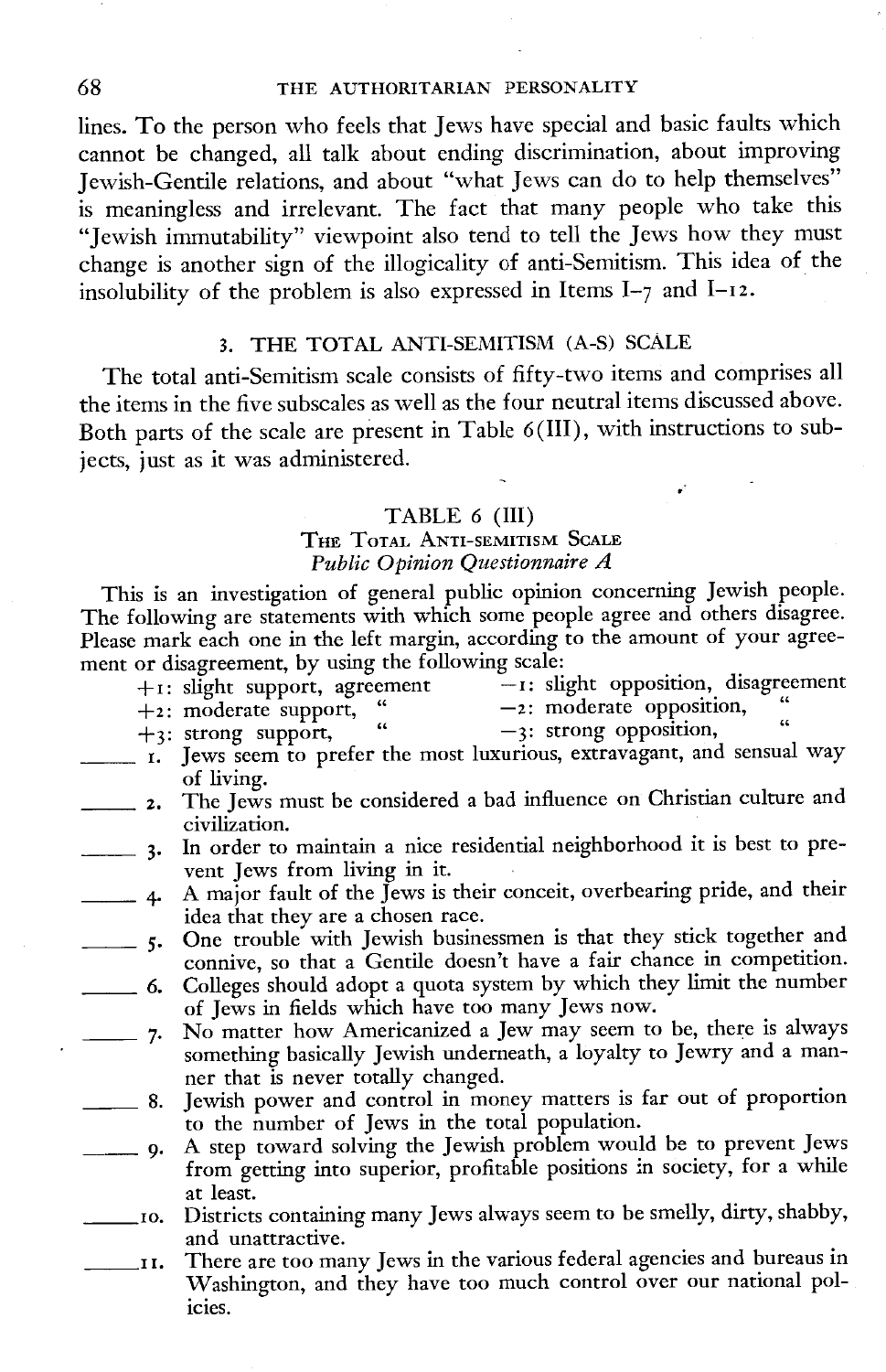- 
- 
- THE STUDY OF ANTI-SEMITIC IDEOLOGY 69<br>
12. The Jewish problem is so general and deep that one often doubts that<br>
14. Jews tend to lower the general standard of living by their willingness<br>
14. Jews tend to lower the genera Fig. There are a few exceptions, but in general Jews are pretty much alike.<br>14. Jews tend to lower the general standard of living by their willingness<br>to do the most menial work and to live under standards that are far<br>be
- 
- below average.<br>
15. It is wrong for Jews and Gentiles to intermarry.<br>
16. The Jews should not pry so much into Christian activities and or-<br>
17. Much resentment against Iews stems from their tending to keep apart
- ganizations nor seek so much recognition and prestige from Christians.<br>17. Much resentment against Jews stems from their tending to keep apart<br>and to exclude Gentiles from Jewish social life.<br>18. It is best that Jews shoul and to exclude Gentiles from Jewish social life.<br>It is best that Jews should have their own fraternities and sororities,
- \_i8. It is best that Jews should have their own fraternities and sororities,can best engage in together, just as Christians get along best in all-<br>Christian fraternities.
- Io. One thing that has hindered the Jews from establishing their own nation is the fact that they really have no culture of their own; instead, they tend to copy the things that are important to the native citizens nation is the fact that they really have no culture of their own; instead,<br>they tend to copy the things that are important to the native citizens<br>of whatever country they are in.<br>20. The Jews should give up their un-Christ
- 
- 
- and sincerely in the Christian religion.<br>It is sometimes all right to ban Jews from certain apartment houses.<br>One big trouble with Jews is that they are never contented, but always<br>try for the best jobs and the most money. 21. It is sometimes all right to ban Jews from certain apartment houses<br>22. One big trouble with Jews is that they are never contented, but always<br>try for the best jobs and the most money.<br>23. Jews tend to remain a foreign
- try for the best jobs and the most money.<br>23. Jews tend to remain a foreign element in American society, to preserve<br>their old social standards and to resist the American way of life.<br>24. Anyone who employs many people sho
- their old social standards and to resist the American way of life.<br>24. Anyone who employs many people should be careful not to hire a large<br>25. Jews go too far in hiding their Jewishness, especially such extremes
- percentage of Jews.<br>25. Jews go too far in hiding their Jewishness, especially such extremes<br>as changing their names, straightening noses, and imitating Christian<br>manners and customs. as changing their names, straightening noses, and imitating Christian<br>manners and customs.<br>There is little doubt that Jewish pressure is largely responsible for<br>the U.S. getting into the war with Germany.
- manners and customs.<br>26. There is little doubt that Jewish pressure is largely responsible for<br>the U.S. getting into the war with Germany.<br>THE TOTAL ANTI-SEMITISM SCALE

# the U. S. getting into the war with Germany.<br>THE TOTAL ANTI-SEMITISM SCALE<br>Public Opinion Ouestionnaire S THE TOTAL ANTI-SEMITISM SCALE

Public Opinion Questionnaire S<br>of general public opinion conce<br>with which some people agree a<br>margin, according to the amou This is an investigation of general public opinion concerning Jewish people. The<br>llowing are statements with which some people agree and others disagree. Please<br>ark each one in the left margin, according to the amount of y following are statements with which some people agree and others disagree. Please<br>mark each one in the left margin, according to the amount of your agreement or<br>disagreement, by using the following scale:<br>+1: slight suppor mark each one in the left margin, according to the amount of your agreement or<br>disagreement, by using the following scale:<br>+1: slight support, agreement<br>+2: moderate support, "-2: moderate opposition, " disagreement, by using the following scale:<br>
+1: slight support, agreement<br>
+2: moderate support,<br>
+3: strong support,<br>
+3: strong support,<br>
+3: strong support,<br>
+3: strong support,

+1: slight support, agreement<br>+2: moderate support, "<br>+3: strong support,  $-$ 1: slight opposition, disagreement

- 1: slight support, agreement  $-1$ : slight opposition, disagreement<br>  $+2$ : moderate support,  $-2$ : moderate opposition, "<br>  $-3$ : strong opposition, "<br>  $-1$ : strong opposition, "<br>  $-3$ : strong opposition, "<br>
It. The Jews sho - I. The<br>spic<br>secu<br>- 2. Wa<br>mak I. The Jews should make sincere efforts to rid themselves of their con-<br>spicuous and irritating faults, if they really want to stop being per-<br>secuted.<br>2. War shows up the fact that the Jews are not patriotic or willing to
- 2. War shows up the fact that the Jews are not patriotic or willing to make sacrifices for their country.<br>2. It would hurt the business of a large concern if it had too many Jewish employees.
- It would hurt the business of a large concern if it had too many Jewish employees.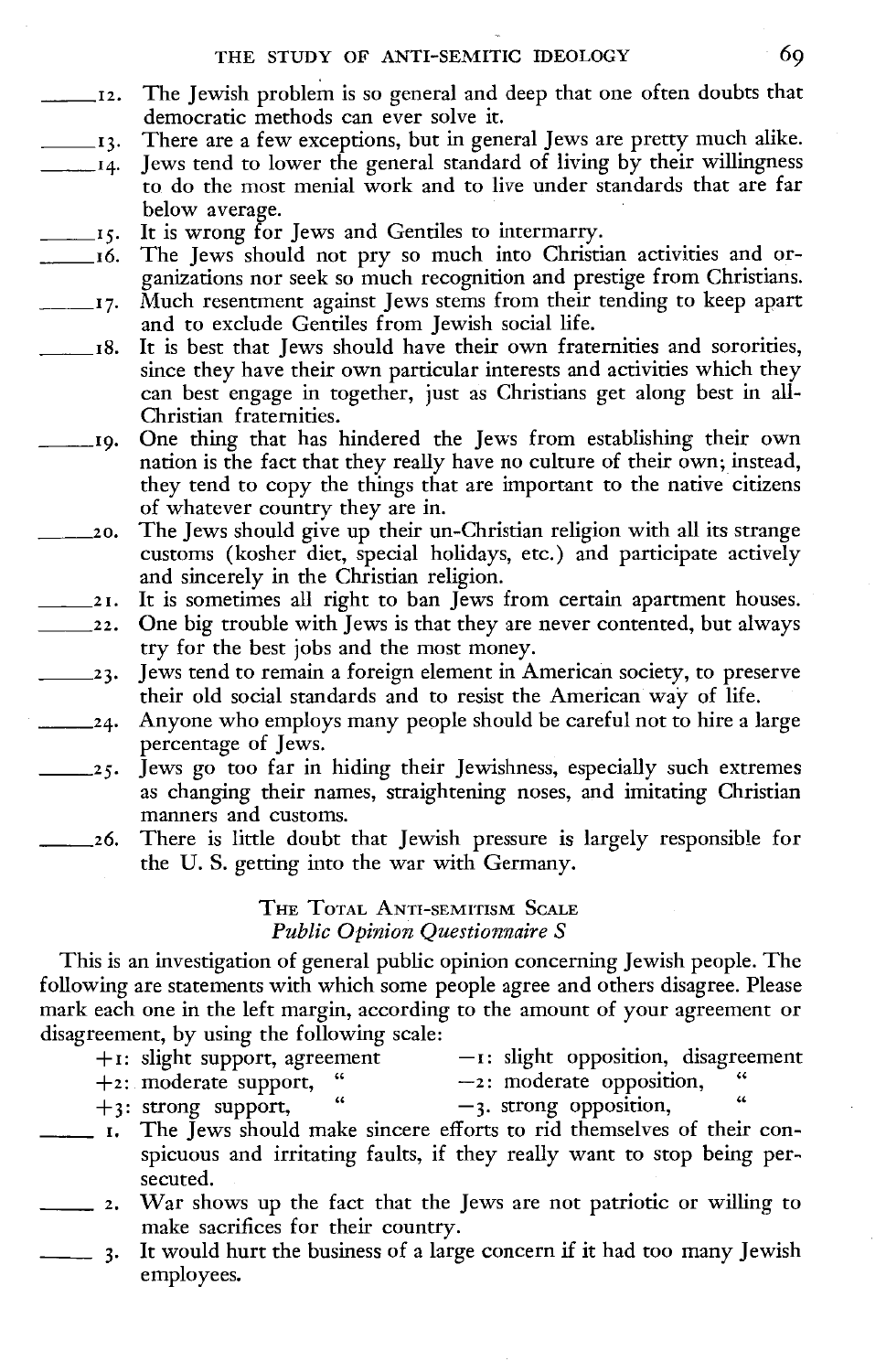- 
- o THE AUTHORITARIAN PERSONALITY<br>
4. There is something different and strange about J<br>
what they are thinking or planning, nor what<br>
5. Jews may have moral standards that they apply<br>
each other, but with Christians they are 4. There is something different and strange about Jews; one never knows<br>what they are thinking or planning, nor what makes them tick.<br>5. Jews may have moral standards that they apply in their dealings with<br>each other, but that they are thinking or planning, nor what makes them tick.<br>
5. Jews may have moral standards that they apply in their dealings with<br>
each other, but with Christians they are unscrupulous, ruthless, and<br>
undependable.<br>
6
- 6. The best way to eliminate the Communist menace in this country is to control the Jewish element which guides it.<br>
7. The trouble with letting Jews into a nice neighborhood is that they gradually give it a typical Jewish
- 
- 
- gradually give it a typical Jewish atmosphere. \_\_\_\_\_\_8. The Jew's first loyalty is to Jewry rather than to his country.<br>
- 9. In order to handle the Jewish problem, Gentiles must mee<br>
fire and use the same ruthless tactics with the Jews that th<br>
with the Gentiles.<br>
- 10. I c In order to handle the Jewish problem, Gentiles must meet fire with fire and use the same ruthless tactics with the Jews that the Jews use with the Gentiles.<br>
In an hardly imagine myself marrying a Jew.<br>
II. Jews seem to h
	-
- 
- II. Jews seem to have an aversion to plain hard work; they tend to be a<br>parasitic element in society by finding easy, nonproductive jobs.<br>12. It is not wise for a Christian to be seen too much with Jews, as he<br>might be tak parasitic element in society by finding easy, nonproductive jobs.<br>
12. It is not wise for a Christian to be seen too much with Jews, as h<br>
12. It is not wise for a Jew, or be looked down upon by his Christian<br>
12. It is no It is not wise for a Christian to be seen too much with Jews, as he might be taken for a Jew, or be looked down upon by his Christian friends.<br>One general fault of Jews is their overaggressiveness, a strong tendency always
- friends.<br>13. One general fault of Jews is their overaggressiveness, a strong tendency<br>always to display their Jewish looks, manners, and breeding.<br>14. There seems to be some revolutionary streak in the Jewish make-up as
- shown by the fact that there are so many Jewish Communists and agitators.<br> $\frac{1}{5}$ . One of the first steps to be taken in cleaning up the movies and gen-
- One of the first steps to be taken in cleaning up the movies and genagitators. \_\_\_\_\_<sup>I</sup> 5. One of the first steps to be taken in cleaning up the movies and gen- erally improving the situation in Hollywood is to put an end to
- Jewish domination there.<br>
16. Jews should be more concerned with their personal appearance, and<br>
not be so dirty and smelly and unkempt.<br>
17. The Jewish districts in most cities are results of the clannishness and<br>
stick-t
	- not be so dirty and smelly and unkempt.<br>
	17. The Jewish districts in most cities are results of the clannishness and<br>
	18. Most hotels should deny admittance to Jews, as a general rule.<br>
	19. The true Christian can never for
	-
	- stick-togetherness of Jews.<br>
	18. Most hotels should deny admittance to Jews, as a general rule.<br>
	19. The true Christian can never forgive the Jews for their crucifixion of<br>
	Christ.<br>
	20. Jewish millionaires may do a certain
- Christ.<br>
20. Jewish millionaires may do a certain amount to help their own peo-<br>
21. Jewish leaders should encourage Jews to be more inconspicuous, to
	- ple, but little of their money goes into worthwhile American causes<br>21. Jewish leaders should encourage Jews to be more inconspicuous, to<br>keep out of professions and activities already overcrowded with Jews<br>2nd to keep out
	- 22. There is little hope of correcting the racial defects of the Jews, since these defects are simply in their blood.  $23$ . The Jews keep too much to themselves, instead of taking the proper
	- 23. The Jews keep too much to themselves, instead of taking the proper<br>interest in community problems and good government.<br>24. It would be to the best interests of all if the Jews would form their
	- interest in community problems and good government.<br>It would be to the best interests of all if the Jews would form their<br>own nation and keep more to themselves.<br>When Iews create large funds for educational or scientific r own nation and keep more to themselves.<br>-25. When Jews create large funds for educational or scientific research
	- own nation and keep more to themselves.<br>When Jews create large funds for educational or scientific research<br>(Rosenwald, Heller, etc.) it is mainly due to a desire for fame and<br> (Rosenwald, Heller, etc.) it is mainly due to a desire for fame and public notice rather than a really sincere scientific interest.<br>On the whole, the Jews have probably contributed less to American<br>life than any other grou
	- public notice rather than a really sincere scientific interest.<br>26. On the whole, the Jews have probably contributed less to American<br>life than any other group. life than any other group.

70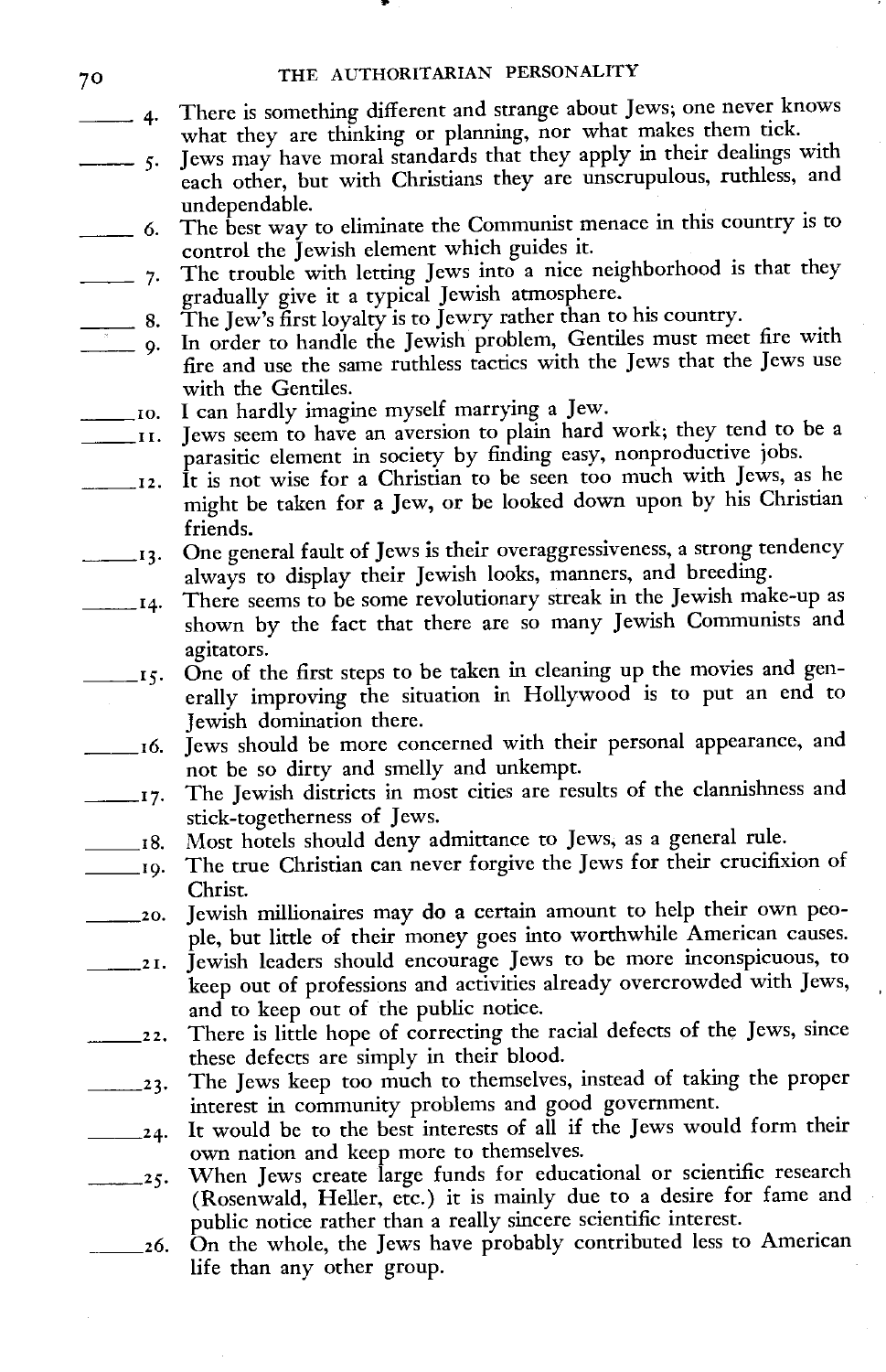THE STUDY OF ANTI-SEMITIC IDEOLOGY 71<br>The scale is intended to measure the individual's readiness to support or<br>oppose anti-Semitic ideology as a whole. This ideology consists, according<br>to the conception on which the scal to the conception on which the scale was based, of *stereotyped negative*<br>opinions describing the Jews as threatening, immoral, and categorically dif-<br>ferent from non-Jews, and of hostile attitudes urging various forms of Subsetivion, exclusion, and suppression as a means of solving "the Jewish prob-<br>
lem." Anti-Semitism is conceived, then, as a general way of thinking about<br>
Jews and Jewish-Gentile relations.<br>
Can one legitimately speak o

dem." Anti-Semitism is conceived, then, as a general way of thinking about<br>Jews and Jewish-Gentile relations.<br>Can one legitimately speak of a readiness in the individual to accept anti-<br>Semitic ideology *as a whole?* More questions which must be answered empirically. The content and generality of anti-Semitic ideology, and the adequacy with which it is measured by the questions which must be answered empirically. The content and generality<br>of anti-Semitic ideology, and the adequacy with which it is measured by the<br>present scale are indicated below by a statistical analysis of scale resu of anti-Semitic ideology, and the adequacy with which it is measured by the<br>present scale are indicated below by a statistical analysis of scale results.<br>The validity of the scale will be indicated by correlations of the s present scale are indicated below by a statistical analysis of scale results.<br>The validity of the scale will be indicated by correlations of the scale with<br>measures of other, theoretically related, variables, and by analys The validity of the scale will be indicated by correlations of the scale with<br>measures of other, theoretically related, variables, and by analysis of the<br>responses of the two subjects discussed in Chapter II.<br>C. PESULTS: S responses of the two subjects discussed in Chapter II.<br>C. RESULTS: STATISTICAL ANALYSIS OF THE SCALE

The procedure used for all scales in the present research was to allow six choices of response for each item: slight, moderate, or strong agreement, The procedure used for all scales in the present research was to allow six<br>choices of response for each item: slight, moderate, or strong agreement,<br>and the same degrees of disagreement, with no middle or neutral category

+3, disagreement by  $-1$ ,  $-2$ , or  $-3$ .<br>It seemed likely that three degrees of agreement or disagreement could<br>easily be distinguished by the subjects, and that three degrees gave them the<br>best chance to record clearly f easily be distinguished by the subjects, and that three degrees gave them the best chance to record clearly felt differences in strength of agreement of disagreement. Certainly the data indicate that all six response categ best chance to record clearly felt differences in strength of agreement or<br>disagreement. Certainly the data indicate that all six response categories were<br>used. The "don't know" category has been a source of difficulty and used. The "don't know" category has been a source of difficulty and controversy in many fields of psychological research (121). In techniques which permit its use, it tends to be the most frequent choice. Without it, the subject must take a stand one way or the other, although the categories of slight agreement and slight disagreement permit him to be nearly neu the subject must take a stand one way or the other, although the categories of slight agreement and slight disagreement permit him to be nearly neutral. If a subject is unable to decide, he can, of course, omit the item; b were never more than  $2$  to  $3$  per cent omissions among subjects taking the questionnaire, and never more than  $1$  per cent of the group to which it were never more than z to 3 per cent omissions among subjects taking the questionnaire, and never more than  $\bf{r}$  per cent of the group to which it was administered failed to fill it out adequately. Furthermore, the fre quency with which the "moderate" and "strong" categories were used indicates that the items were relatively unambiguous.<br>The responses were converted into *scores* by a uniform scoring system.

quency with which the "moderate" and "strong" categories were used indi-<br>cates that the items were relatively unambiguous.<br>The *responses* were converted into *scores* by a uniform scoring system.<br>Since higher scores were responses were scored as follows: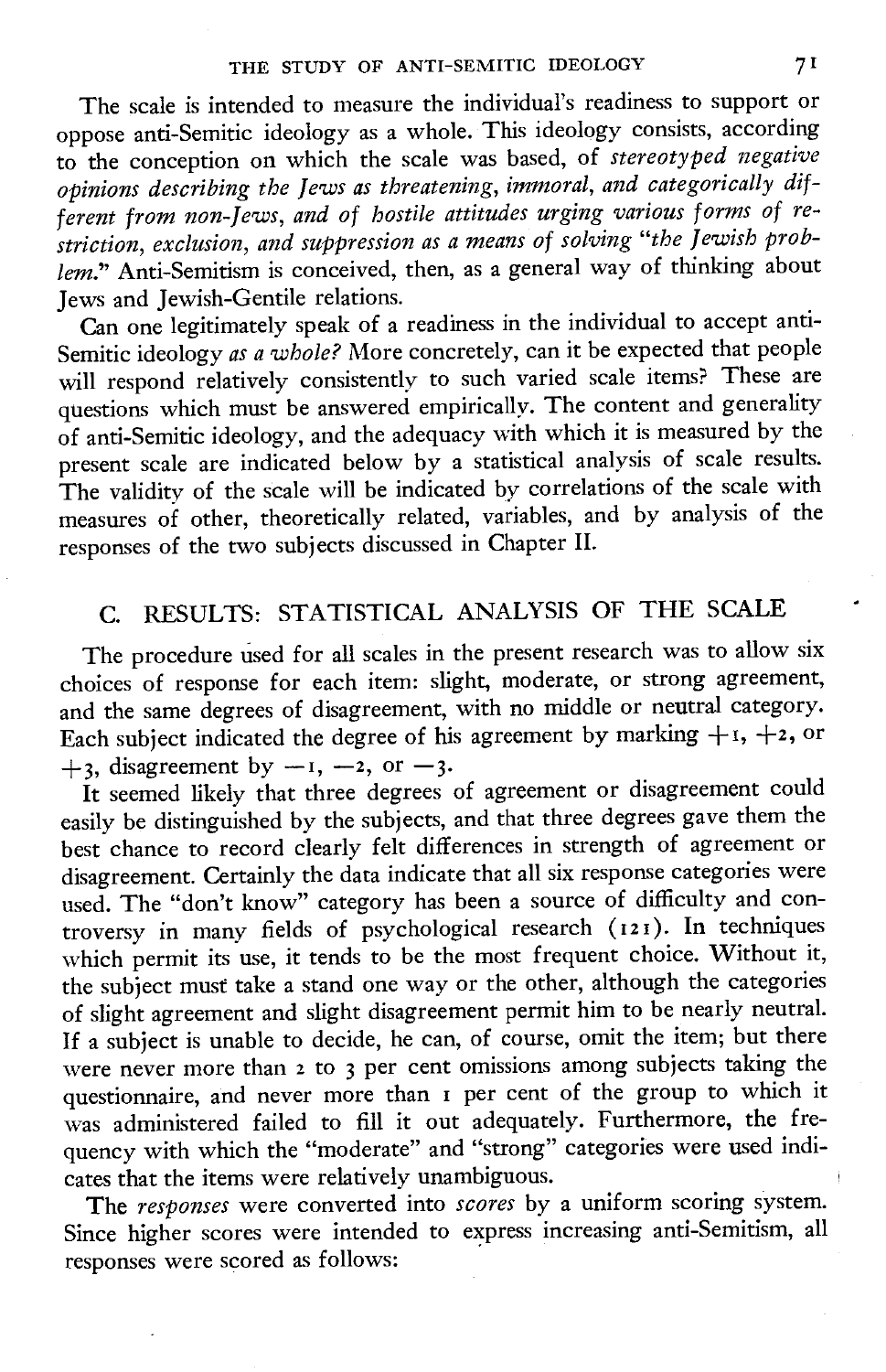| 2 |                 | THE AUTHORITARIAN PERSONALITY |                 |
|---|-----------------|-------------------------------|-----------------|
|   | $-3 = 1$ point  |                               | $+1 = 5$ points |
|   | $-z = z$ points |                               | $+z=6$ points   |
|   | $-1 = 3$ points |                               | $+3 = 7$ points |
|   |                 |                               |                 |

It will be noted that the scoring skips from 3 to 5 points between  $-1$  and  $+1$ . Four points represented the hypothetical neutral response, and was  $-3 = 1$  point  $-2 = 2$  points  $-1 = 3$  points  $-1 = 3$  points  $+3 = 7$  points<br>ed that the scoring skips from 3 to 5 points to the item was omitted. It probably makes this scheme was used rather than a six-pointive 4 points. T  $-2 = 2$  points  $-1 = 3$  points  $+3 = 7$  points<br>It will be noted that the scoring skips from 3 to 5 points 1.<br>Four points represented the hypothetical neutral res<br>igned when the item was omitted. It probably makes<br>tistically It will be noted that the scoring skips from 3 to 5 points between  $-1$  and  $+1$ . Four points represented the hypothetical neutral response, and was assigned when the item was omitted. It probably makes little difference seemed to be a greater psychological gap between  $-1$  and  $+1$  responses

 $+$  x would receive 4 points. This scheme was used mainly because there seemed to be a greater psychological gap between  $-$  x and  $+$  x responses than between any other two adjacent responses. It was also convenient in m seemed to be a greater psychological gap between  $-1$  and  $+1$  responses<br>than between any other two adjacent responses. It was also convenient in<br>marking the omissions.<br>A person's scale score is simply the sum of his scor item, indicating strong opposition to anti-Semitism) and  $364$  points ( $\gamma$  points on each item, strong anti-Semitism). When the scale score is divided<br>by  $52$  we obtain the mean score per item; thus, a total score of  $78$ ts on each item, strong anti-Semitism). When the scale score is divided<br>
2 we obtain the mean score per item; thus, a total score of 78 can<br>
be stated as a score per item of 1.5.<br>
he initial results obtained with the A-S

by 52 we obtain the mean score per item; thus, a total score of 78 can also be stated as a score per item of 1.5.<br>The initial results obtained with the A-S scale have been published else-<br>where  $(71)$ . The present discuss also be stated as a score per item of 1.5.<br>The initial results obtained with the A-S scale have been published else<br>where  $(71)$ . The present discussion will deal with the second administratio<br>of the scale; on this occasi The initial results obtained with the A-S scale have been published else-<br>where ( $71$ ). The present discussion will deal with the second administration<br>of the scale, on this occasion the questionnaire administered contain of the scale; on this occasion the questionnaire administered contained, in<br>addition to the A-S scale, most of the other techniques which were used in<br>subsequent stages of the research. The questionnaire was administered i addition to the A-S scale, most of the other techniques which were used in<br>subsequent stages of the research. The questionnaire was administered in<br>April, 1944, to a class in Introductory Psychology at the University of Ca subsequent stages of the research. The questionnaire was administered in<br>April, 1944, to a class in Introductory Psychology at the University of Cali-<br>fornia. It was given as a routine class activity in two parts, separate April, 1944, to a class in Introductory Psychology at the University of Cali-<br>fornia. It was given as a routine class activity in two parts, separated by an<br>interval of one week; Part I (Questionnaire A) of the A-S scale w the first session, Part II (Questionnaire S) in the second. The class was de-<br>signed for nonmajors in psychology and was rather heterogeneous with re-<br>spect to major subject and year in school. the first session, Part II (Questionnaire S) in the second. The class was de-<br>signed for nonmajors in psychology and was rather heterogeneous with re-<br>spect to major subject and year in school.<br>In view of a possible sex di

were separated for statistical purposes. Due to wartime conditions, however, there were fewer than thirty men in the group, so that no statistics on men were computed. The data presented here are based on the questionnaires of the 144 women subjects, including nineteen members of major minorities: Jews, Negroes, Chinese, and foreign-born. In all subsequent groups the stathe 144 women subjects, including nineteen members of major minorities:<br>Jews, Negroes, Chinese, and foreign-born. In all subsequent groups the sta-<br>tistical analysis was limited to the questionnaires of native-born, white, tistical analysis was limited to the questionnaires of native-born, white, non-Jewish Americans.<br>
1. RELIABILITY

1. RELIABILITY<br>and related statistical prope subscales are presented in Table  $7(\text{III})$ . The total-scale reliability of .92 meets rigorous statistical standards, especially in view of the fact that Part II was administered a week after Part I. (The reliability of the II was administered a week after Part I. (The reliability of the scale on the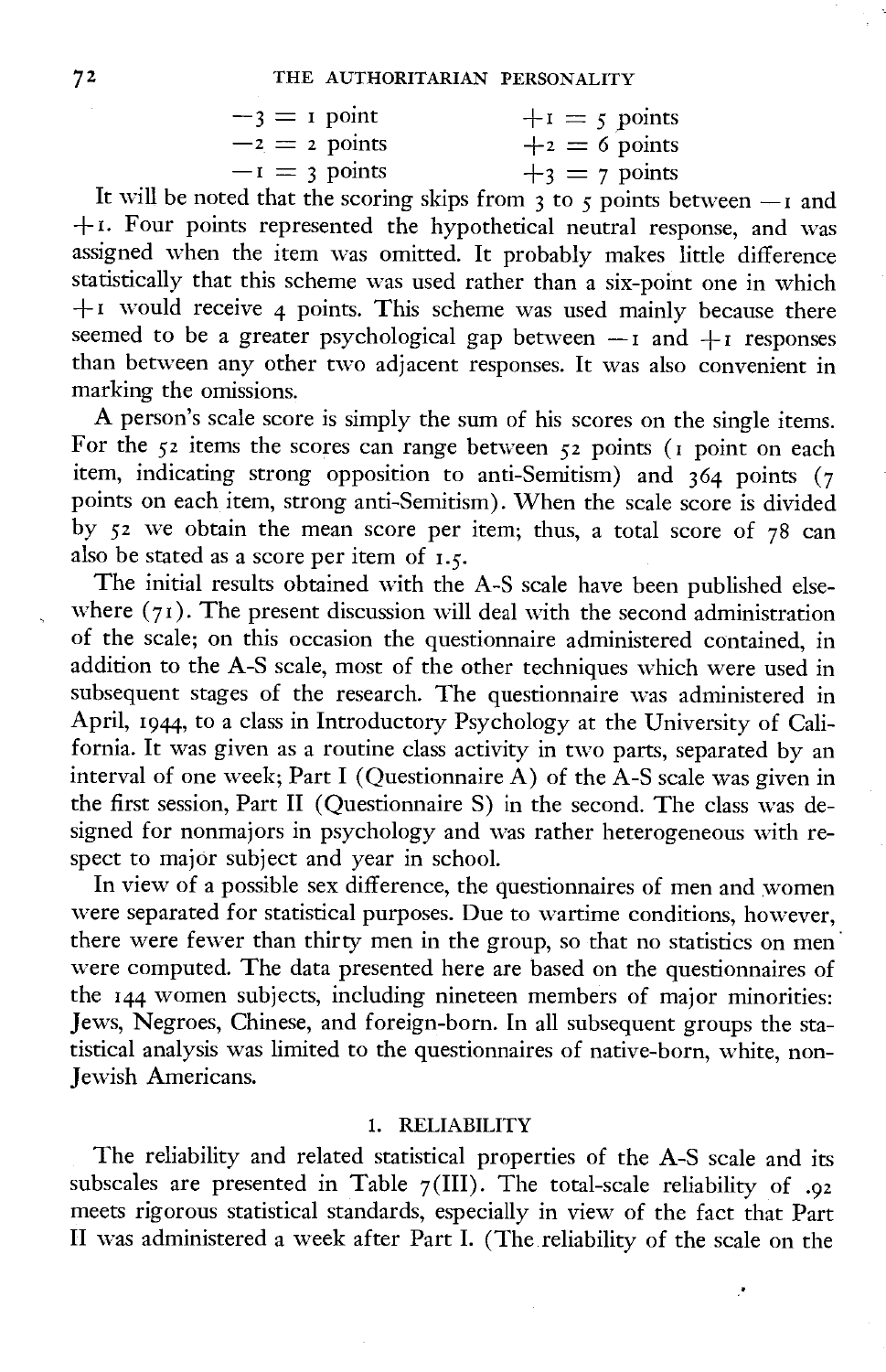| t           |  |
|-------------|--|
| c<br>٢<br>ξ |  |

RELIABILITY OF THE ANTI-SEMITISM SCALE AND ITS SUBSCALES RELIABILITY OF THE ANTI-SEMITISM SCALE AND ITS SUBSCALES

| Property                                                                                                                                           | <u>Total</u><br>Scale | i<br>al<br>J               | $\frac{1}{2}$ $\frac{1}{2}$ | പ്പ                      | က်                                     | Subscale <sup>d</sup><br>ຜ້ | ഗ്മി                 | ပ္ပ်                                 |
|----------------------------------------------------------------------------------------------------------------------------------------------------|-----------------------|----------------------------|-----------------------------|--------------------------|----------------------------------------|-----------------------------|----------------------|--------------------------------------|
| Reliability                                                                                                                                        | $\frac{5}{2}$         | 54                         | 5                           | $\overline{8}$           | 89                                     | 89                          | $\mathbf{r}$         | $\frac{84}{5}$                       |
| Number of items                                                                                                                                    | 2.70<br>52            | 26                         |                             | $\overline{a}$           | es<br>$\ddot{\Omega}$<br>۹             | ¢                           |                      |                                      |
| (even half)<br>Mean (odd half)<br>Mean (total) <sup>C</sup><br>Mean                                                                                | 2.66<br>2.74          | <b>2</b><br>ក្នុង<br>សស់សំ |                             | 08<br>08<br>0.00<br>0.00 | $2.\overline{34}$<br>$2.\overline{34}$ | $2.48$<br>$2.48$<br>$2.46$  | នី<br>ខិត្ត<br>តុម្ភ | 5<br>ស្គូ 5<br>ស្គូ 5                |
| (odd half)<br>$(tota1)$ <sup>C</sup><br>$\frac{1}{\omega}$<br>$\frac{1}{\omega}$                                                                   | $1.12$<br>$1.12$      | 11<br>1115<br>1115         | $1390$<br>$-135$            | 1.55<br>ິ.<br>.          | 1.23<br>1.34                           | 12<br>1128<br>112           | 1.35<br>1.45<br>1.4  | $\frac{34}{11}$ .<br>$\frac{35}{11}$ |
| (even half)<br>$\frac{1}{\omega}$                                                                                                                  |                       |                            |                             | $\frac{8}{1}$            | 1.32                                   |                             |                      |                                      |
| Range                                                                                                                                              | $-0.5.5$              | $1.0 - 5.7$                | $1.0 - 5.8$                 | $1.0 - 6.5$              | $1.0 - 5.7$                            | $1.0 - 5.8$                 | $1.0 - 6.3$          | $-0.5.9$                             |
| arhe subscales are abbreviated as follows: subscale "Offensive" (S <sub>O</sub> ), "Threatening" (S <sub>T</sub> ), "Attitudes" (S <sub>A</sub> ), |                       |                            |                             |                          |                                        |                             |                      |                                      |

"Seclusive" (Sg), "Intrusive" (S<sub>I</sub>) "Seclusive' (Ss). "Intrusive" (S1)

 $b_{\text{The}$  reliability of the total scale was obtained by correlating scores on Part I (the half administered first) reliability of the total scale was obtained by correlating scores on Part I (the half administered first) The reliability or the total scare was obtained by contentions corresponding and based on correlations with scores on Part II (in second half of questionaire). All other reliabilities are based on correlations<br>with scores with scores on Part II (in second half of questionnaire). All other reliabilities are based on correlations<br>with scores on Part II (in second half of questionnaire). All other reliabilities are based on correlations rues correlations were corrected by the Spearman-Brown formula to<br>The correlations were corrected by the Spearman-Brown formula to with scores on Part 11 (1n secona nail ol questromanie). Only it is a spearman-Brown formula to between the odd items and the even items. The correlations were corrected by the Spearman-Brown formula to between the odd items and the even items. give the reliability values in the table. give the reliability values in the table.

 $c_{\text{The values of the means, S.D.'s and ranges are given in terms of mean score per item. If multiplied by the$ CThe values of the means, S.D. • s and ranges are given in terms of mean score per item. If multiplied by the The values of the means, s.v. s and ranges are srven in verme of mean into values representing mean per<br>number of items in the scale or subscale in question, they are converted into values representing mean per ine values of the means, with scale or subscale in question, they are converted into values representing mean per<br>number of items in the scale or subscale in question, they are converted into values representing mean per total scale or subscale. total scale or subscale.

# THE  $_{\rm ST}$  $OF$ ITI-SEMIT 0LOC

 $\mathbf{r}$ 

 $73$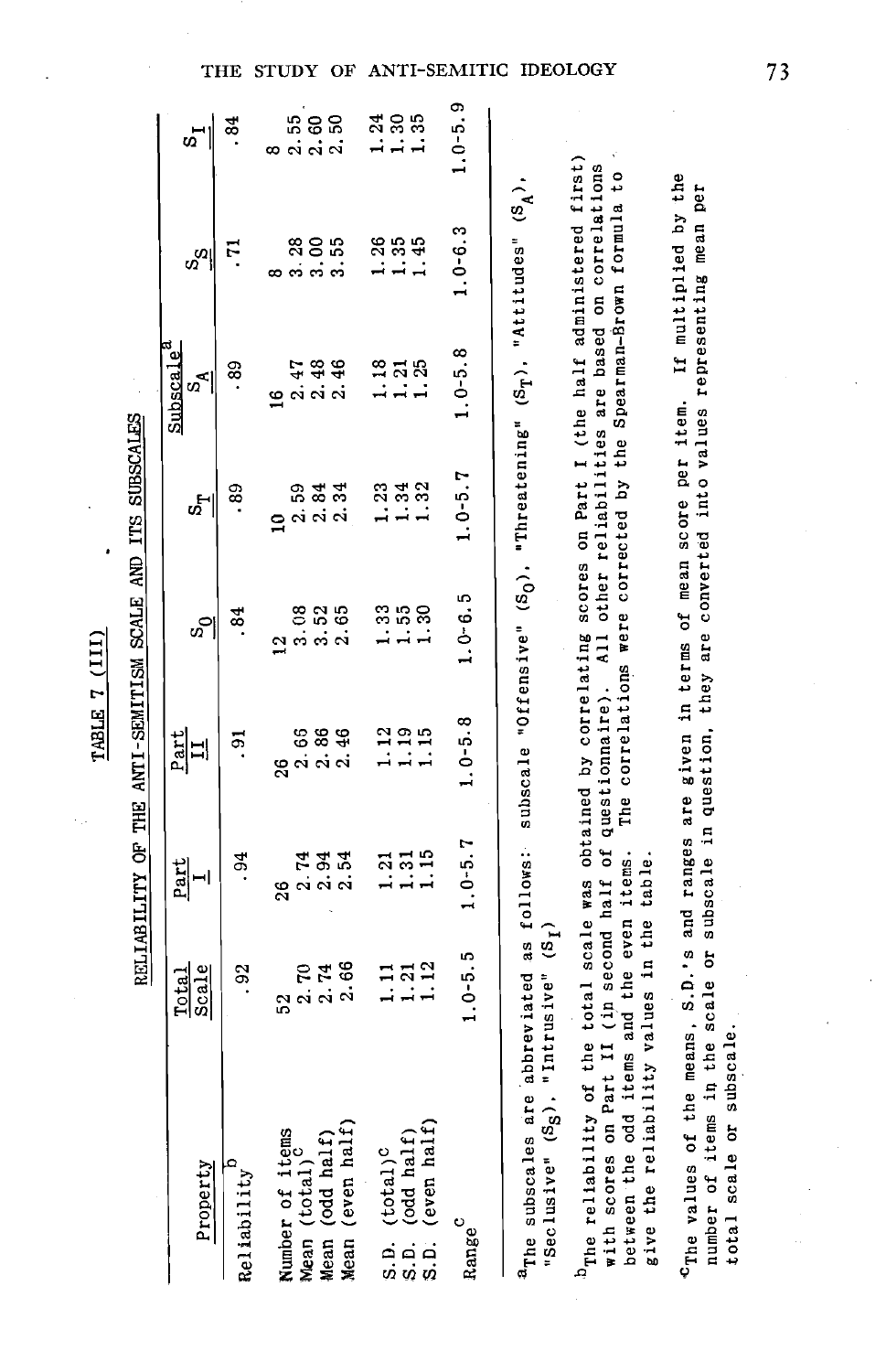THE AUTHORITARIAN PERSONALITY<br>first group studied, as previously published, was .98.) The two parts were<br>equated in terms of the subscales, so that an equal number of items from each<br>subscale appeared in each part. Parts I first group studied, as previously published, was .98.) The two parts were equated in terms of the subscales, so that an equal number of items from each subscale appeared in each part. Parts I and II are also roughly equiv subscale appeared in each part. Parts I and II are also roughly equivalent in<br>terms of mean and standard deviation. In view of the high correlation be-<br>tween Parts I and II, as well as their equivalence and their high reli tween Parts I and II, as well as their equivalence and their high reliabilities  $(.94 \text{ and } .91)$ , it would appear that either of them alone provides as good a quantitative measure as does the total scale. (.94 and .91), it would appear that either of them alone provides as good a quantitative measure as does the total scale.<br>It will be noted that the over-all mean is relatively low  $(140.2 \text{ as compared})$ 

a quantitative measure as does the total scale.<br>It will be noted that the over-all mean is relatively low (140.2 as compared<br>with a theoretical neutral point of 208) and that the obtained range include<br>extremely low scores with a theoretical neutral point of 208) and that the obtained range include extremely low scores but does not include the highest possible scores. The item analysis, as will be seen below, suggests the reason for this: de item analysis, as will be seen below, suggests the reason for this: despite<br>our attempt to limit the scale to pseudodemocratic statements numerous items<br>were still too openly or crudely prejudiced and had extremely low mea were still too openly or crudely prejudiced and had extremely low means (below 3.0). The present group of students was, however, less anti-Semitic on the average than the one studied earlier, the latter having a mean of  $158$ and a range of  $52-303$ . The distribution of scores in both cases was fairly symmetrical but platykurtic, with very little clustering of scores around the mean. symmetrical but platykurtic, with very little clustering of scores around the mean.<br>The reliabilities of the total scale and of the two parts are almost matched

symmetrical but platykurtic, with very little clustering of scores around the mean.<br>The reliabilities of the total scale and of the two parts are almost matched<br>by the high reliabilities of the subscales. Reliabilities of

by the high reliabilities of the subscales. Reliabilities of .8 to .9 are very<br>satisfactory even for scales three or four times their length.<br>With regard to reliability, equivalence of halves, and form of distribution.<br>the provides an adequate measuring instrument. It ranks the subjects with a relatively small error of measurement along a continuum or dimension. That this dimension may be called general anti-Semitism must still be demonstrated by the data on item analysis and validity which follow. No claim is made that the dimension is "pure" or homogeneous. To the extent that the scale is valid, it provides a measure of anti-Semitism in most of its generality and complexity. More specifically, it may be claimed that the higher an individual's score, the greater his acceptance of anti-Semitic propaganda and the greater his disposition to engage in anti-Semitic accusations and programs of one form or another. greater his disposition to engage in anti-Semitic accusations and programs

2. INTERCORRELATIONS OF THE SUBSCALES<br>The above reliability data indicate that people are relatively consistent in their responses to the A-S scale and to the individual subscales dealing with relatively specific kinds of imagery and attitudes. Correlations among the subscales are shown in Table 8(III).<br>Intercorrelations of  $.74$  to  $relatively specific kinds of imaginary and attitudes. Correlations among the$ 

relatively specific kinds of imagery and attitudes. Correlations among the subscales are shown in Table 8(III).<br>Intercorrelations of .74 to .85 are of considerable significance. The fact<br>that they involve subscales dealin Intercorrelations of .74 to .85 are of considerable significance. The fact that they involve subscales dealing with so great a variety of opinions and attitudes is an important source of support for the hypothesis that an attitudes is an important sourcç of support for the hypothesis that anti-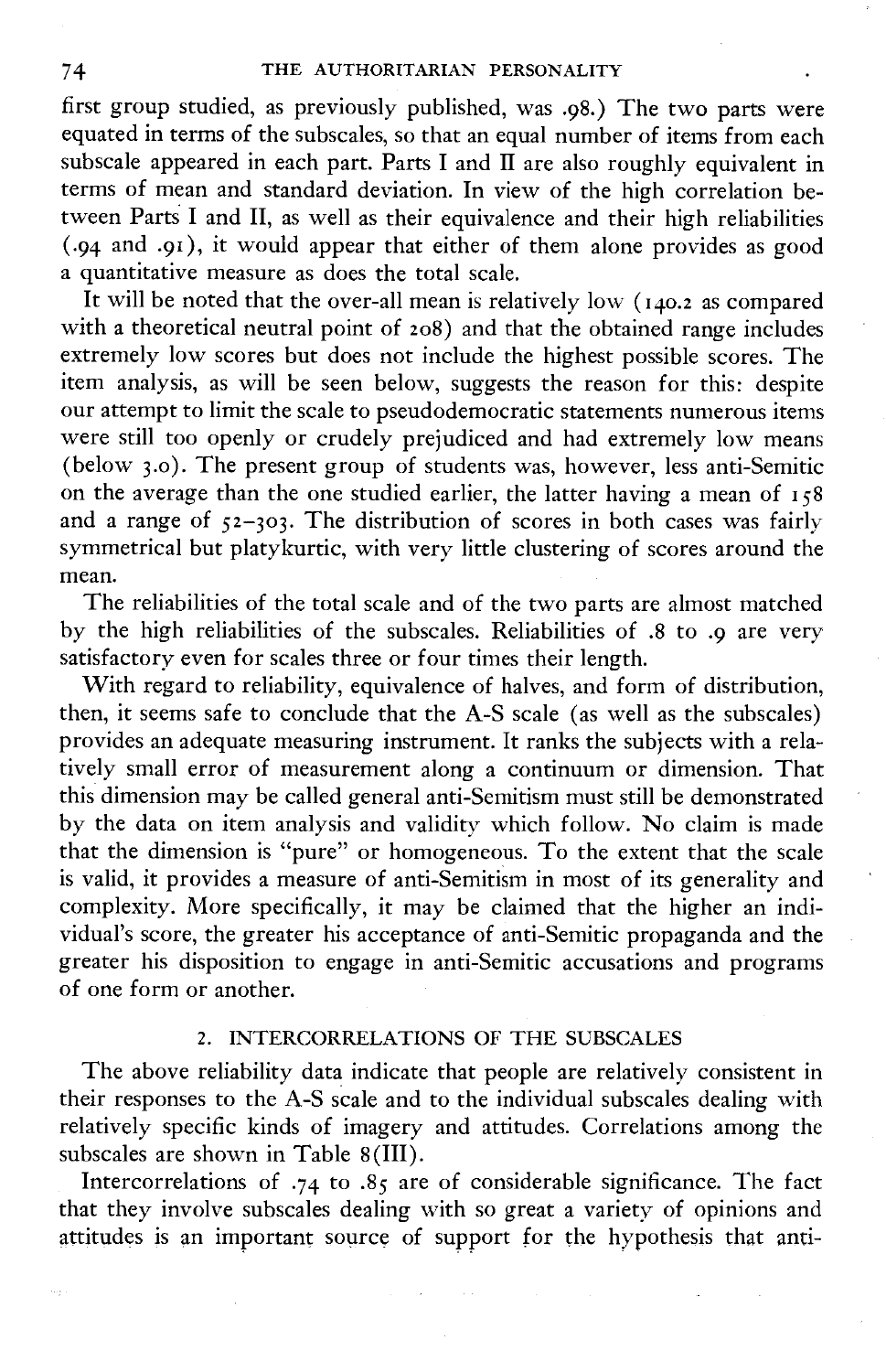| TABLE 8 (III) |  |  |
|---------------|--|--|
|---------------|--|--|

|               | INTERCORRELATIONS <sup>2</sup> OF THE A-S SUBSCALES | TABLE 8 (III) |             |           |
|---------------|-----------------------------------------------------|---------------|-------------|-----------|
| Subscale      | "Threatening"                                       | "Attitudes"   | "Seclusive" | Total A-S |
| "Offensive"   | .85                                                 | .83           | .75         | 92        |
| "Threatening" |                                                     | .84           |             | . 93      |
| "Attitudes"   |                                                     |               | .74         | .94       |
| "Intrusive"   |                                                     |               | .74         |           |

 $a$ These are the raw correlation coefficients. If they were corrected for and the raw correlation coefficients. If they were attenuation to give the maximal value theoretically obtained the perfectly reliable instruments), they would all be well These are the raw correlation coefficients. If they were corrected for<br>attenuation to give the maximal value theoretically obtainable (with<br>perfectly reliable instruments), they would all be well over .90.<br>emitism is a gen

perfectly reliable instruments), they would all be well over .90.<br>emitism is a general frame of mind, a way of viewing Jews and J<br>fentile interaction. Imagery of Iews as personally offensive and as s Gentile interaction. Imagery of Jews as personally offensive and as socially threatening, attitudes of restriction, exclusion and the like, the view that Jews Semitism is a general frame of mind, a way of viewing Jews and Jewish-Gentile interaction. Imagery of Jews as personally offensive and as socially threatening, attitudes of restriction, exclusion and the like, the view tha threatening, attitudes of restriction, exclusion and the like, the view that Jews are too assimilative and yet too clannish—these seem to be various facets of a broad ideological pattern. An individual's stand with regard broad ideological pattern. An individual's stand with regard to one of these issues tends to be very similar in direction and degree to his stand with regard to the others.<br>The correlations of .02 to .04 between each of th issues tends to be very similar in direction and degree to his stand with regard<br>to the others.<br>The correlations of .92 to .94 between each of the three major subscale<br>and the total anti-Semitism scale are high enough so t

to the others.<br>The correlations of .92 to .94 between each of the three major subscal<br>and the total anti-Semitism scale are high enough so that knowing an inc<br>vidual's score on any one subscale permits one to predict with The correlations of .92 to .94 between each of the three major subscales and the total anti-Semitism scale are high enough so that knowing an indi-<br>vidual's score on any one subscale permits one to predict with considerabl accuracy his score on the total A-S scale. In short, while almost every sub-<br>ject varies somewhat in his responses to the individual items (as will be<br>shown below), almost every subject demonstrates a general degree of sup or rejection of anti-Semitism which is relatively consistent from one type of accusation or attitude to another. This is not to say that all the ideas contained in the scale are of equal importance emotionally to each anti tained in the scale are of equal importance emotionally to each anti-Semite. each high scorer there are a few central opinions (imagery of Jews as cunning, power-seeking, sensual, etc.) and attitudes of primary importance; but these "pet" ideas seem to provide a basis or general readiness for the acning, power-seeking, sensual, etc.) and attitudes of primary importance; but these "pet" ideas seem to provide a basis or general readiness for the acceptance of almost any anti-Semitic idea. The fact that this generality complete suggests that various patterns of anti-Semitic ideology may exist complete suggests that various patterns of anti-Semitic ideology may exist<br>and might profitably be studied (as variations within the general frameworl and might profitably be studied (as variations within the general framework described here).

described here).<br>The correlation of .74 between subscales "Seclusive" and "Intrusive<br>reveals a deep contradiction in anti-Semitic ideology. As a matter of simpl<br>logic, it is impossible for most Jews to be both extremely se The correlation of  $.74$  between subscales "Seclusive" and "Intrusive" reveals a deep contradiction in anti-Semitic ideology. As a matter of simple logic, it is impossible for most Jews to be both extremely seclusive and and at the same time too intrusive and prying. This categorical, self-contradictory rejection of an entire group is, however, more than a matter of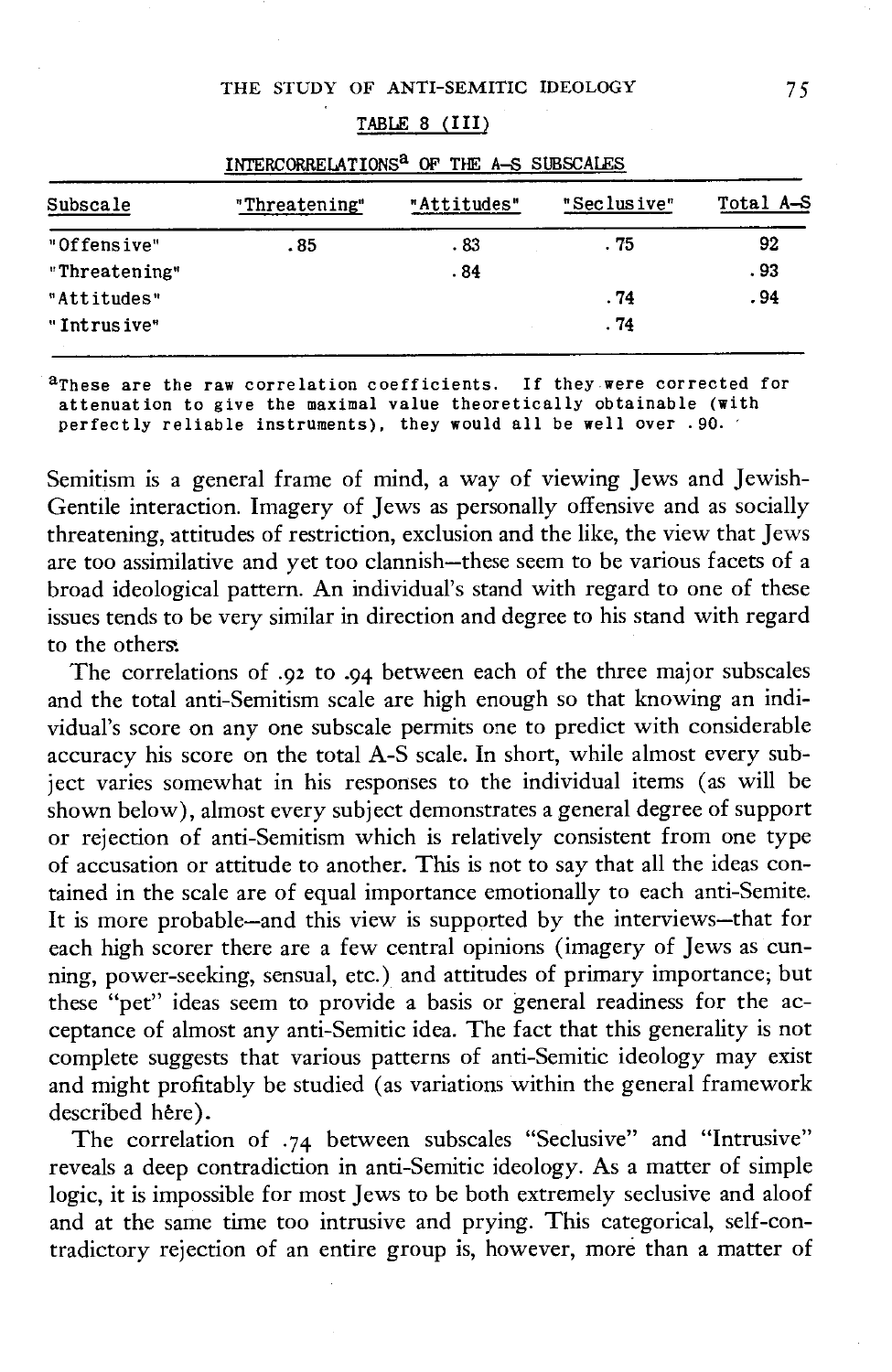76 THE AUTHORITARIAN PERSONALITY<br>faulty logic. Viewed psychologically, these results suggest a deep-lying ir-<br>rational hostility directed against a stereotyped image to which individual<br>Jews correspond only partially if at rational hostility directed against a stereotyped image to which individual<br>Jews correspond only partially if at all.<br>The illogical manner in which the hostility operates is illustrated by a<br>comparison of related items fro

II-20 states that rich Jews help "their own people" but not "American causes." However, "Intrusive" Item II-25 takes care of any exceptions: Jews donate money not out of generosity but rather out of desire for prestige an II–20 states that rich Jews help "their own people" but not "American causes." However, "Intrusive" Item II–25 takes care of any exceptions: Jews donate money not out of generosity but rather out of desire for prestige an fame. Similarly, either Jews do not take enough interest in community and government (Seclusive), or when they do, they have too much control over national politics (Intrusive). Anti-Semitic hostility leads, then, either t government (Seclusive), or when they do, they have too much control over national politics (Intrusive). Anti-Semitic hostility leads, then, either to a denial of demonstrable facts (Jewish philanthropy, smallness of number

denial of demonstrable facts (Jewish philanthropy, smallness of number<br>etc.) or to an interpretation of them which finds the Jews at fault.<br>The same self-contradictions and the same implications are evident in<br>the high cor the high correlation (.74) between subscales "Seclusive" and "Attitudes."<br>It is indeed paradoxical to accuse the Jews of being clannish and aloof, and<br>at the same time to urge that they be segregated and restricted. It wou at the same time to urge that they be segregated and restricted. It would<br>seem, then, that a general hostility and readiness to accept negative imagery<br>are an essential part of the psychological functioning of anti-Semitic seem, then, that a general hostility and readiness to accept negative imagery<br>are an essential part of the psychological functioning of anti-Semitic individuals, who can regard a great variety of specific accusations, ofte are an essential part of the psychological functioning of anti-Semitic individuals, who can regard a great variety of specific accusations, often mutually contradictory, as valid.<br>The reliabilities and subscale intercorrel

contradictory, as valid.<br>The reliabilities and subscale intercorrelations, taken together, permit<br>several conclusions regarding the nature and inner sources of anti-Semitism. It is a general way of thinking in which hostile attitudes and negative opinions toward Jews predominate. Several patterns of imagery brought out by the subscales seem to be partial facets of a single broad ideological framework.<br>While these ideas are relatively common today, it would appear that those<br>individuals (the high scorers) who take them over most easily are diffe While these ideas are relatively common today, it would appear that those individuals (the high scorers) who take them over most easily are different in their psychological functioning from those who do not. One major char in their psychological functioning from those who do not. One major characteristic of anti-Semites is a relatively blind hostility which is reflected<br>in the stereotypy, self-contradiction, and destructiveness of their thinking<br>about Iews. in the stereotypy, self-contradiction, and destructiveness of their thinking<br>about Jews.<br>3. INTERNAL CONSISTENCY: STATISTICAL ANALYSIS<br>OF THE INDIVIDUAL ITEMS

# about Jews.<br>
3. INTERNAL CONSISTENCY: STATISTICAL ANALYSIS<br>
OF THE INDIVIDUAL ITEMS<br>
A critical reader of the A-S scale may feel that certain items are unsatis-

OF THE INDIVIDUAL ITEMS<br>the A-S scale may feel that certain items<br>another: that they do not measure what<br>agrees with the ideas expressed, that certa A critical reader of the A-S scale may feel that certain items are unsatis-<br>factory in one way or another: that they do not measure what the others<br>measure, that everyone agrees with the ideas expressed, that certain items measure, that everyone agrees with the ideas expressed, that certain items are<br>too ridiculous to be supported by anyone, and so on. He may like a few<br>items particularly and wonder how successful they were. Or he may be con too ridiculous to be supported by anyone, and so on. He may like a few<br>items particularly and wonder how successful they were. Or he may be con-<br>cerned with shortening and improving the scale and want a statistical basi-<br>f items particularly and wonder how successful they were. Or he may be concerned with shortening and improving the scale and want a statistical basis for item selection and improvement. For these and other reasons a statisti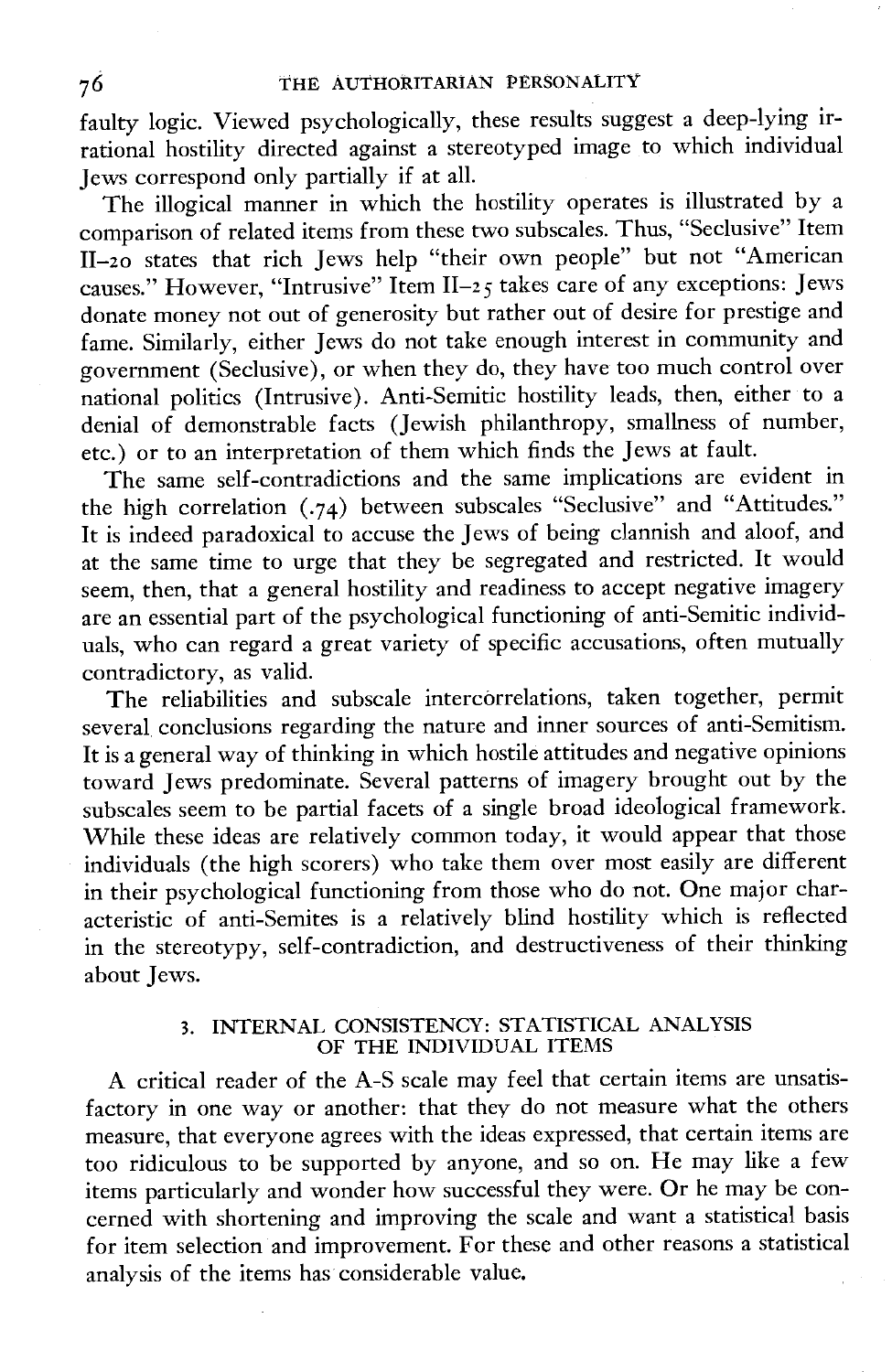THE STUDY OF ANTI-SEMITIC IDEOLOGY 77<br>The problem can be posed in statistical terms as follows. If an item is<br>good, in terms of the total scale, then item scores ought to correlate well with<br>total scale scores. Since few h low scorers agree with several items, a statistical technique is necessary to determine the closeness of the relationship between item score and scale score. The most extensive technique for item analysis is the computing determine the closeness of the relationship between item score and scale score. The most extensive technique for item analysis is the computing of *correlations* between item scores and scale scores, especially if some sort of factor analysis is planned. The Likert "Discriminatory Power" techni score. The most extensive technique for item analysis is the computing of *correlations* between item scores and scale scores, especially if some sort of factor analysis is planned. The Likert "Discriminatory Power" techni factor analysis is planned. The Likert "Discriminatory Power" technique, al-<br>though statistically more limited, has a great time-saving advantage. Further-<br>more. Murphy and Likert (84). obtaining both Discriminatory more, Murphy and Likert (84), obtaining both Discriminatory Powers and item-total scale correlations for a single scale, found a correlation of .91<br>between these two measures of item value. In other words, the order of goodness of the items, as determined by the Discriminatory Power techbetween these two measures of item value. In other words, the order of goodness of the items, as determined by the Discriminatory Power technique. The Likert technique was therefore used in the present study. The Discrimin

technique. The Likert technique was therefore used in the present study. The Discriminatory Power (D. P.) of each item is obtained by the following procedure. Subjects whose total scores fall in the highest  $25$  per cent the distribution are considered high scorers, while those whose scores fall in ing procedure. Subjects whose total scores fall in the highest  $25$  per cent of the distribution are considered high scorers, while those whose scores fall in the lowest  $25$  per cent of the distribution are considered th

the lowest  $25$  per cent of the distribution are considered the low scorers.<br>The means of the high scorers is obtained for each item and found to vary<br>from item to item. Similarly for the low scorers. If an item measures from item to item. Similarly for the low scorers. If an item measures anti-Semitism well, then anti-Semites (high scorers), as determined by the total scale score, will make higher scores on it than will those who are oppo to anti-Semitism (low scorers). The greater the difference between the<br>item mean for the high scorers and that for the low scorers, the greater the<br>Discriminatory Power of that item, and the better the measure of anti-<br>Sem item mean for the high scorers and that for the low scorers, the greater the<br>Discriminatory Power of that item, and the better the measure of anti-<br>Semitism it gives. A positive D. P. indicates that the item is anti-Semiti Semitism it gives. A positive D. P. indicates that the item is anti-Semitic, in the sense that anti-Semites as determined by the total scale agree with the item to a greater degree than do unprejudiced subjects. If an item has a the sense that anti-Semites as determined by the total scale agree with the<br>item to a greater degree than do unprejudiced subjects. If an item has a<br>negative D. P., it has apparently been scored in reverse, since low score item to a greater degree than do unprejudiced subjects. If an item has a negative D. P., it has apparently been scored in reverse, since low scorers agree with it more than high scorers do. All items in the present scale h agree with it more than high scorers do. All items in the present scale have positive D. P.'s.

The data on the item analysis of the A-S scale are presented in Table 9 (III). Each item is identified by a key phrase, and the letters  $O$ ,  $T$ ,  $A$ ,  $S$ , and I refer to the subscales Offensive, Threatening, Attitudes, Seclusive, and Intrusive respectively.

The most important data on each item are the group mean and the D. P. The group mean reflects the general group tendency toward agreement or disagreement. A mean near 4.0 indicates that the group was pretty evenly divided pro and con on the issue. Group means between 3.0 and 5.0 are likely to involve scores covering well the entire range from  $\frac{1}{10}$  to 7. evenly divided pro and con on the issue. Group means between 3.0 and 5.0<br>are likely to involve scores covering well the entire range from 1 to 7<br>Means below 3.0 indicate a strong group tendency toward disagreement are likely to involve scores covering well the entire range from i to<br>Means below 3.0 indicate a strong group tendency toward disagreemer Means below 3.0 indicate a strong group tendency toward disagreement<br>
.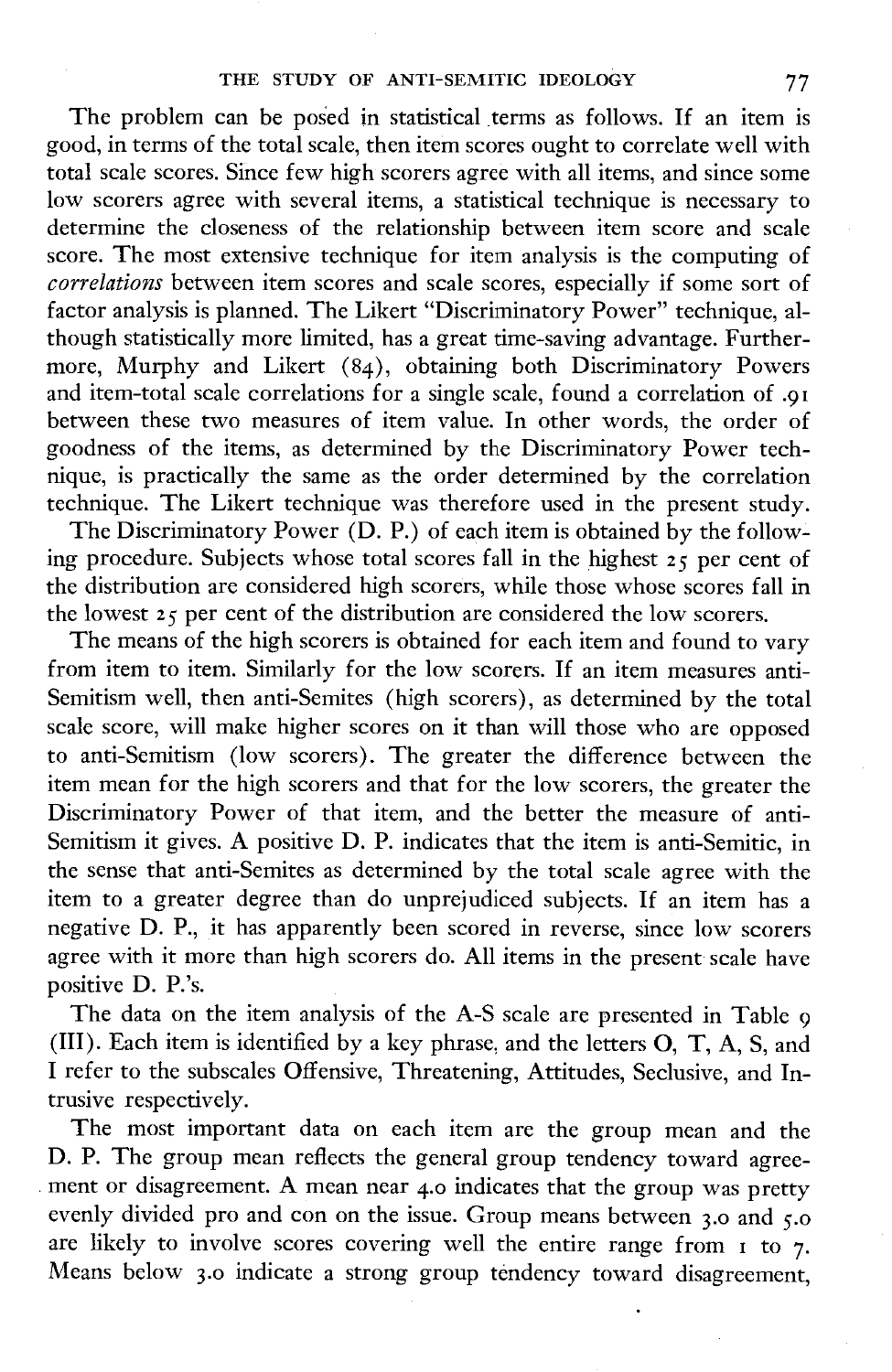# THE AUTHORITARIAN PERSONALITY<br>
TABLE 9 (III)<br>
ANTI-SEMITISM SCALE: ITEM MEANS AND DISCRIMINATORY<br>
UNIVERSITY OF CALIFORNIA WOMEN<br>
Part I

| No. | Item                         | Mean<br>H.Q. | L.Q. | <u>D.P.</u> | Mean for<br>Total Group |
|-----|------------------------------|--------------|------|-------------|-------------------------|
| 1.  | $(0:$ luxurious)             | 4.44         | 2.03 | 2.41        | 3.11                    |
| 2.  | (T: bad infl uence)          | 2.75         | 1.11 | 1.64        | 1.85                    |
| З.  | (A: keep Jews out)           | 4.25         | 1.03 | 3.22        | 2.30                    |
| 4.  | $(0: \text{concept})$        | 4.50         | 1.30 | 3.20        | 2.71                    |
| 5.  | $(S, T: \text{businesmen})$  | 5.86         | 1.38 | 4.48        | 3.45                    |
| 6.  | (A:quad)                     | 2.89         | 1.00 | 1.89        | 1.67                    |
| 7.  | (O: basically Jewish)        | 5.78         | 1.99 | 3.79        | 3.59                    |
| 8.  | nower and control)<br>(T:    | 5.33         | 2.30 | 3.03        | 3.80                    |
| 9.  | (A: suppress Jews)           | 3.61         | 1.05 | 2.56        | 1.84                    |
| 10. | (0: dirty districts)         | 2.94         | 1.24 | 1.70        | 1.98                    |
| 11. | (I, T: Washington)           | 4.55         | 1.24 | 3.31        | 2.56                    |
| 12. | (A: democratic methods)      | 4.75         | 1.13 | 3.62        | 2.76                    |
| 13. | (0: all alike)               | 5.50         | 1.67 | 3.83        | 3.64                    |
| 14. | low living standards)<br>(T: | 3.00         | 1.24 | 1.76        | 2.05                    |
| 15. | (A: wrong to intermarry)     | 4.19         | 1.19 | 3.00        | 2.57                    |
| 16. | $(I, 0;$ prying)             | 3.89         | 1.03 | 2.86        | 2.24                    |
| 17. | (S: Jews exclude Gentiles)   | 4.22         | 2.11 | 2.11        | 3.53                    |
| 18. | (A: fraternities)            | 5.89         | 2.13 | 3.76        | 3.84                    |
| 19. | (I: no culture)              | 4.86         | 1.73 | 3.13        | 3.19                    |
| 20. | (S: give up religion)        | 3.03         | 1.30 | 1.73        | 2.66                    |
| 21. | (A: apartment houses)        | 4.47         | 1.30 | 3.17        | 2.52                    |
| 22. | never contented)<br>(N:      | 5.42         | 1.22 | 4.20        | 3.17                    |
| 23. | foreign element)<br>(S: 1    | 4.28         | 1.38 | 2.90        | 2.88                    |
| 24. | (A: don't hire Jews)         | 5.30         | 1.19 | 4.11        | 2.84                    |
| 25. | (I: hide Jewishness)         | 4.33         | 1.62 | 2.71        | 2.87                    |
| 26. | (N: war with Germany)        | 2.86         | 1.05 | 1.81        | 1.69                    |
|     | Mean:                        | 4.34         | 1.42 | 2.92        | 2.74                    |

78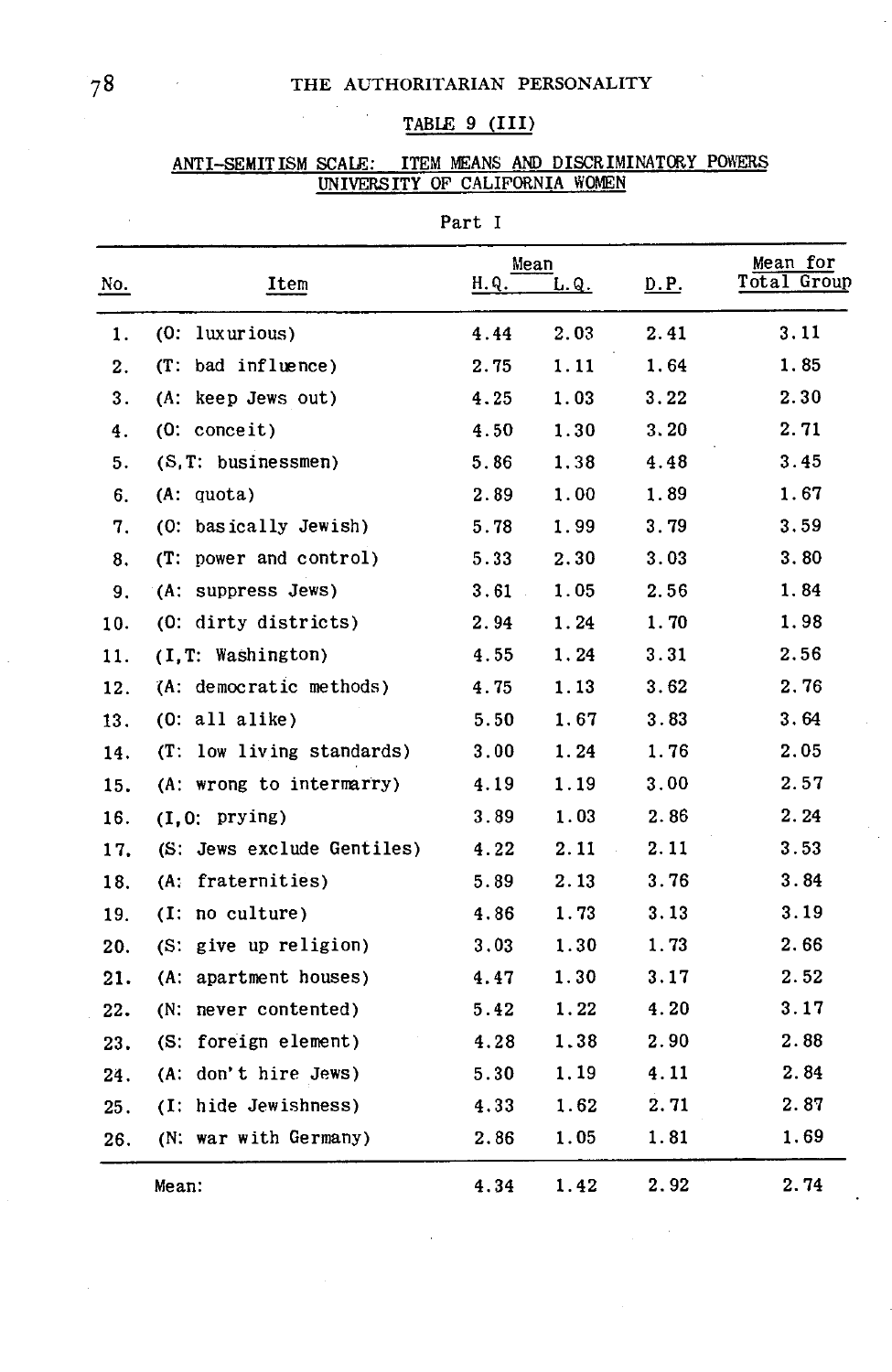# THE STUDY OF ANTI-SEMITIC IDEOLOGY

| No. | Item                            | Mean<br>H.Q. | L.Q.         | D.P.         | Mean for<br>Total Group |
|-----|---------------------------------|--------------|--------------|--------------|-------------------------|
| 1.  | $(0:$ own fault)                | 5.89         | 2.51         | 3.38         | 4.31                    |
| 2.  | $(T:$ unpatriotic)              | 2.97         | 1.05         | 1.92         | 1.75                    |
| 3.  | (I.A: too many employees)       | 4.89         | 1.30         | 3.59         | 2.95                    |
| 4.  | (0: different and strange)      | 4.17         | 1.19         | 2.98         | 2.23                    |
| 5.  | $(T:$ unscrupulous)             | 4.47         | 1.16         | 3.31         | 2.45                    |
| 6.  | (A: Communists)                 | 3.39         | 1.05         | 2.34         | 2.08                    |
| 7.  | (1, 0: typical atmosphere)      | 5.28         | 1.32         | 3.96         | 3.23                    |
| 8.  | (T: first loyalty)              | 5.05         | 1.81         | 3.24         | 3.10                    |
| 9.  | Gentiles ruthless)<br>(A:       | 3.22         | 1.00         | 2.22         | 1.84                    |
| 10. | marry a Jew)<br>(0:             | 6.58         | 2.30         | 4.28         | 4.22                    |
| 11. | parasitic)<br>(T:               | 4.36         | 1.27         | 3.09         | 2.19                    |
| 12. | (A: avoid Jews)                 | 3.89         | 1.13         | 2.76         | 2.09                    |
| 13. | (S, 0: overaggression)          | 4.97         | 1.73         | 3.24         | 3.44                    |
| 14. | (T: revolutionary)              | 4.28         | 135          | 2.93         | 2.69                    |
| 15. | Hollywood)<br>(A:               | 3.94         | 1.13         | 2.81         | 2.47                    |
| 16. | $(0:$ dirty)                    | 3.78         | 1.24         | 2.54         | 2.30                    |
| 17. | clannish)<br>(S.                | 5.78         | 2.32         | 3.46         | 4.57                    |
| 18. | $(A: \text{hotels})$            | 2.22         | 1.05         | 1.17         | 1.46                    |
| 19. | (I: crucifixion)                | 2.69         | 1.08         | 1.61         | 1.66                    |
| 20. | millionnaires)<br>(S:           | 3.97         | 1.32         | 2.65         | 2.44                    |
| 21. | (A: Jewish leaders)             | 4.64         | 1.62         | 3.02         | 3.07                    |
| 22. | racial defects)<br>(N.          | 3.86         | 1.08         | 2.78         | 2.40                    |
| 23. | Jews keep apart)<br>(S:         | 4.03         | 1.94         | 2.09         | 3.21                    |
| 24. | form own nation)<br>(A:         | 4.78         | 1.70         | 3.08         | 3.23                    |
| 25. | (I: Rosenwald)                  | 2.89         | 1.16         | 1.73         | 1.74                    |
| 26. | (N: contributed least)          | 2.89         | 1.19         | 1.70         | 1.97                    |
|     | Mean:<br>Means for total scale: | 4.19<br>4.27 | 1.42<br>1.42 | 2.77<br>2.85 | 2.66<br>2. 70           |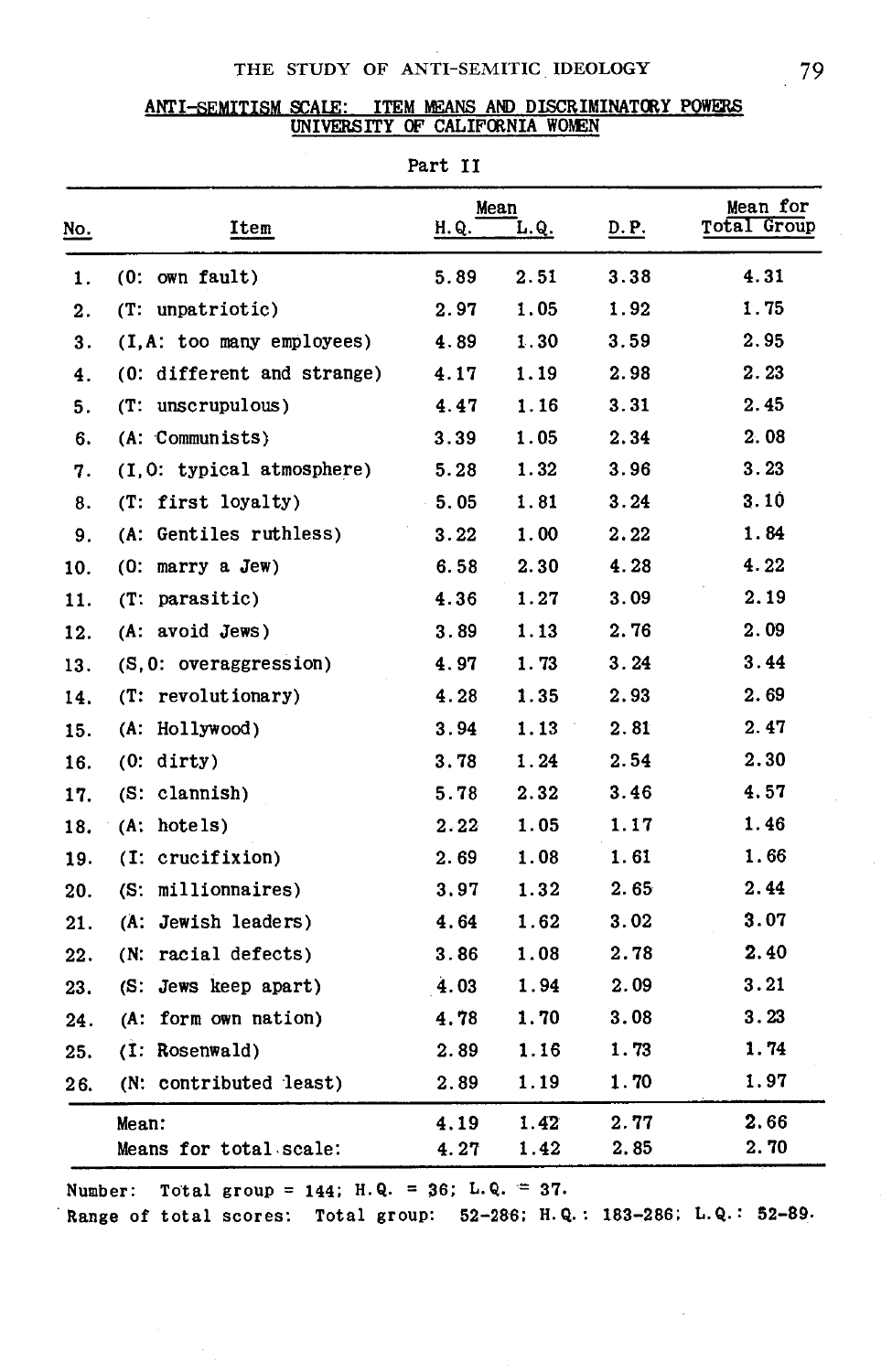80 THE AUTHORITARIAN PERSONALITY<br>with few scores of 6 or 7 ( $+$ 2 and  $+$ 3 responses). And group means of over<br>5.0, conversely, indicate relatively uniform agreement.<br>The Discriminatory Power, on the other hand, is a measu 5.0, conversely, indicate relatively uniform agreement.

ity of the high and low scorers around the group mean, and of their average difference in response. How large must a D. P. be in order to indicate almost no overlap between highs and lows? This depends on the form of the d difference in response. How large must a D. P. be in order to indicate almost difference in response. How large must a D. P. be in order to indicate almost<br>no overlap between highs and lows? This depends on the form of the dis-<br>tribution and the size of the group mean. An item with a group mean of 2 tribution and the size of the group mean. An item with a group mean of 2.0,<br>a low quartile mean of 1.0, a high quartile mean of 3.0, and a D. P. of 2.0, is<br>undoubtedly very discriminating; the low scorers responded unanimo undoubtedly very discriminating; the low scorers responded unanimously a low quartile mean of 1.0, a high quartile mean of 3.0, and a D. P. of 2.0, is undoubtedly very discriminating; the low scorers responded unanimously with  $-3$ , and the high scorers probably varied but little around the sponse. In general, the more extreme the group mean (especially below 3.0 or above 5.0) the lower the D. P. can be and still adequately separate the low from the high scorers. From a broader point of view, however, the be

3.0, the item should be reworded so that fewer people or more people, re-<br>spectively, will agree.<sup>2</sup><br>For items with group means in the approximate range 3.0 to 5.0, Dis-<br>criminatory Powers may be evaluated according to th 3.0, the item should be reworded so that fewer people or more people, re-<br>spectively, will agree.<sup>2</sup><br>For items with group means in the approximate range 3.0 to 5.0, Dis-<br>criminatory Powers may be evaluated according to th ment by the high scorers, disagreement by the low scorers, with almost no overlap. D. P.'s of 3.0–4.0 are very satisfactory and indicate a clear-cut difference between high and low scorers. D. P.'s of 2.0–3.0, while statis overlap. D. P.'s of 3.0–4.0 are very satisfactory and indicate a clear-cut dif-<br>ference between high and low scorers. D. P.'s of 2.0–3.0, while statistically<br>significant, indicate greater variability in the responses of lo scorers and a fair amount of overlap. A D. P. between 1.0 and 2.0 involves considerable agreement by the low scorers and disagreement by the high scorers and a fair amount of overlap. A D. P. between 1.0 and 2.0 involves considerable agreement by the low scorers and disagreement by the high scorers, but it still indicates a statistically significant difference betwe low mean and the high mean.<sup>3</sup> As the D. P. decreases below 1.0, the possibility of significance decreases rapidly. low mean and the high mean.<sup>3</sup> As the D. P. decreases below 1.0, the possi-<br>bility of significance decreases rapidly.<br>With these considerations in mind we can examine the data in Table 9<br>In general the Discriminatory Power

In general the Discriminatory Powers are quite satisfactory, averaging  $2.85$ for the entire group.<sup>4</sup> For the 52 items, 5 D. P.'s are over 4.0, 21 are between

for the entire group.<sup>4</sup> For the 52 items, 5 D. P.'s are over 4.0, 21 are between<br><sup>2</sup>A minimum item mean of 2.5 ought probably to be set for this group, since various<br>studies have shown college students to be less prejudi

<sup>2</sup> A minimum item mean of 2.5 ought probably to be set for this group, since various<br>studies have shown college students to be less prejudiced than the general population. For<br>other groups studied in the present research (with group  $N = 100$  to  $150$ ) the standard error of the difference between the means for<br>low and high scorers is almost never above .50, seldom below .25. In terms of the critical<br>ratio, then, a D.P. of over 1.0 is stati

been computed for this group, later data on similar scales suggest that the average inter-<br>item correlation is about 4, while between each item and the sum of the remaining item<br>the average correlation is about 6. (See Cha item correlation is about .4, while between each item and the sum of the remaining items the average correlation is about .6. (See Chapter IV.) the average correlation is about  $.6$ . (See Chapter IV.)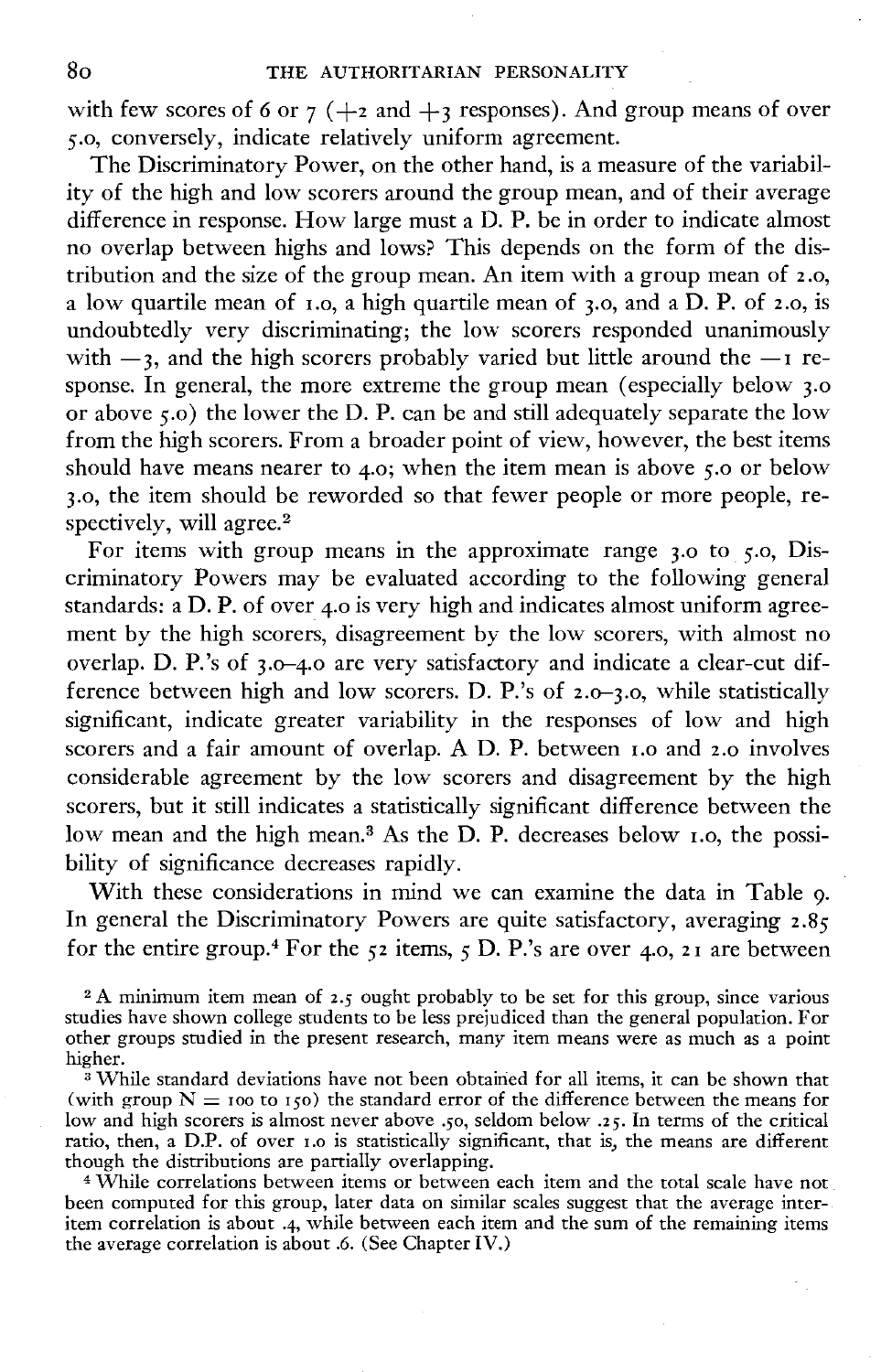THE STUDY OF ANTI-SEMITIC IDEOLOGY<br>3.0 and 3.9, and 15 are between 2.0 and 2.9. Only 11 D. P.'s are between 1.0<br>and 1.9, the lowest being 1.2.<br>All of the D. P.'s are therefore above a minimum standard of acceptability.<br>The All of the D. P.'s are therefore means on these items. Of the  $\overline{11}$  items with D. P.'s of less than 2.0, 10 have means below 2.1. Conversely, almost all of the items with means of over 3.0 have D. P.'s of over 3.0. The mean for the low quartile is ve means on these items. Of the 11 items with D. P.'s of less than 2.0, 10 have<br>means below 2.1. Conversely, almost all of the items with means of over<br>3.0 have D. P.'s of over 3.0. The mean for the low quartile is very low varies greatly from item to item. The items with low D. P.'s were, in almost<br>every case, statements with which the high quartile tended predominantly<br>to disagree. This result seems to be due partly to a lack of pseudodemoc to disagree. This result seems to be due partly to a lack of pseudodemocratic<br>coloring in these items, partly to their obvious illogicality or lack of truth<br>and partly to a lack of extreme anti-Semites among these subject the mean of the high quartile on all  $\frac{1}{2}$  items averages  $\frac{1}{2}$ , however, the high quartile means average well over  $\epsilon$ .

to 6.6. For the 10 items with the highest D. P.'s, however, the high quartile means average well over 5.0.<br>The dependability of the item means and D. P.'s is indicated by a com-<br>parison of the present group with the group parison of the present group with the group of college students previously tested and reported on. The latter group responded to the entire scale (and other questionnaire material) at one sitting; the reliability was .98 a tested and reported on. The latter group responded to the entire scale (and<br>other questionnaire material) at one sitting; the reliability was .98 and the<br>subscale intercorrelations were also slightly higher than in the pre other questionnaire material) at one sitting; the reliability was .98 and the<br>subscale intercorrelations were also slightly higher than in the present group.<br>The group mean per item was 3.0 as compared with 2.7 for the pr and the average D. P. was 3.4 as compared with  $2.85$  here. The main differ-<br>ence between the two groups seems to lie in the greater number of high scorers in the first group tested. The over-all mean of the low quartile was almost identical for the two groups:  $1.39$  then,  $1.42$  now. But the high quartile averaged 4.80 then as compared to 4.27 now. In noncollege groups a larger<br>number of high scorers, and larger D. P.'s, have been found (see pp. 76, 140).<br>Despite the over-all scale differences between the two groups, howev averaged 4.80 then as compared to 4.27 now. In noncollege groups a larger<br>number of high scorers, and larger D. P.'s, have been found (see pp. 76, 140).<br>Despite the over-all scale differences between the two groups, howev adequacy of the individual items was very similar. Thus, the rank-order correlation between the D. P.'s was .78, while the item means correlated .92. In short, the most discriminating items for one group were also the best In short, the most discriminating items for one group were also the best for<br>the other group, and similarly for the poor items. The general conclusions<br>about item means and discriminabilities to be drawn from the present

Table  $9(III)$  reveals that the best items pertain to a variety of topics.<br>Stereotypy in anti-Semitic imagery is shown in the tendency to overgeneralize Jewish faults, and in the fact that Item I-13 ("Jews are all alike") is one of the most discriminating, with a D. P. of 3.83. The idea of Jews as a *political threat* (radicalism: Items II–6,  $-14$ ) was much less prevalent than the idea of Jews as an *economic threat* (wealth and power: Items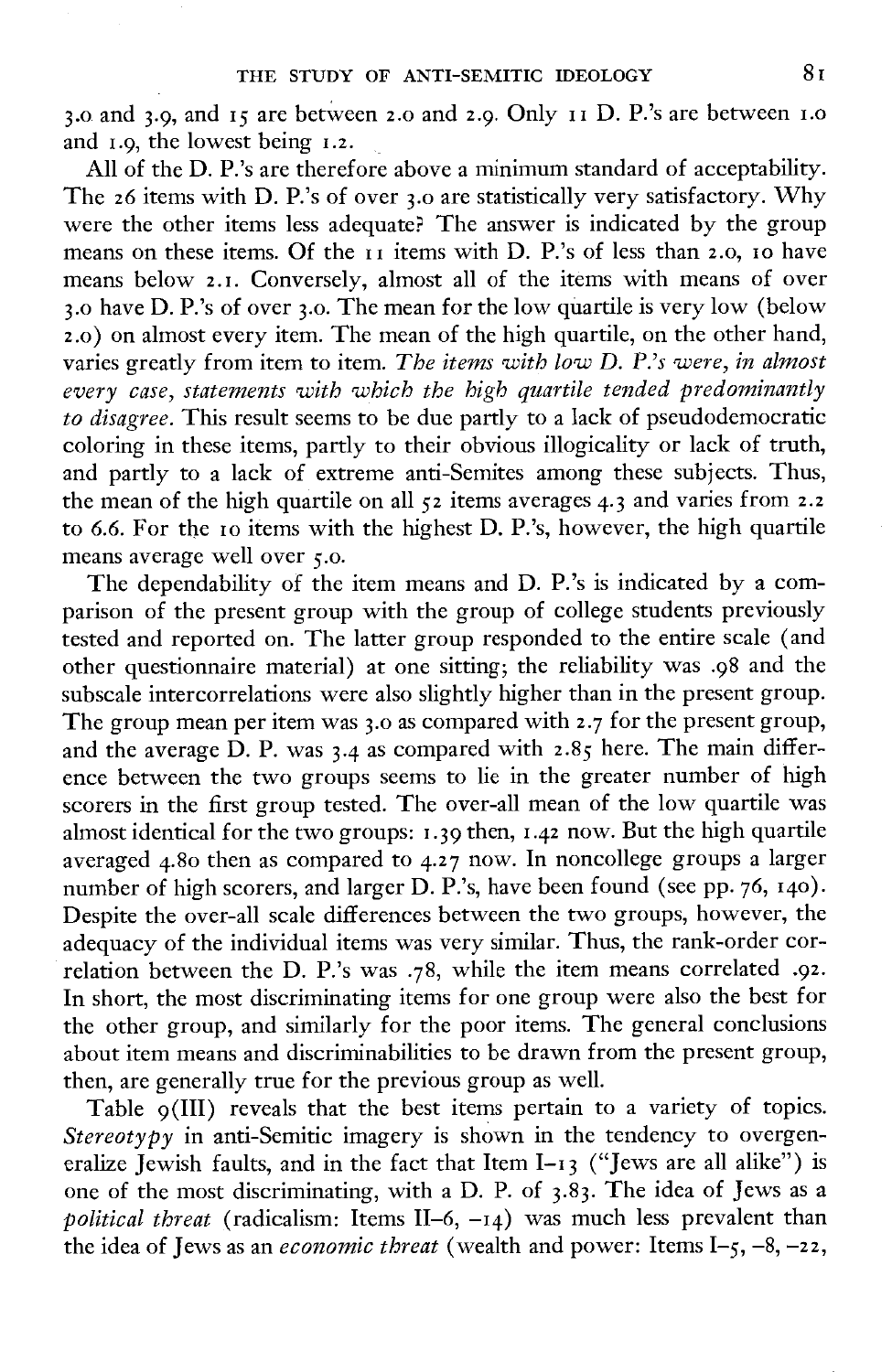**THE AUTHORITARIAN PERSONALITY**<br>  $I_{-5}$ ,  $-11$  or as a *moral threat* (immorality: Items  $I_{-1}$ <br>
usations on *religious* grounds were seldom supported,<sup>5</sup><br>
roup means and D. P.'s on Items  $I_{-20}$  and  $II_{-19}$ . A varie II–5, –11) or as a *moral threat* (immorality: Items I–1, II–1, –7, –13). Ac-<br>cusations on *religious* grounds were seldom supported,<sup>5</sup> as shown by the low<br>group means and D. P.'s on Items I–20 and II–19. A variety of *d* 

group means and D. P.'s on Items I-20 and II-19. A variety of *discriminatory attitudes* (exclusion, restriction, suppression: most items in the "Attitude" subscale) found considerable support and were very discriminati ("I can hardly imagine myself marrying a Jew") has a group mean of 4.2 and a D. P. of 4.3, with a high quartile mean of 6.6 (almost all  $+2$  and  $+3$ ) ("I can hardly imagine myself marrying a Jew") has a group mean of 4.2<br>and a D. P. of 4.3, with a high quartile mean of 6.6 (almost all  $+2$  and  $+3$ <br>responses). On the other hand, Item I-15 ("It is wrong for Jews and Gen and a D. P. of 4.3, with a high quartile mean of 6.6 (almost all  $+2$  and  $+3$  responses). On the other hand, Item I–15 ("It is wrong for Jews and Gentiles to intermarry") has a group mean of only 2.6, a D. P. of 3.0, and quartile mean of 4.2. The higher mean and discriminability of the former<br>item are probably due to its greater indirectness and distance from crude anti-<br>Semitism. By what criterion is this item anti-Semitic? The criterion fact that it correlates well with the total scale, that is, it differentiates very<br>well between subjects who score high and subjects who score low on the<br>total scale. (The fact that the correlation is not perfect indicates well between subjects who score high and subjects who score low on the<br>total scale. (The fact that the correlation is not perfect indicates that re-<br>sponse to any single item is not a clear-cut sign of anti-Semitism nor o

following items had very low group means  $(1.5 \text{ to } 2.5)$ : Item II-18 (con-<br>sistent exclusion from hotels), I-3 (exclusion from neighborhoods), I-21<br>(occasional exclusion from apartment houses). Item II-7 (Jews give a nei sistent exclusion from hotels), I–3 (exclusion from neighborhoods), I–2<br>(occasional exclusion from apartment houses). Item II–7 (Jews give a neigh<br>borhood a "typical Jewish atmosphere"), which is more indirect and pseudo (occasional exclusion from apartment houses). Item  $II$ - $\gamma$  (Jews give a neigh-<br>borhood a "typical Jewish atmosphere"), which is more indirect and pseudo-<br>democratic, had a higher mean (3.2) and D. P. (4.0). It would appe democratic, had a higher mean  $(3.2)$  and D. P.  $(4.0)$ . It would appear that many individuals who are not now willing actively to support anti-Semitic programs have nevertheless a negative imagery and an underlying hostility that constitute a definite potentiality for such action. Even the more open and crude items on housing had significant D. P.'s, and the high quartile that constitute a definite potentiality for such action. Even the more open<br>and crude items on housing had significant D. P.'s, and the high quartile<br>means of 4.3 and over (except on  $II$ -18), seem to indicate only weak re

means of these ideas.<br>The same considerations hold for the items dealing with occupations.<br>Items which urge explicit policies of suppression and restriction of Jews  $(I-6, -9, II-9, -15)$  tend to have low means. But items which emphasize gen-

82

<sup>(1–6, –9, 11–9, –15)</sup> tend to have low means. But items which emphasize gen<sup>5</sup> It is frequently held that Sunday School training is a major cause of anti-Semitism which is then regarded as a form of "religious prejudice." is group, at least, rejection<br>prationality of anti-Semitical<br>ways involved, and that<br>a given individual recept<br>prejudice see Chanters V ideology, it is clear that many diverse accusations are almost always involved, and that there are many sources for the underlying hostility which makes a given individual receptive to anti-Semitism. For a discussion of th there are many sources for the underlying hostility which makes a given individual recepthere are many sources for the underlying nostifity which makes a given individual receptive to anti-Semitism. For a discussion of the role of religion in prejudice see Chapters V and XVIII. and XVIII.  $\frac{1}{2}$  and  $\frac{1}{2}$  and  $\frac{1}{2}$  and  $\frac{1}{2}$  and  $\frac{1}{2}$  and  $\frac{1}{2}$  and  $\frac{1}{2}$  and  $\frac{1}{2}$  and  $\frac{1}{2}$  and  $\frac{1}{2}$  and  $\frac{1}{2}$  and  $\frac{1}{2}$  and  $\frac{1}{2}$  and  $\frac{1}{2}$  and  $\frac{1}{2}$  and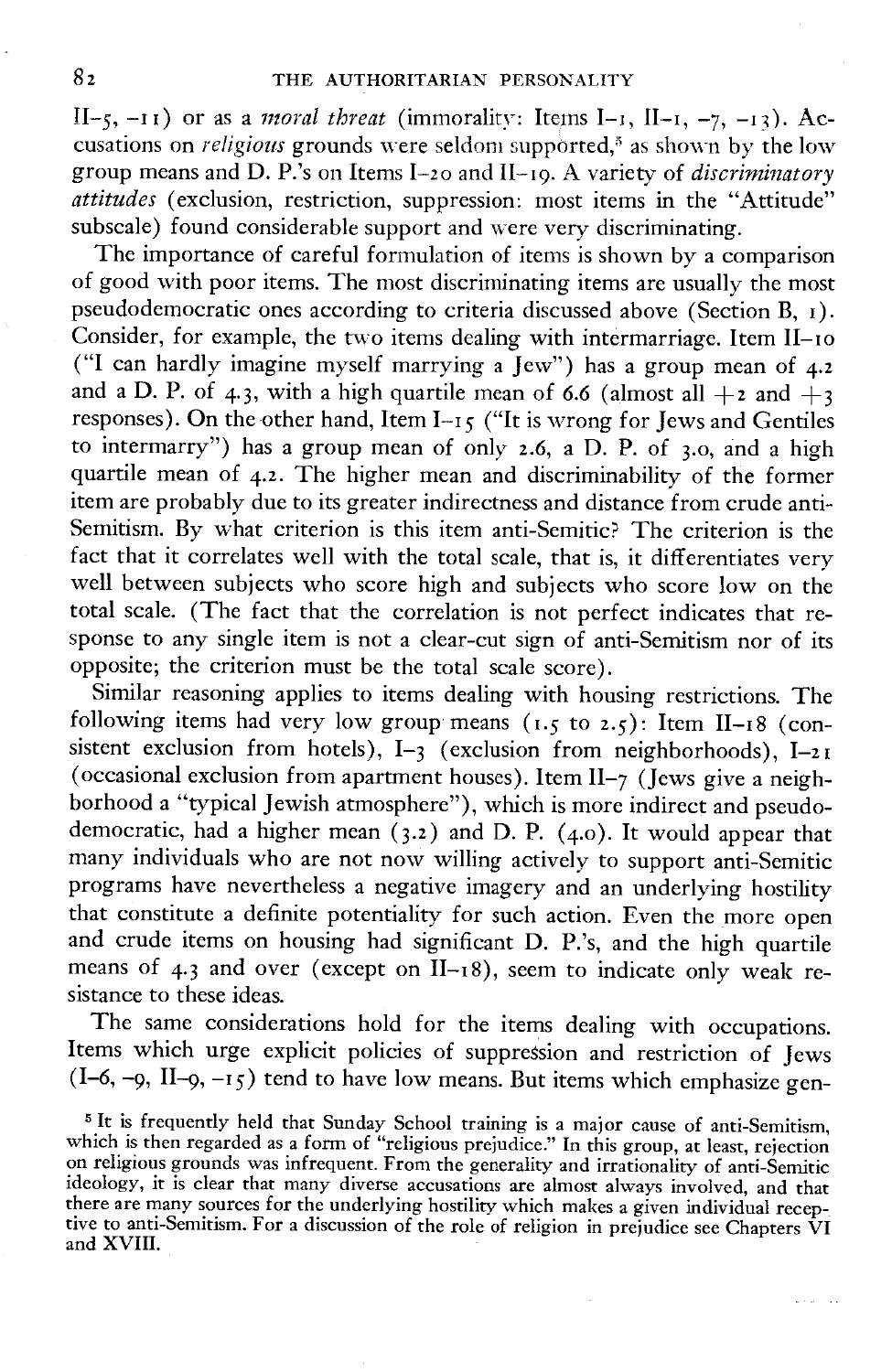THE STUDY OF ANTI-SEMITIC IDEOLOGY 83<br>eralized Jewish faults and which introduce subtly discriminatory practices<br>tend to have higher means; thus, Jewish businessmen are regarded as unfair<br>and conniving (Item I-5), and the for an employer to hire many Jews (higher mean on I-24, II-3). The simplest solution—one that eliminates the need for suppression—would be for Jews to form their own nation  $(II-z_4)$ .

The pessimism of the high scorers regarding the solution to this problem<br>is brought out by a number of items. On the one hand, they take the view<br>that anti-Semitism has been entirely or primarily brought by the Jews on is brought out by a number of items. On the one hand, they take the view<br>that anti-Semitism has been entirely or primarily brought by the Jews on<br>themselves and that any solution of the problem is a matter of Jewish re-<br>s corrigible, and any apparent change only masks the Jewishness beneath (Items I-7, -13, II-4, -8, -22). The contradiction is therefore complete:<br>anti-Semitism is due to Jewish faults, but the Jews are unable to improve: (Items I-7, -13, II-4, -8, -22). The contradiction is therefore complete:<br>anti-Semitism is due to Jewish faults, but the Jews are unable to improve;<br>the Jews should make sincere efforts to change, but their "basic Jewishn is unchangeable. For the antidemocratic anti-Semite the only answer is open<br>and direct suppression; for the pseudodemocrat it is subtle exclusion and<br>"resigned tolerance" toward a bad state of affairs. The pseudodemocrats<br> and direct suppression; for the pseudodemocrat it is subtle exclusion and<br>"resigned tolerance" toward a bad state of affairs. The pseudodemocrats<br>seem to betray a sense of threat and some antidemocratic potential by their seem to betray a sense of threat and some antidemocratic potential by their doubts that democratic methods can solve the problem (Item I-12).<br>  $D$  THE SHORT FORM OF THE A-S SCALE

# THE SHORT FORM OF THE A-S SCALE

It was a regular policy of the present research to contract the proven<br>techniques in order to introduce new ones measuring additional trends of<br>theoretical importance. In line with this policy, and in view of the high reli theoretical importance. In line with this policy, and in view of the high reliform of ten items was used in the first revision of the questionnaire.

The short form is presented in Table  $io(III)$ . The ten items were selected from the original fifty-two on the basis of both statistical and theoretical considerations. Since statistical adequacy (Discriminatory Power) was a necessary-but not sufficient-condition for inclusion, the new items were selected from the fifteen or twenty which had been most discriminating on the two administrations of the long form. Among these, selection was determined by the following qualitative considerations. Each item should be as rich in meaning as possible. There should be a minimum of duplication of meaning o the following qualitative considerations. Each item should be as rich in meanthe following qualitative considerations. Each item should be as rich in meaning as possible. There should be a minimum of duplication of meaning or content among items. They should cover most of the subscales and most of areas of accusation and discrimination. These desiderata have not been realized<br>entirely; there were other items that seemed to merit inclusion, and for certain<br>intirely. entirely; there were other items that seemed to merit inclusion, and for certain<br>.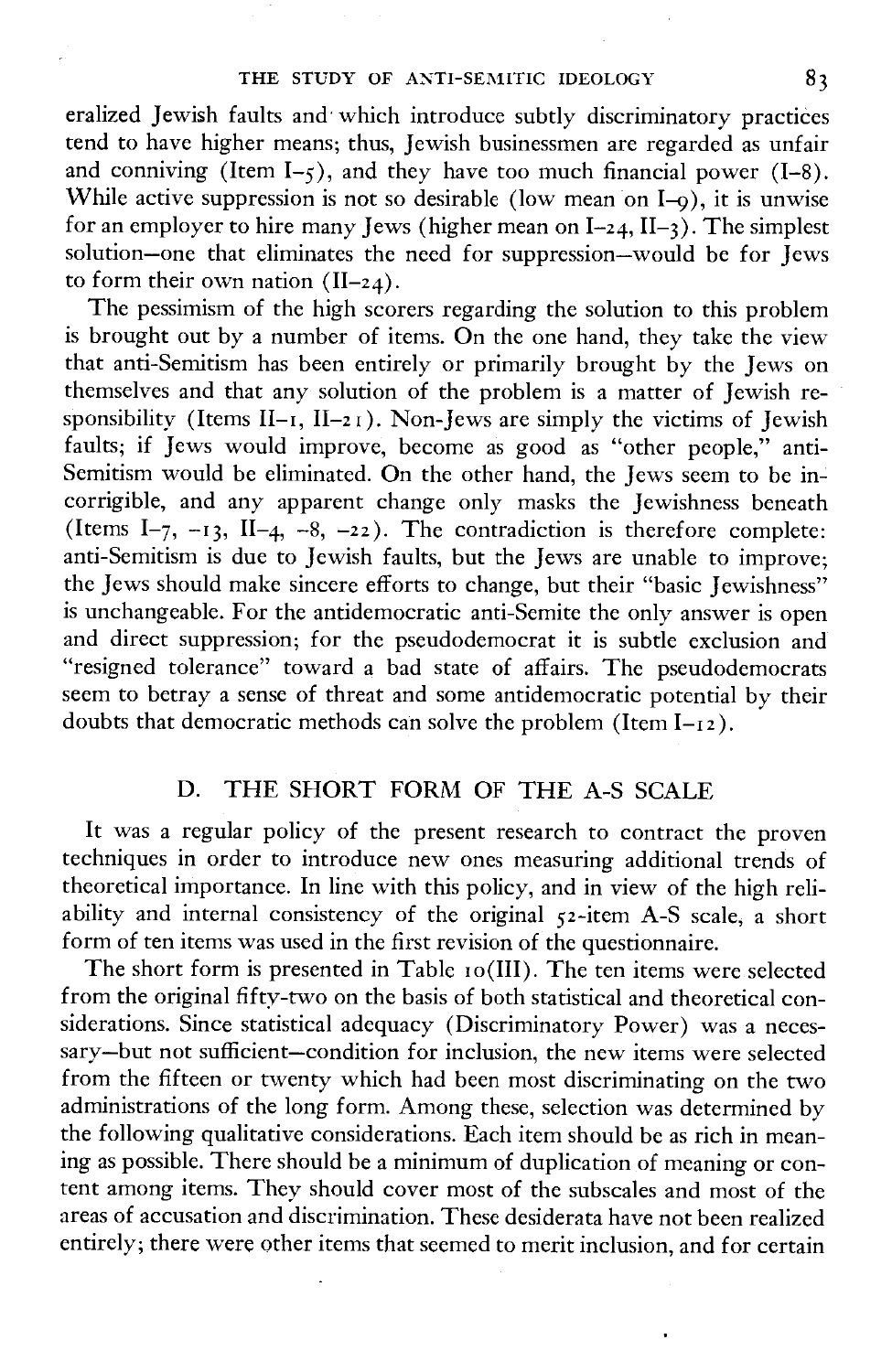| 84       |                              | THE AUTHORITARIAN PERSONALITY                                                                                                                                                                                               |
|----------|------------------------------|-----------------------------------------------------------------------------------------------------------------------------------------------------------------------------------------------------------------------------|
|          |                              | TABLE 10 (III)<br>THE TEN-ITEM A-S SCALE (Form 78)                                                                                                                                                                          |
|          | Old No. New No. <sup>a</sup> |                                                                                                                                                                                                                             |
| $I-24$   | II.                          | Anyone who employs many people should be careful not<br>to hire a large percentage of Jews.                                                                                                                                 |
| $I-5$    | 16.                          | One trouble with Jewish businessmen is that they stick to-<br>gether and connive, so that a Gentile doesn't have a fair<br>chance in competition.                                                                           |
| $II-17$  | 2I.                          | The Jewish districts in most cities are results of the clannish-<br>ness and stick-togetherness of Jews.                                                                                                                    |
| $II - I$ | 26.                          | Persecution of the Jews would be largely eliminated if the<br>Jews would make really sincere efforts to rid themselves of                                                                                                   |
| $II-2I$  | $33 -$                       | their harmful and offensive faults.<br>Jewish leaders should encourage Jews to be more incon-<br>spicuous, to keep out of professions and activities already<br>overcrowded with Jews and to keep out of the public notice. |
| $II$ -10 | 40.                          | I can hardly imagine myself marrying a Jew.                                                                                                                                                                                 |
| $II-7$   | 49.                          | The trouble with letting Jews into a nice neighborhood is<br>that they gradually give it a typical Jewish atmosphere.                                                                                                       |
| $I-7$    | 62.                          | No matter how Americanized a Jew may seem to be, there<br>is always something different and strange, something basically<br>Jewish underneath.                                                                              |
| $I-13$   | 69.                          | There may be a few exceptions, but, in general, Jews are<br>pretty much alike.                                                                                                                                              |
| $I-11$   | 72.                          | There are too many Jews in the various federal agencies<br>and bureaus in Washington, and they have too much control<br>over our national policies.                                                                         |
|          |                              | <sup>a</sup> "New number" refers to the numbering of the items in Form 78.<br>"Old number" refers to numbering in the long form discussed previously. Slight revi-                                                          |

"Old number" refers to numbering in the long form discussed previously. Slight revi-

sions will be noted in the wording of several items.<br>purposes they would probably be superior. The high internal consistency o the long form indicates that several statistically adequate short forms might be constructed. Nevertheless, the present form was expected to provide an adequate tool for most purposes of measurement. The slight revisions i adequate tool for most purposes of measurement. The slight revisions in the wording of some items were intended to make them simpler and clearer in meaning. The manner of presentation of this form was different from that p previously used. Whereas previously each scale had been presented "all of a piece," on a page or pages of its own, in this and all successive forms of the questionnaire the various scales were presented interspersed with e so that no single scale was particularly prominent or focal, and adjacent<br>items dealt with widely varying topics.<sup>6</sup><br>The new questionnaire, identified as Form 78 (on the basis of its having

so that no single scale was particularly prominent or focal, and adjacent items dealt with widely varying topics.<sup>6</sup><br>The new questionnaire, identified as Form 78 (on the basis of its having<br><sup>6</sup> The other scales in this for <sup>6</sup> The other scales in this form, to be discussed in the chapters that follow, deal with general prejudice (Negroes, other minorities, patriotism), with politico-economic liberal-<br>ism and conservatism, and with potentiall The other scales in this form, to be discussed in the chapters that follow, deal with<br>eral prejudice (Negroes, other minorities, patriotism), with politico-economic liberal-<br>and conservatism, and with potentially antidemoc general prejudice (Negroes, other minorities, patriotism), with politico-economic liberal- ism and conservatism, and with potentially antidemocratic personality trends. There were 78 items in all. This form of the question tion other questions dealing with group memberships, personality, and so on.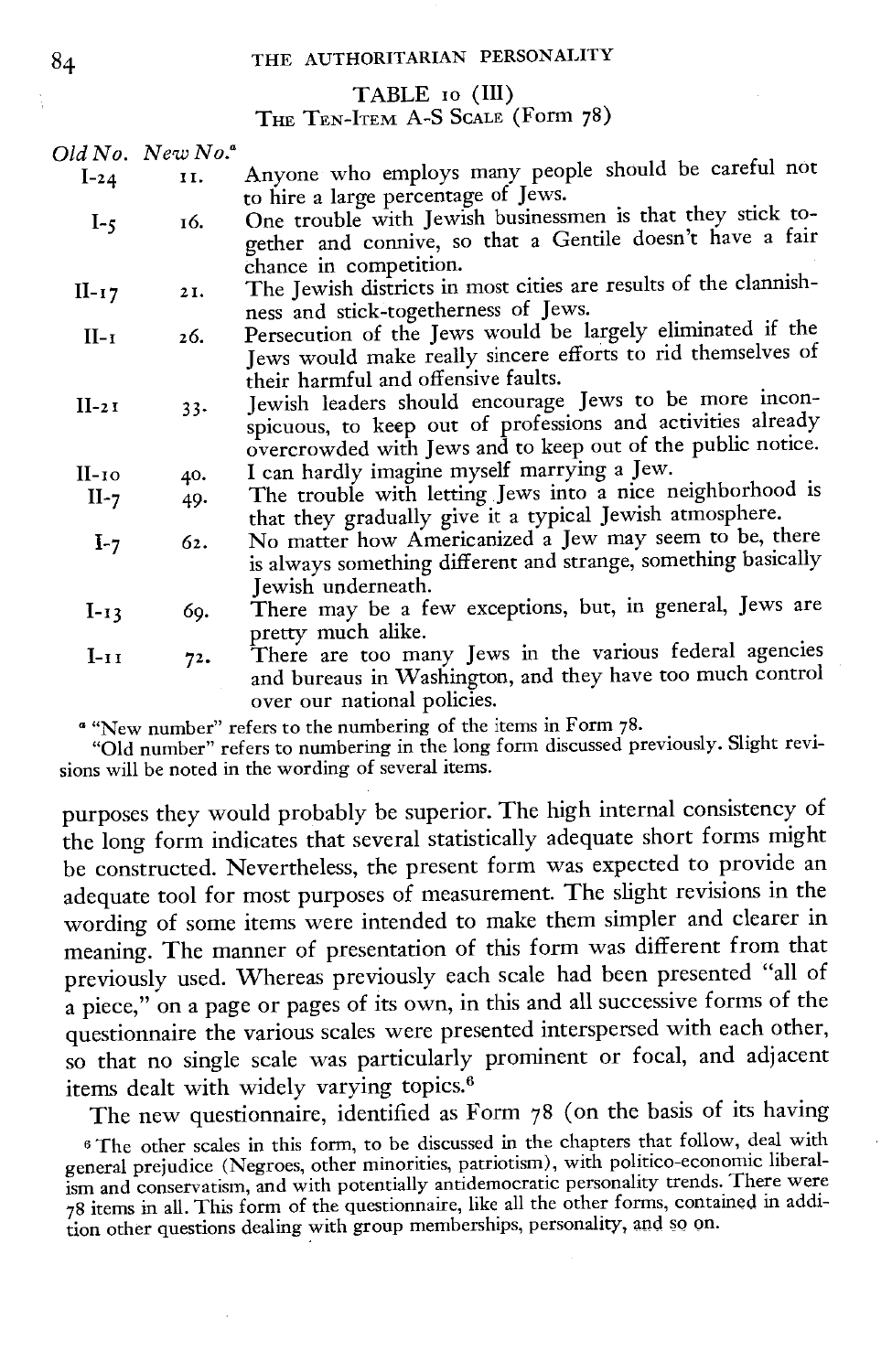THE STUDY OF ANTI-SEMITIC IDEOLOGY  $85$ <br>78 scale items), was administered in the spring of 1945 to the following<br>groups. Two of the groups comprise undergraduate students at the Univer-<br>sity of California: the full member sity of California: the full membership, save for absentees, of the introducseparated in the statistical treatment and analysis was limited to native-born, Speaking Women ( $N = 140$ ) and the Public Speaking Men ( $N = 52$ ). The third group comprised forty women, the entire feminine membership of an Speaking Women ( $N = 140$ ) and the Public Speaking Men ( $N = 52$ ). The third group comprised forty women, the entire feminine membership of an Extension Division class in Psychology at the University of California Most subj Most subjects of this group were in their thirties and late twenties, and hence<br>were somewhat older on the average than those of our college sample. The fourth group, Professional Women ( $N = 63$ ), is actually a combination of three smaller groups: (a) Twenty-four public health nurses, the entire three smaller groups: (a) Twenty-four public health nurses, the entire<br>nursing staff of a nearby health department (the director of this department<br>was generally liberal in his outlook and had tried to select younger nurse was generally liberal in his outlook and had tried to select younger nurses<br>with more advanced ideas about public health); (b) public school teachers;<br>and (c) social workers, who were reached through the mails. In the latt and (c) social workers, who were reached through the mails. In the latter two cases, only about 20 per cent of those appealed to sent in their question-<br>naires, and this sampling technique was not tried again. two cases, only about 20 per cent of those appealed to sent in their question-<br>naires, and this sampling technique was not tried again.<br>The reliability data for the short A-S scale are presented in Table 11(III).

naires, and this sampling technique was not tried again.<br>The reliability data for the short A-S scale are presented in Table 11(III)<br>Reliabilities of .80–.04 are extremely satisfactory, especially for a 10-iten Reliabilities of  $.89-04$  are extremely satisfactory, especially for a ro-item scale, and they are similar to those obtained on the long form.<sup>7</sup> The means of 3.3 to 3.4 for University and Extension Class students are substantially the same as the mean of 3.55 on these ten items for the previous cla scale, and they are similar to those obtained on the long form.<sup>7</sup> The means<br>of 3.3 to 3.4 for University and Extension Class students are substantially the<br>same as the mean of 3.55 on these ten items for the previous cla is significantly lower than the others (above the *i* per cent level statistically)<br>This difference may be due partly to sampling errors; the teachers and social<br>workers responded voluntarily by mail, and the tendency to c filling out a questionnaire dealing with prejudice and with personal feelings is probably correlated with lack of prejudice.<sup>8</sup> The slightly greater reliability  $(.94)$  of the scale for this group may reflect a greater ideological consistency in older age groups.

(.94) of the scale for this group may reflect a greater ideological consistency<br>in older age groups.<br>The Discriminatory Power method of item analysis was again carried out<br>and the results are presented in Table  $_{12}$ (III in older age groups.<br>The Discriminatory Power method of item analysis was again carried out, and the results are presented in Table 12(III). The average D. P. of 3.68 is very satisfactory and indicates that on most items very satisfactory and indicates that on most items there were very few low-<br>quartile members who agreed, few high-quartile members who disagreed.

quartile members who agreed, few high-quartile members who disagreed.<br>The fact that these reliabilities are similar to those obtained on the long form argues<br>against the hypothesis that the high reliability of the latter w

against the hypothesis that the high reliability of the latter was due to a "set" for all-nega-<br>tive items.<br><sup>8</sup> This hypothesis is supported by questionnaire and clinical material on personality<br>trends (opposition to "pryi <sup>8</sup> This hypothesis is supported by questionnaire and clinical material on personality ends (opposition to "prying" and to "being analyzed" in the prejudiced subjects). Also wer high-scoring than low-scoring subjects in th fewer high-scoring than low-scoring subjects in the groups tested were willing to be interviewed. interviewed.<br>
The contract of the contract of the contract of the contract of the contract of the contract of the contract of<br>
The contract of the contract of the contract of the contract of the contract of the contract of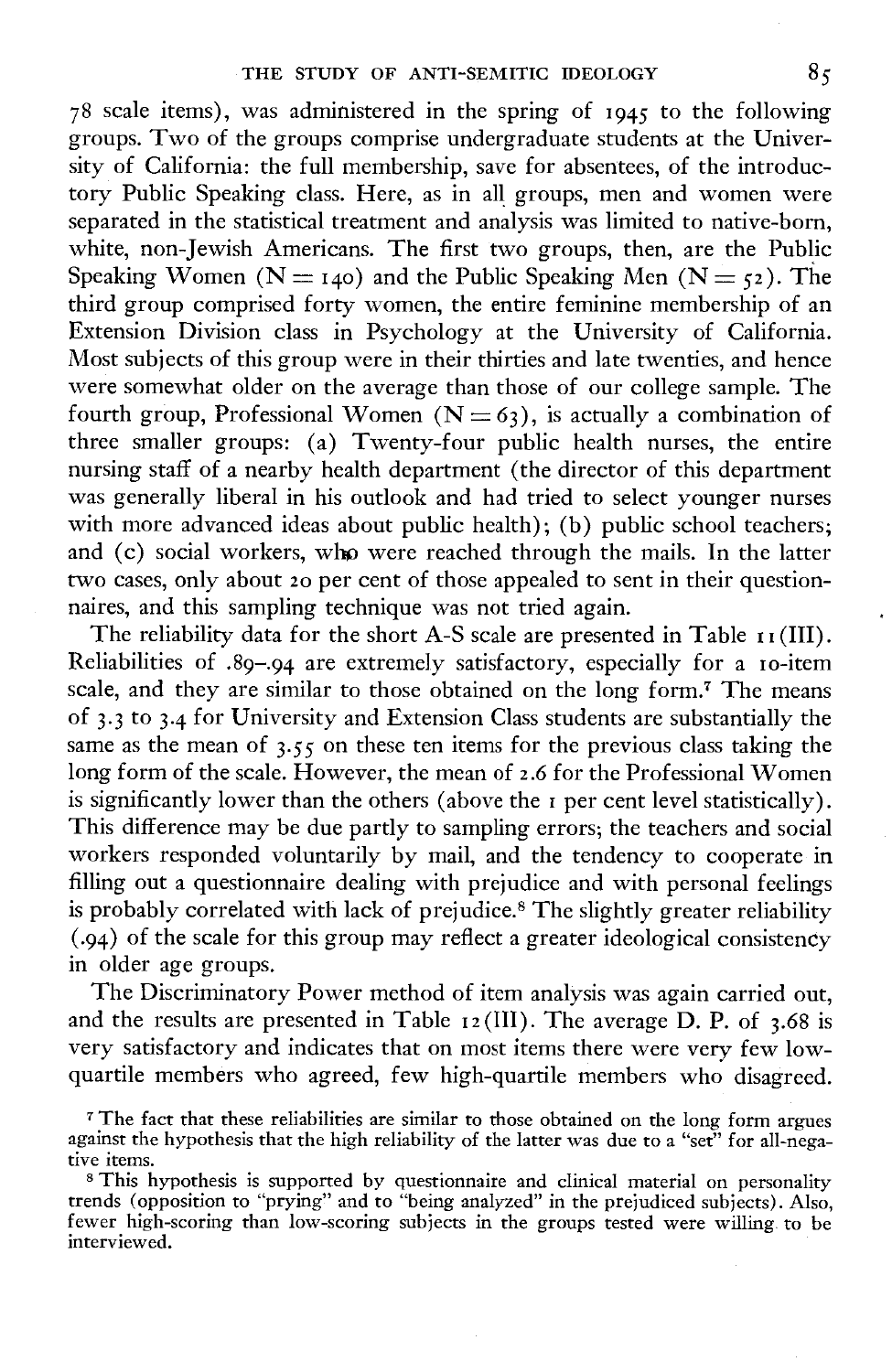| 86                                                  | THE AUTHORITARIAN PERSONALITY<br>TABLE 11 (III) |                      |                                                      |                      |                      |  |
|-----------------------------------------------------|-------------------------------------------------|----------------------|------------------------------------------------------|----------------------|----------------------|--|
|                                                     | RELIABILITY OF THE A-S SCALE (FORM 78)          |                      |                                                      |                      |                      |  |
| Property <sup>C</sup>                               | $Gr.A^a$                                        | Gr.B <sup>a</sup>    | $\mathbf{G}\mathbf{r} \cdot \mathbf{C}^{\mathbf{a}}$ | Gr.D <sup>a</sup>    | b<br>Over-all        |  |
| Reliability                                         | .89                                             | . 93                 | .90                                                  | .94                  | .92                  |  |
| Mean (total)<br>Mean (odd half)<br>Mean (even half) | 3.33<br>2.98<br>3.66                            | 3.36<br>3.30<br>3.42 | 3.40<br>3.20<br>3.63                                 | 2.57<br>2.34<br>2.83 | 3.16<br>2.96<br>3.38 |  |
| S.D. (total)<br>S.D. (odd.half)<br>S.D. (even half) | 1.43<br>1.42<br>1.62                            | 1.48<br>1.51<br>1.56 | 1.36<br>1.38<br>1.48                                 | 1.37<br>1.27<br>1.58 | 1.41<br>1.40<br>1.56 |  |
| Range                                               | $1.0 - 7.0$                                     | $1.1 - 6.3$          | $1.2 - 6.1$                                          | $1.0 - 6.2$          | $1.0 - 7.0$          |  |

 $a$ The four groups on which these data are based are:  $Group A$ , U.C. Public Range 1.0—7.0 1.1—6.3 1.2—6.1 1.0—6.2 1.0—7.0 <br>
<br> **AThe four groups on which these data are based are:** *Group A*, U. C. Publi<br>
Speaking Class Women (N = 140); *Group B*, U. C. Public Speaking Class Mer<br>
(N = 52); *Group* The four groups on which these data are based are:  $Group\ A$ , U. C. Public Speaking Class Women (N = 140);  $Group\ B$ , U. C. Public Speaking Class Men (N = 52);  $Group\ C$ , U. C. Adult Extension Class\*Women (N = 40);  $Group\ D$ , Professiona ( $N = 52$ ); Group C, U. C. Adult Extension Class\*Women ( $N = 40$ ); Group D,<br>Professional Women (nurses, teachers, social workers,  $N = 63$ ).<br>In obtaining the over-all means, the individual group means were not<br>weighted by N. ( $N = 52$ ); Group C, U. C. Adult Extension Class\*Women ( $N = 40$ ); Group D<br>Professional Women (nurses, teachers, social workers,  $N = 63$ ).<br>In obtaining the over-all means, the individual group means were not<br>weighted by N.

= 52); Group C, U. C. Adult Extension Class\*Women (N = fessional Women (nurses, teachers, social workers, N = obtaining the over-all means, the individual group meaghted by N. Professional Women (nurses, teachers, social workers,  $N = 63$ ).<br>  $b_{In}$  obtaining the over-all means, the individual group means were no<br>
weighted by N.<br>
CThe values of the means, Standard Deviations, and ranges are given

weighted by N.<br>The values of the means, Standard Deviations, and ranges are given<br>terms of mean/person/item. If multiplied by 10 (the number of item<br>they are translated into values representing total scale score per CThe values of the means, Standard Deviations, and ranges are given is<br>terms of mean/person/item. If multiplied by 10 (the number of items<br>they are translated into values representing total scale score per terms of mean/person/item. If multiplied by 10 (the number of items), they are translated into values representing total scale score per  $\sim$  person.<br>Derson.

person.<br>The best items deal with such varied topics as conniving businessmen, Jews<br>being all alike, intermarriage, exclusion from neighborhoods.

How much influence did the form of presentation of the items have on their individual means and D. P.'s? Does it matter whether the items are presented in a solid block, as in the first form, or randomly dispersed through their individual means and D. P.'s? Does it matter whether the items are presented in a solid block, as in the first form, or randomly dispersed through a longer series of extremely varied items, as in Form 78? Evidence be a longer series of extremely varied items, as in Form 78? Evidence bearing on this question was obtained by comparing the results on these ten items for the two types of presentation. The mean for the Psychology Class wome 3.55, as compared with  $3.32$  for the Public Speaking Class women, the most comparable group taking Form 78, and the average D. P.'s were  $3.76$  and  $3.68$  respectively. The differences are not statistically significant. groups was .62, while the D. P.'s correlated .90. These correlations seem even more significant when one considers that the wording of some items was changed, and that the two groups were not systematically equated. The results on the first form were also compared with the over-all averages for all four groups taking Form 78. The individual item means correlated .88.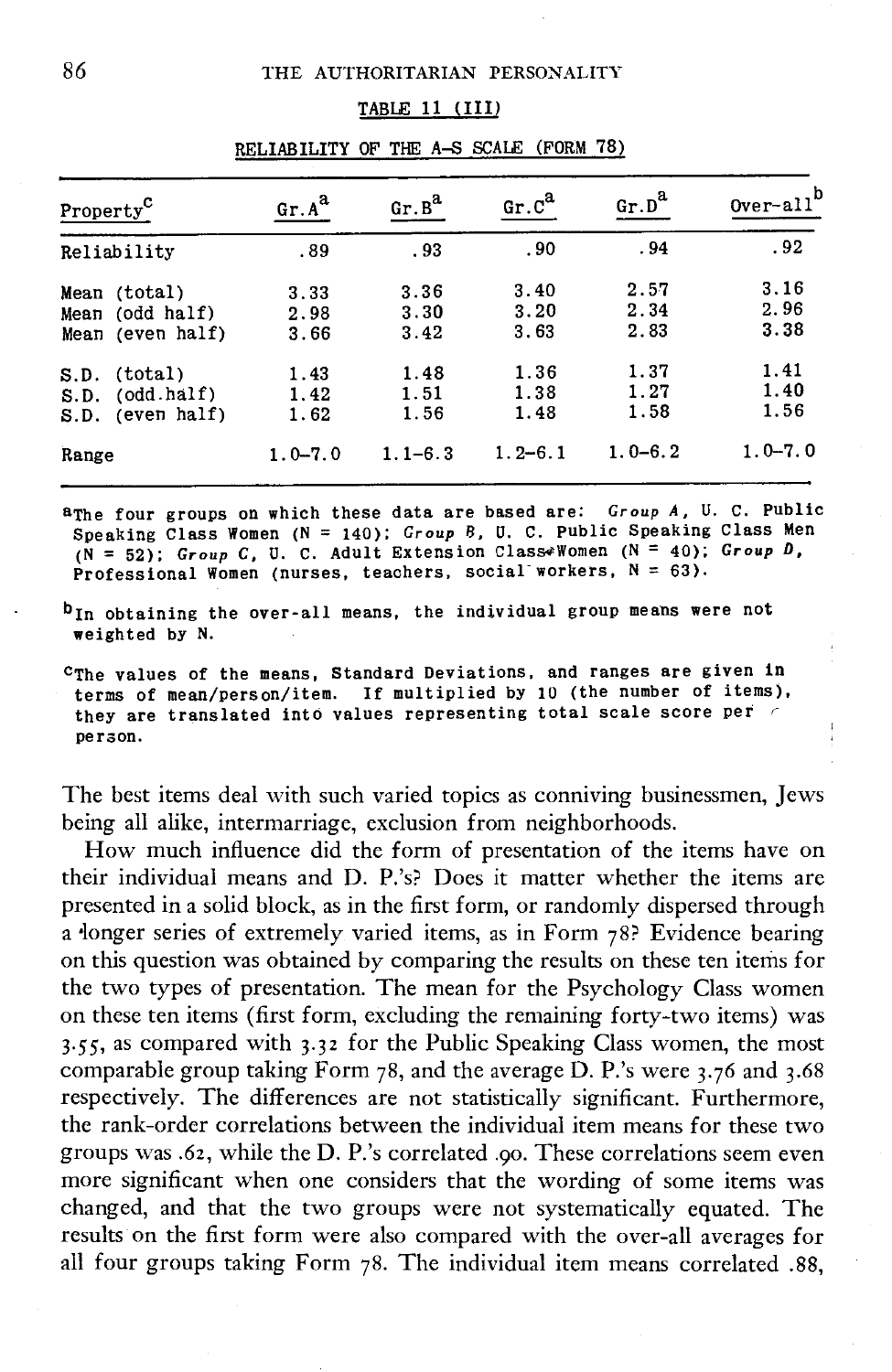TABLE 12 (III) TABLE 12 (III)

# ITEM MEANS AND DISCRIMINATORY POWERS<sup>2</sup> ITEM MEANS AND DISCRIMINATORY POWERS<sup>a</sup>

A—S SCALE — FORM 78

|                    |                                                                                                          |           | Group A       | Group B          |      | Group C      |          | $G_{TQUD}$ <sup>D</sup> |      |      | $Over-11b$                     |                          |
|--------------------|----------------------------------------------------------------------------------------------------------|-----------|---------------|------------------|------|--------------|----------|-------------------------|------|------|--------------------------------|--------------------------|
| $\dot{\mathbf{z}}$ | Item                                                                                                     | Mean D.P. |               | Mean D.P.        |      | Mean D.P.    |          | Mean D.P.               |      | Mean | $\mathbf{p}$ .<br>$\mathbf{q}$ | Rank D.P.                |
| $\frac{1}{2}$      | (Hire Jews)                                                                                              | 2.76      | 4.25          | $\frac{10}{3}$   | 3.69 | 3.40         | 4.13     | 1.71                    | 2.36 | 2.74 | 3.61                           | $\widehat{e}$            |
| $\ddot{1}$         | (Businessmen)                                                                                            | 3.79      | 4.58          | 3.62             | 4.10 | 3.58         | 4.35     | 2.63                    | 4.35 | 3.40 | 4.34                           | Ξ                        |
| $\overline{a}$ .   | (Jewish districts)                                                                                       | 3.46      | 2.97          | $3.\overline{8}$ | 3.17 | 3.92         | 3.35     | 2.86                    | 2.00 | 3.51 | 2.87                           | ම                        |
| <u>ន់</u>          | (Get rid of faults)                                                                                      | 3.41      | 3.20          | 3.42             | 3.96 | 3.92         | 3.83     | 3.16                    | 4.58 | 3.48 | 3.89                           | ව                        |
| 33.                | (Jewish leaders)                                                                                         | 2.29      | 2.28          | 2.96             | 3.09 | 2.12         | 1.25     | 2.10                    | 2.86 | 2.37 | 2.37                           | $\widehat{\mathsf{S}}$   |
| \$.                | (Marry a Jew)                                                                                            | 4.44      | 4.60          | 3.92             | 4.67 | 4.42         | 4.09     | 3.04                    | 3.77 | 3.96 | 4.28                           | ම                        |
| 49.                | (Nice neighborhood)                                                                                      | 3.03      | 3.57          | 3.31             | 4.35 | 3.15         | $3.88$ . | 2.29                    | 4.70 | 2.94 | 4.12                           | $\widehat{\mathbf{f}}$   |
| $\tilde{c}$        | (Basically Jewish)                                                                                       | 3.54      | 3.85          | 3.31             | 3.29 | 3.60         | 2.76     | 2.94                    | 4.12 | 3.35 | 3.50                           | ε                        |
| <u>ຣີ</u>          | (411 a 11ke)                                                                                             | 3.44      | 4.02          | 3.19             | 4.20 | 3.22         | 4.24     | 2.73                    | 4.76 | 3.14 | 4.30                           | $\widehat{\mathfrak{S}}$ |
| ġ.                 | (Federal agencies)                                                                                       |           | $3.07$ $3.49$ | 2.81             | 3.50 | <u>2</u> .60 | 2.63     | 2.27                    | 4.30 | 2.69 | 3.48                           | $\widehat{\mathbf{e}}$   |
|                    | Mean/person/item                                                                                         | 3.32      | 3.68          | 3.35             | 3.80 | 3.39         | 3.45     | 2.57                    | 3.78 | 3.16 | 3.68                           |                          |
|                    | arne four groups on which these data are based are: Group A, U.C. Public Speaking Class Women (N = 140); |           |               |                  |      |              |          |                         |      |      |                                |                          |

THE STUDY OF ANTI-SEMITIC IDEOLO

 $8<sub>7</sub>$ 

Group B, U.C. Public Speaking Class Men (N

Group D, Professional Women (nurses, teachers, social workers, (N

bIn obtaining the over-all means, the individual group means were not weighted by N.

bIn obtaining the over-all means, the individual group means were not weighted by N.

Group B, U.C. Public Speaking Class Men ( $N = 52$ ); Group C, U.C. Adult Extension Class Women ( $N = 40$ );<br>Group D, Professional Women (nurses, teachers, social workers, ( $N = 63$ ).

 $=$  52); Group C, U.C. Adult Extension Class Women (N  $=$  40);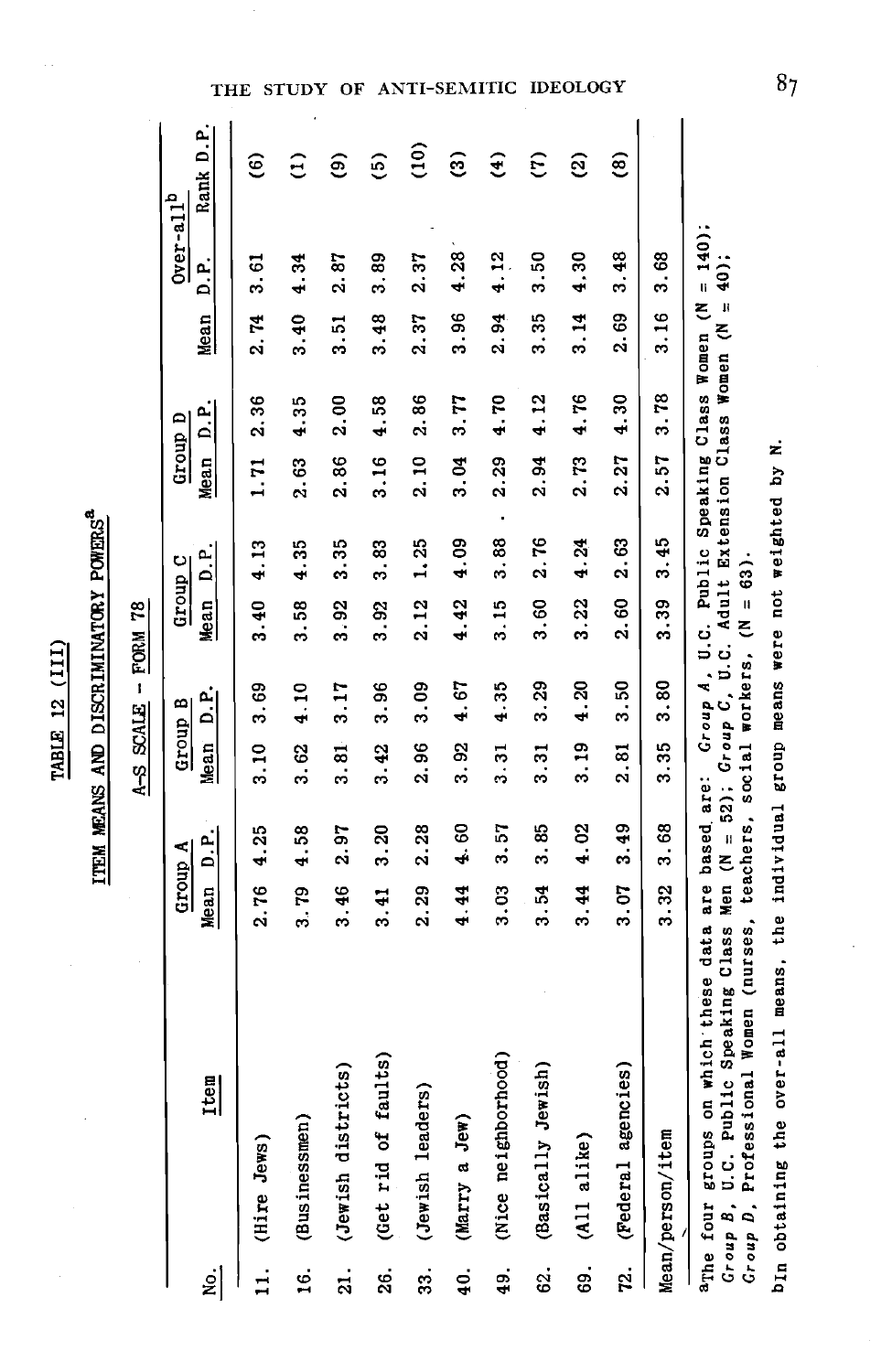THE AUTHORITARIAN PERSONALITY<br>
nd the D. P.'s correlated .80. It would therefore app<br>
iscriminability (D. P.) and level of acceptability (m<br>
ue mainly to the nature of the items themselves rathe and the D. P.'s correlated .8o. It would therefore appear that the relative discriminability (D. P.) and level of acceptability (mean) of the items is due mainly to the nature of the items themselves rather than to their f

of presentation in the questionnaire.<br>Although no correlations were computed among the four groups taking<br>Form 78, the great variability of the over-all means and D. P.'s indicates of presentation in the questionnaire.<br>Although no correlations were computed among the four groups taking<br>Form 78, the great variability of the over-all means and D. P.'s indicates<br>considerable consistency of item mean and for the worst items. This consistency in rank order of means and D. P.'s holds<br>even for the Professional Women, despite the fact that the absolute values<br>of the item means were considerably lower for this group than for th for the Professional Women, despite the fact that the absolute values<br>of the item means were considerably lower for this group than for the others.<br>Further evidence on these issues is given by results obtained in September

of the item means were considerably lower for this group than for the others.<br>Further evidence on these issues is given by results obtained in September, 1945, from a group of 153 students, preponderantly women, at George 1945, from a group of 153 students, preponderantly women, at Georg<br>Washington University, Washington, D. C.<sup>9</sup> The ten A-S items were pre<br>sented in a solid block on a sheet containing no other scales, the instruction duplicating those given for the long form of the scale. The obtained reliability was .91, a value almost identical with those for the other groups. The group mean per item was  $4.52$  and the average D. P. was  $4.02$ . The group mean per item was 4.52 and the average D. P. was 4.02. The mean is<br>significantly different (above the  $\tau$  per cent level) from the University of<br>California means, and suggests, as have other independent studies, th apparently, less prejudiced than the East). While the Washington students obtain consistently higher scores, the item means show a rank-order correlation of .84 between the Washington group and the average of the four-California groups, indicating a marked similarity in the relative acceptability of the items. This group also gives evidence that extremely high scorers do exist, and that the restricted range of the groups taking Form 78 of the items. This group also gives evidence that extremely high scorers do exist, and that the restricted range of the groups taking Form  $78$  is due mainly to a lack of extremely anti-Semitic members. The individual sco of the items. This group also gives evidence that extremely high scorers desist, and that the restricted range of the groups taking Form 78 is due mainly to a lack of extremely anti-Semitic members. The individual scores i exist, and that the restricted range of the groups taking Form 78 is due mainly<br>to a lack of extremely anti-Semitic members. The individual scores in the<br>Washington group covered the entire range of possible scores, 10–70 to a lack of extremely anti-Semitic members. The individual scores in the Washington group covered the entire range of possible scores, 10–70, with a mean per item of 6.27 for the high quartile, 2.25 for the low quartile. Washington group covered the entire range of possible scores, 10–70, with a mean per item of 6.27 for the high quartile, 2.25 for the low quartile.<br>The Discriminatory Powers for the Washington group correlated .54 with the

a mean per item of 6.27 for the high quartile, 2.25 for the low quartile.<br>The Discriminatory Powers for the Washington group correlated .<br>with the average D. P.'s for the four California groups. The smallness of<br>this valu with the average D. P.'s for the four California groups. The smallness of<br>this value, in contrast to that for the item means, is due primarily to a change<br>in the rank of item 72, which asserts that "there are too many Jew Washington agencies." The D. P. for this item had a rank of 8 in the Cali-<br>fornia groups, but a rank of 2 for the Washington group (the D. P. being  $4.5$ ). While the rank of the mean on this item was identical in the two 4.5). While the rank of the mean on this item was identical in the two groups (9 in both cases), the difference between low and high scorers was relatively much greater in Washington than in California. Living in Washingto (9 in both cases), the difference between low and high scorers was relatively much greater in Washington than in California. Living in Washington should provide, one might expect, a reality basis on which to respond to thi

this group was not given the remaining sections of the questionnaire.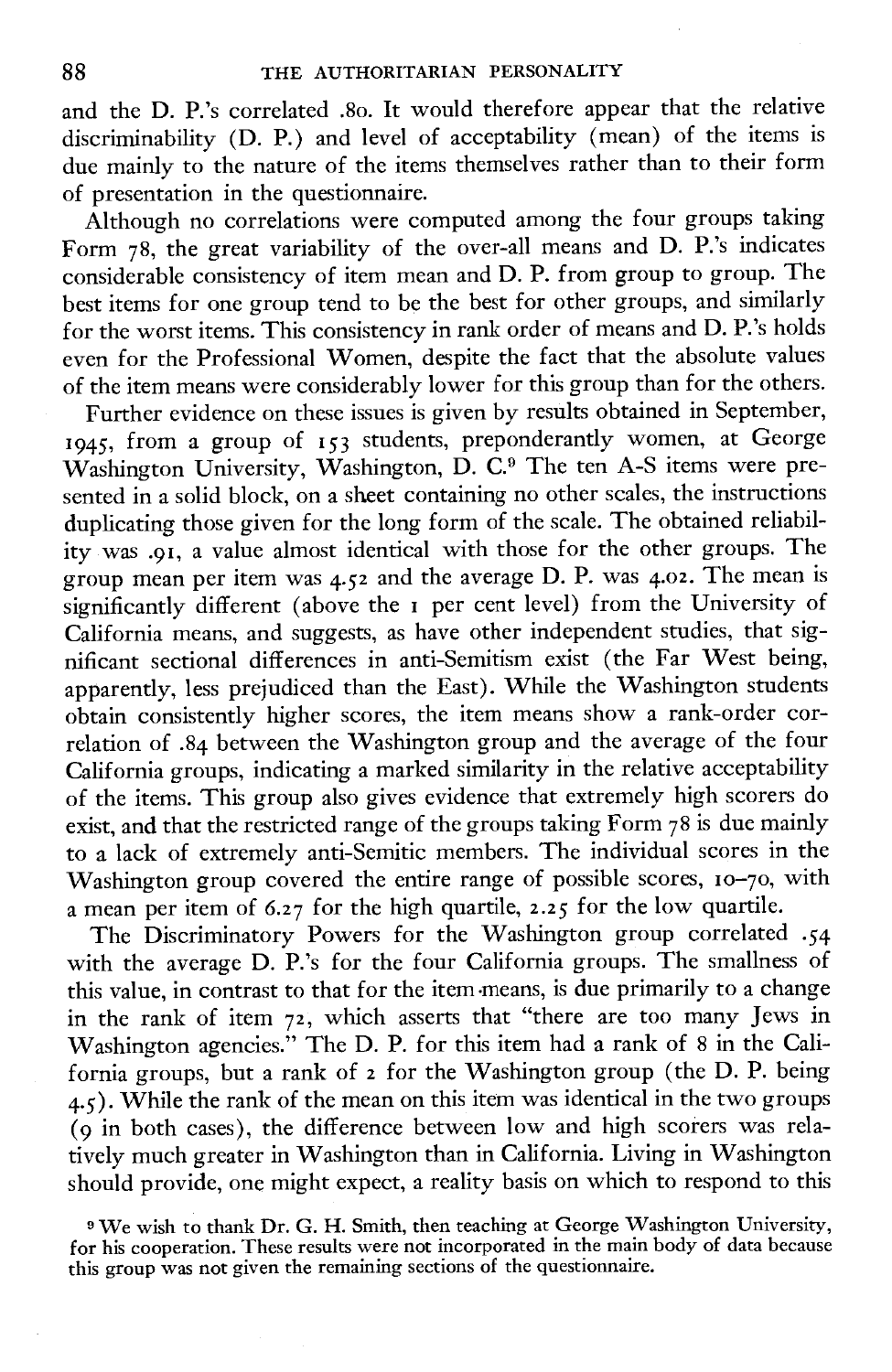THE STUDY OF ANTI-SEMITIC IDEOLOGY 89<br>item and thus minimize the differences between otherwise low and high<br>scorers. This does not seem to be the case. It would seem, rather, that how<br>an individual assimilates and interpre an individual assimilates and interprets social reality is to a large extent determined by his pre-existing ideology. Living in Washington appears to have mainly a polarizing rather than a homogenizing effect, especially o mined by his pre-existing ideology. Living in Washington appears to have<br>mainly a polarizing rather than a homogenizing effect, especially on the "Jews<br>in government" issue.<br>From the above discussion the following conclusi

in the form of presentation (from  $\zeta$ 2 consecutive anti-Semitic items to 10

in the form of presentation (from 52 consecutive anti-Semitic items to 10<br>consecutive anti-Semitic items to ten items randomly interspersed among a<br>series totalling 78 in all).<br>b. While over-all mean and average D. P. vary to group, relative discriminability and level of acceptability of each item (rank  $D$ .  $P$ . and mean) tend to remain fairly constant, with the exception of certain sectional differences (as in Item 72, regarding Washingto

certain sectional differences (as in Item 72, regarding Washington agencies).<br>That is, certain items tend consistently to have relatively high D. P.'s, others<br>to have low D. P.'s, and similarly for the item means.<br>c. The satisfactory. For eight of the ten items the D. P.'s averaged 3.5 to 4.3 (these<br>values would be even higher were the Washington group included), and<br>even the lowest average D. P.'s of 2.4 and 2.9 are adequate.<br>d. The most

d. The most discriminating items deal with Jewish businessmen, stereoeven the lowest average D. P.'s of 2.4 and 2.9 are adequate.<br>d. The most discriminating items deal with Jewish businessmen, stereo-<br>typed imagery, marriage, exclusion from neighborhoods, and Jewish respon-<br>sibility for ant sibility for anti-Semitism. It is interesting that items stating the most frequently heard accusations and the more openly antagonistic attitudes usually had lower means and D. P.'s. quently heard accusations and the more openly antagonistic attitudes usually<br>had lower means and D. P.'s.<br>e. In view of its high reliability and internal consistency, the short form

had lower means and D. P.'s.<br>
e. In view of its high reliability and internal consistency, the short form<br>
of the A-S scale can be used for most research purposes in place of the<br>
original, longer form.

# E. VALIDATION BY CASE STUDIES: THE RESPONSES OF<br>MACK AND LARRY ON THE A-S SCALE<br>One meaning of the concept of validity as applied to a psychological test

MACK AND LARRY ON THE A-S SCALE<br>ing of the concept of validity as applied to a psychological<br>it, which involves only a small sample of the individual's<br>is something that is generally true of that individual as jude<br>re stud One meaning of the concept of validity as applied to a psychological test<br>is that the test, which involves only a small sample of the individual's re-<br>sponses, tells us something that is generally true of that individual a by an intensive study of him. The A-S scale may be said to have validity of this kind to the degree that the subjects, in their responses to the scale, reveal the same tendencies which come out in their interviews. It will while, therefore, to compare the responses of Mack and Larry to the A-S<br>scale with what they have to say about Jews when they are invited to speak<br>spontaneously. scale with what they have to say about Jews when they are invited to speak<br>spontaneously. spontaneously.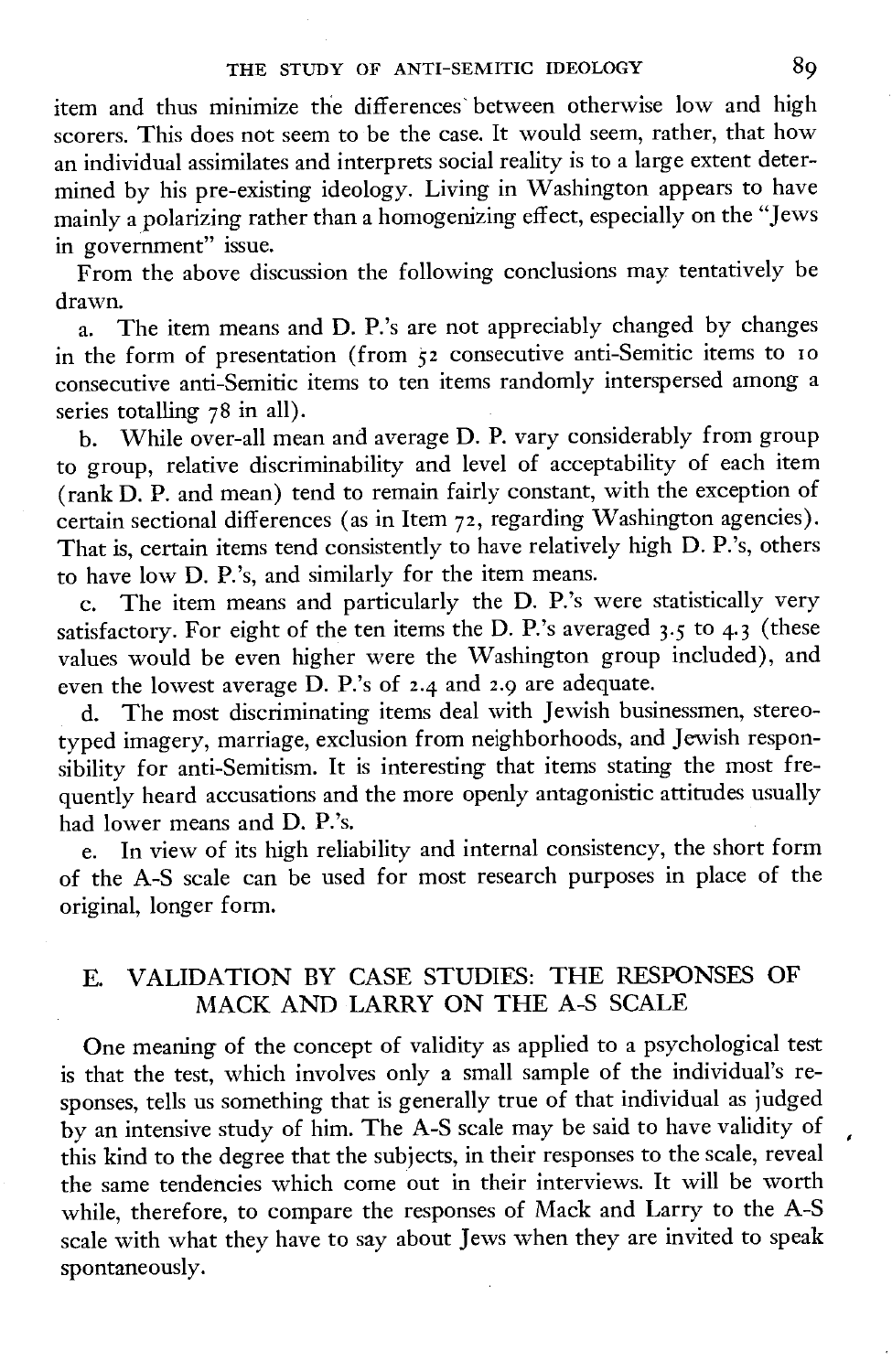O THE AUTHORITARIAN PERSONALITY<br>In Table 13(III) are shown the scores of Mack arean and the D. P. for each of the ten items in the sh<br>TABLE 13 (III) In Table 13(III) are shown the scores of Mack and Larry, the group<br>an and the D. P. for each of the ten items in the short form of the A-S<br> $\frac{\text{TABLE 13 (III)}}{\text{TABLE 13 (III)}}$ 

|     |                     | TABLE 13 (III)<br>RESPONSES OF MACK AND LARRY ON THE A-S SCALE |       |                            |                            |
|-----|---------------------|----------------------------------------------------------------|-------|----------------------------|----------------------------|
|     | Item                | Mack                                                           | Larry | Group <sup>a</sup><br>Mean | Group <sup>a</sup><br>D.P. |
| 11. | (Hire Jews)         | 3                                                              | 1     | 2.74                       | 3.61                       |
| 16. | (Businessmen)       | 6                                                              |       | 3.40                       | 4.34                       |
| 21. | (Jewish districts)  | 5                                                              |       | 3.51                       | 2.87                       |
| 26. | (Get rid of faults) | 6                                                              |       | 3.48                       | 3.89                       |
| 33. | (Jewish leaders)    | 3                                                              |       | 2.37                       | 2.37                       |
| 40. | (Marry a Jew)       | 7                                                              | 3     | 3.96                       | 4.28                       |
| 49. | (Nice neighborhood) | 5                                                              |       | 2.94                       | 4.12                       |
| 62. | (Basically Jewish)  | 5                                                              |       | 3.35                       | 3.50                       |
| 69. | (All alike)         | 3                                                              |       | 3.14                       | 4.30                       |
| 72. | (Federal agencies)  | 3                                                              |       | 2.69                       | 3.48                       |
|     | Over-all mean       | 4.6                                                            | 1.2   | 3.16                       | 3.68                       |

<sup>a</sup>The group means and D.P.'s are based on all four groups taking Form 78.

scale (Form  $78$ ). Mack's mean score, 4.6, is definitely, but not extremely a<sub>The group means and D.P.'s are based on all four groups taking Form 78.<br>Scale (Form 78). Mack's mean score, 4.6, is definitely, but not extrem<br>far, above the over-all group mean of 3.16. He was just barely inside<br>high qu</sub> scale (Form 78). Mack's mean score, 4.6, is definitely, but not extremely<br>far, above the over-all group mean of 3.16. He was just barely inside the<br>high quartile for the group of Public Speaking Men of which he was a mem-<br> far, above the over-all group mean of 3.16. He was just barely inside the high quartile for the group of Public Speaking Men of which he was a mem-<br>ber. This is in keeping with the moderation which characterized the whole<br> ideological section of his interview, and it forms part of the basis for the statement, in Chapter II, that he is a relatively mild case. His anti-Semitism This is in keeping with the moderation which characterized the whole ological section of his interview, and it forms part of the basis for the tement, in Chapter II, that he is a relatively mild case. His anti-Semitism fai ideological section of his interview, and it forms part of the basis for the statement, in Chapter II, that he is a relatively mild case. His anti-Semitism is fairly general, in that he agrees with six of the ten statement statement, in Chapter II, that he is a relatively mild case. His anti-Semitism<br>is fairly general, in that he agrees with six of the ten statements and score:<br>above the group mean on all but one of them; but a study of the above the group mean on all but one of them; but a study of the responses<br>to individual items reveals a clear pattern, one that can be distinguished from<br>other patterns of anti-Semitism. In disagreeing slightly, and there close to the group mean, in the case of Items 11 (Hire Jews), 33 (Jewish close to the group mean, in the case of Items 11 (Hire Jews), 33 (Jewish leaders), and 72 (Federal agencies), he is saying that he would have no serious objection if Jews should participate more fully in American life. tha 2 (Federal agencies), he is saying that he would have no<br>on if Jews should participate more fully in American life<br>I is what they ought to do. The main trouble, as seen in the<br>ses to Items 16 (Businessmen) and 21 (Jewish serious objection if Jews should participate more fully in American life, that this indeed is what they ought to do. The main trouble, as seen in the positive responses to Items 16 (Businessmen) and 21 (Jewish districts), positive responses to Items 16 (Businessmen) and 21 (Jewish districts), is that they would rather stick together and accumulate wealth and power for their own group. Although persecution would be largely eliminated if the should rid themselves of their faults (Item 26), they cannot really become "Americanized" (Item 62) and would still have to be kept at some distance personally and socially (Items 40 and 49). "Americanized" (Item 62) and would still have to be kept at some distance<br>personally and socially (Items 40 and 49).<br>This is almost exactly what Mack tells us in his interview. It is the mair personally and socially (Items 40 and 49).<br>This is almost exactly what Mack tells us in his interview. It is the main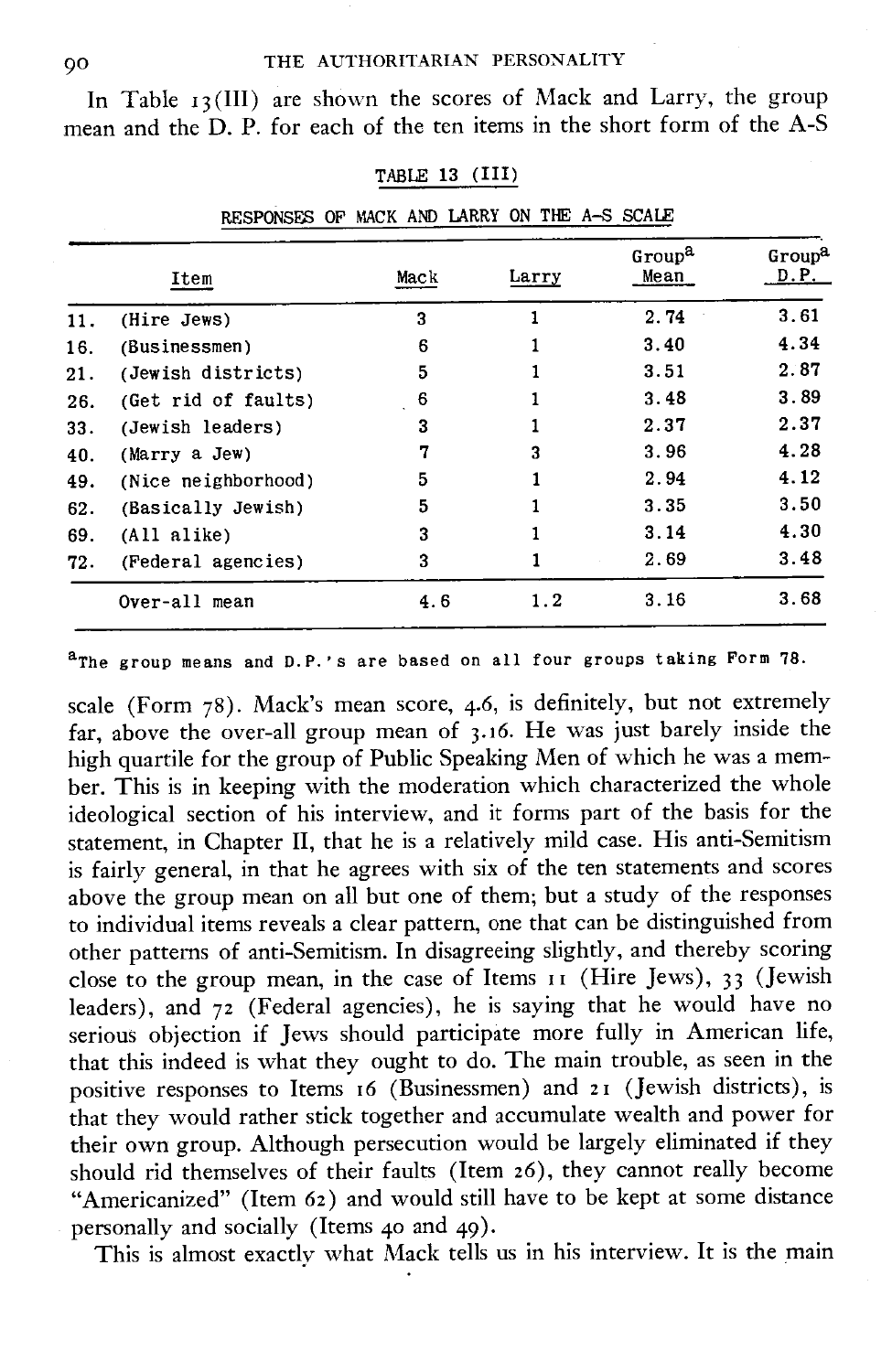THE STUDY OF ANTI-SEMITIC IDEOLOGY 9<br>point that he tries to make. "They accent the clannish and the material. . .<br>If a Jew fails in business, he's helped to get started again. . . . They would be<br>liked and accepted if they If a Jew fails in business, he's helped to get started again.... They would be<br>liked and accepted if they would be willing to mix.... The Jews won'<br>intermingle.... I certainly wouldn't (marry a Jew).... I would date that<br> intermingle. . . . I certainly wouldn't (marry a Jew). . . . I would date that girl in Public Speaking, but she doesn't emphasize her Jewishness. She was accepted by the whole class. I would marry her if she had thrown of

accepted by the whole class. I would marry her if she had thrown off her<br>Jewishness, but I wouldn't be able to associate with her class."<br>It is interesting that Item 40 (Marry a Jew) is the one about which Mack<br>feels most feels most strongly and on which he deviates most markedly from the group mean. It would appear that he feels safe in saying, in the interview, that he It is interesting that Item 40 (Marry a Jew) is the one about which Mack feels most strongly and on which he deviates most markedly from the group mean. It would appear that he feels safe in saying, in the interview, that mean. It would appear that he feels safe in saying, in the interview, that he would marry the Jewish girl "if she had thrown off her Jewishness," because the does not really believe that she ever can do this; there would he does not really believe that she ever can do this; there would always be<br>"something basically Jewish underneath" (Item 62).<br>The item on which Mack obtains a score that is slightly below the group

mean is 69 (All alike). Here there is a real discrepancy between scale and<br>interview. The analysis of the interview seemed to show that stereotypy was<br>an outstanding characteristic of this subject's thinking, and yet when mean is 69 (All alike). Here there is a real discrepancy between scale and<br>interview. The analysis of the interview seemed to show that stereotypy was<br>an outstanding characteristic of this subject's thinking, and yet when to agree. This is not because the item is a poor one, for its D. P. was next to the highest obtained with this short form of the A-S scale; nor do there appear to be any special features of Mack's stereotypy that would ren inapplicable. Perhaps it is too much to expect that scale and interview will agree in every particular; these instruments are not that precise, or perhaps most subjects are not that consistent. inapplicable. Perhaps it is too much to expect that scale and interview will agree in every particular; these instruments are not that precise, or perhaps most subjects are not that consistent.<br>It may be noted that Mack, i

most subjects are not that consistent.<br>It may be noted that Mack, in the interview, where he is allowed free<br>scope, brings into his discussion of the Jews certain ideas, e.g., Jewish "weakscope, brings into his discussion of the Jews certain ideas, e.g., Jewish "weak-<br>ness," that are not touched upon in any of the ten statements which comprise<br>the A-S scale. This outcome would have been considerably less l claimed for the short form of the scale that for most research purposes it can be substituted for the long form. In Mack's case there appears to be no reason for dissatisfaction with the measure of the degree of his anti-Semitism which the short form yields; concerning the content of his anti-Sem reason for dissatisfaction with the measure of the degree of his anti-Semitism which the short form yields; concerning the content of his anti-Semitic the scale corresponds to what is central and seemingly most important in his spontaneous discussion. That the ten-item scale should at the same time reveal the more incidental and individualistic features of a subject's id his spontaneous discussion. That the ten-item scale should at the same time reveal the more incidental and individualistic features of a subject's ideology

Larry's responses to the A-S scale are true to form. He obtains the lowest possible score on every item except 40 (Marry a Jew), and even here he disagrees slightly. When it was stated in Chapter II that Larry was not an extreme example of low-scoring men, the reference was to what was known possible score on every item except 40 (Marry a Jew), and even here he disagrees slightly. When it was stated in Chapter II that Larry was not an extreme example of low-scoring men, the reference was to what was known of h extreme example of low-scoring men, the reference was to what was known<br>of him from all the diagnostic devices employed in the research. He made it<br>is of him from all the diagnostic devices employed in the research. He made it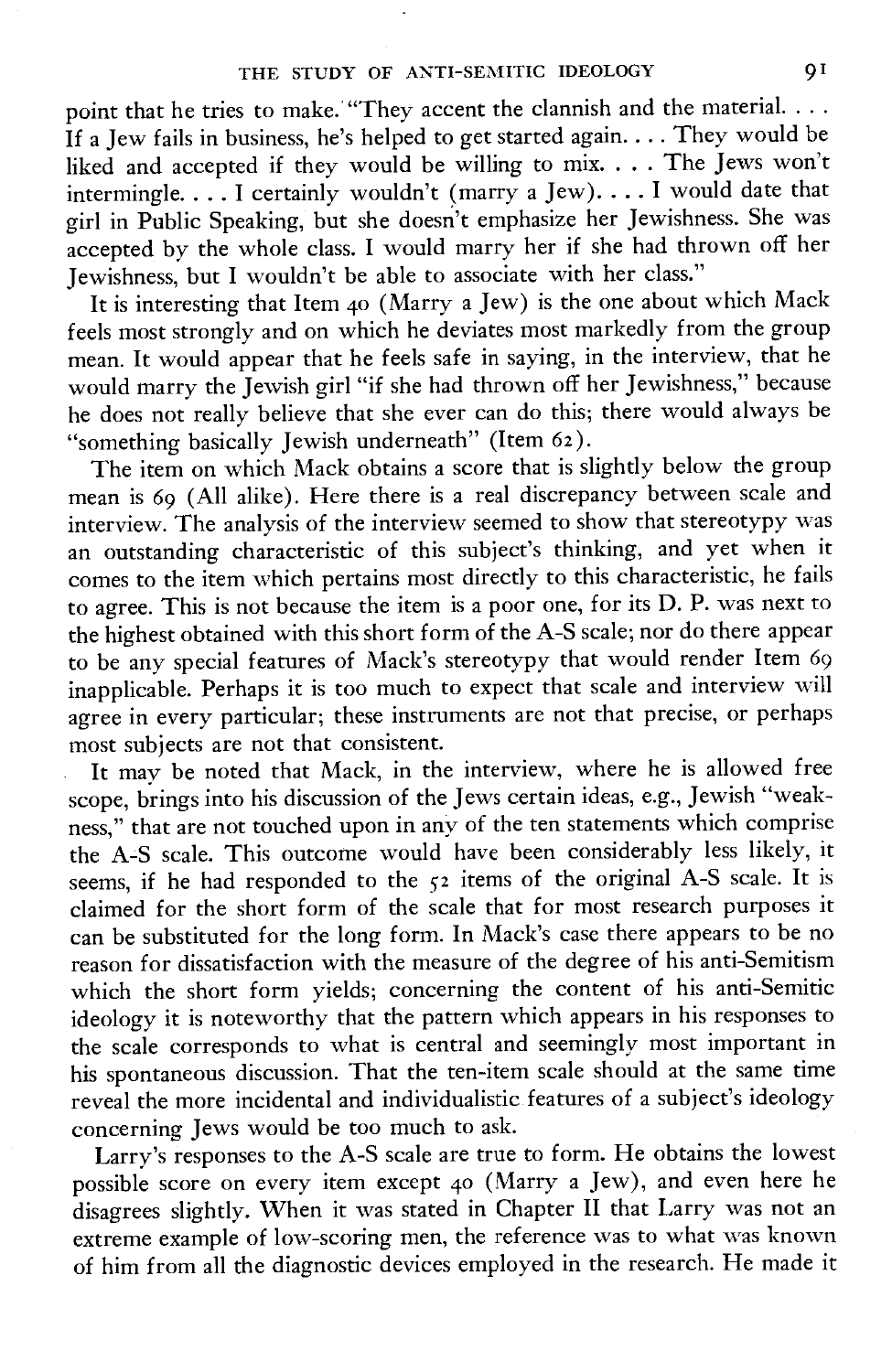THE AUTHORITARIAN PERSONALITY<br>dear enough in his interview that he was strongly of<br>gainst minority groups, and had he not come out with<br>core on the A-S scale we would have had cause for clear enough in his interview that he was strongly opposed to prejudice against minority groups, and had he not come out with an extremely low<br>score on the A-S scale we would have had cause for serious doubt of its<br>validit score on the  $\overline{A}-\overline{S}$  scale we would have had cause for serious doubt of its validity. That he did not obtain the lowest possible score on Item  $40$  is evidence that he did not respond to the  $\overline{A}-\overline{S}$  items in score on the A-S scale we would have had cause for serious doubt of its<br>validity. That he did not obtain the lowest possible score on Item 40 is evi-<br>dence that he did not respond to the A-S items in an automatic way. It s developed in him, and he could not in honesty go beyond slight disagreement with the item. collided with his conventionalism, a trait which we have seen to be well<br>developed in him, and he could not in honesty go beyond slight disagree-<br>ment with the item.<br>In general, the responses of these two subjects on the A

developed in him, and he could not in honesty go beyond slight disagree-<br>ment with the item.<br>In general, the responses of these two subjects on the A-S scale are con-<br>sistent with what they say about Jews in their intervie sistent with what they say about Jews in their interviews. This consistency appears not only in the degree of anti-Semitism expressed but in the content of the subjects' thinking about Jews. To the extent that these result appears not only in the degree of anti-Semitism expressed but in the content of the subjects' thinking about Jews. To the extent that these results may be generalized, the A-S scale is a valid index of ideology concerning ts may be<br>Jews.<br>TIC

# generalized, the A-S scale is a valid index of ideology concerning Jews.<br>F. DISCUSSION: THE STRUCTURE OF ANTI-SEMITIC DISCUSSION: THE STRUCTURE OF ANTI-SEMITIC<br>IDEOLOGY

IDEOLOGY<br>o be drawn from the results presented<br>ceived psychologically not as a specif<br>ral way of thinking about Jews and<br>nonstrated by the high reliability of<br>deas, by the reliabilities and intercorr Perhaps the first conclusion to be drawn from the results presented above<br>is that anti-Semitism is best conceived psychologically not as a specific aver-<br>sion but as an ideology, a general way of thinking about Jews and Je f a scale<br>relations<br>revealed<br>e that a dealing with so varied a set of ideas, by the reliabilities and intercorrelation<br>of the subscales, and by the high internal consistency of the scale as revealed<br>by the item Discriminatory Powers. The statistical results in of the subscales, and by the high internal consistency of the scale as revealed<br>by the item Discriminatory Powers. The statistical results indicate that a<br>quantitative measure of total anti-Semitic ideology has been obtain by the item Discriminatory Powers. The statistical results indicate that a quantitative measure of total anti-Semitic ideology has been obtained. Any individual can be assigned, with a relatively small margin of error, a r individual can be assigned, with a relatively small margin of error, a rank<br>along a dimension ranging from strong support of anti-Semitic ideology at<br>one (high) extreme, to strong opposition at the other (low) extreme. The along a dimension ranging from strong support of anti-Semitic ideology at one (high) extreme, to strong opposition at the other (low) extreme. The meaning of middle scores on this dimension is ambiguous, since they may rep represent indifference, ignorance, or an ambivalent combination of partial support and partial rejection of anti-Semitism. It is noteworthy, however, that individuals making middle scores on one subscale tend to make middl scores on the other subscales as well. Despite item-by-item variability, indi-<br>viduals tend to be highly consistent in their responses to the several subscales.

that individuals making middle scores on one subscale tend to make middle<br>scores on the other subscales as well. Despite item-by-item variability, indi-<br>viduals tend to be highly consistent in their responses to the severa on all others does not necessarily imply that all anti-Semitic ideas are of equal psychological importance to each individual. The spontaneous discussions of anti-Semites, whether in an interview or in everyday social life equal psychological importance to each individual. The spontaneous dis-<br>cussions of anti-Semites, whether in an interview or in everyday social life<br>suggest that for each individual there are certain "nuclear ideas"—imager cussions of anti-Semites, whether in an interview or in everyday social life, suggest that for each individual there are certain "nuclear ideas"—imagery of Jews as conniving, or sexual, or radical, and the like, and corres or Jews as conniving, or sexual, or radical, and the like, and corresponding<br>primary attitudes—which have primary emotional significance. However,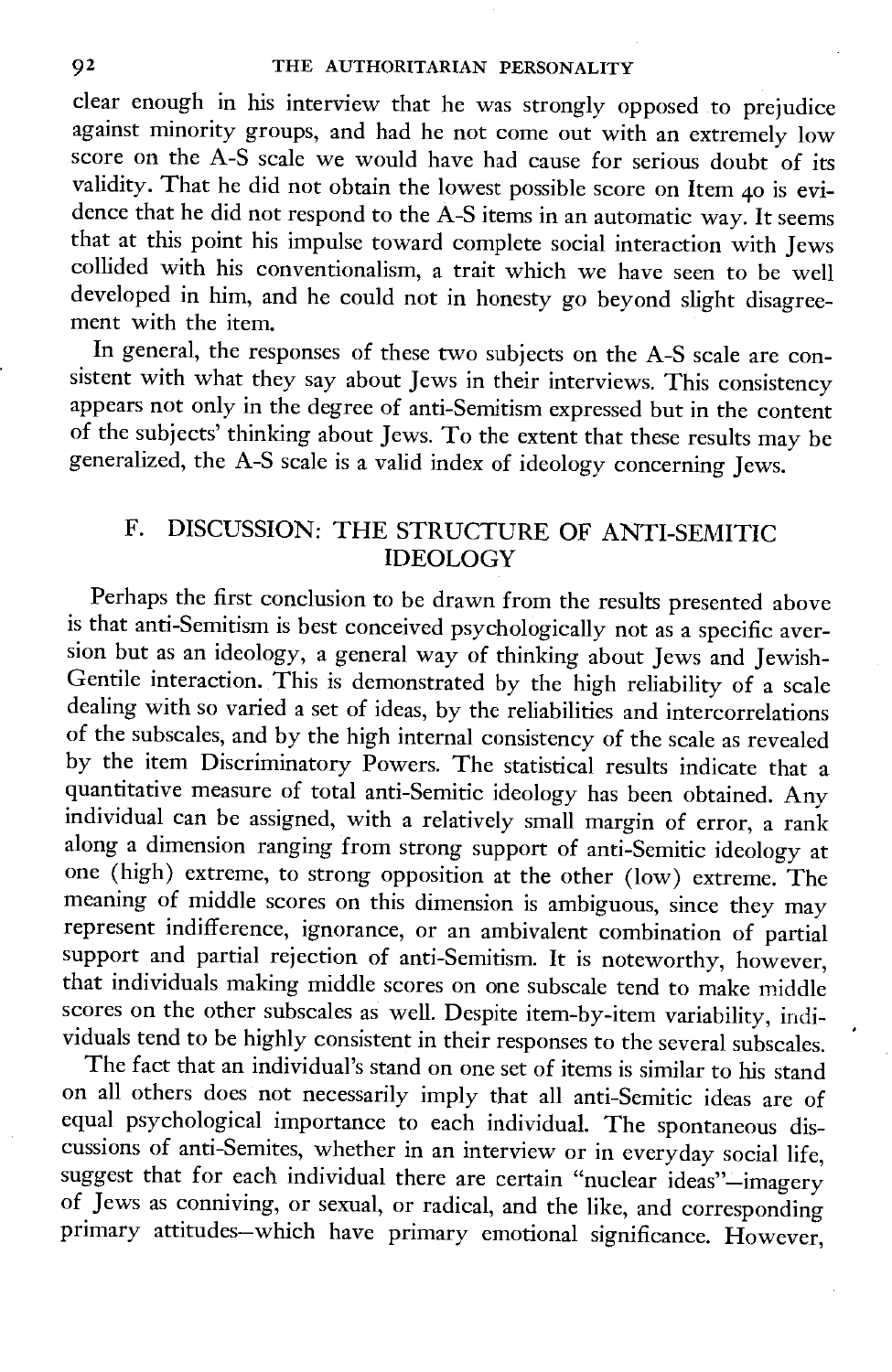THE STUDY OF ANTI-SEMITIC IDEOLOGY<br>these central ideas apparently make the individual receptive to a great variety<br>of other ideas. That is, once the central or nuclear ideas are formed, they<br>tend to "pull in" numerous othe broad ideological system. This system provides a rationale for any specific<br>idea within it and a basis for meeting and assimilating new social conditions.<br>This conception of anti-Semitism aids in the understanding of the p broad ideological system. This system provides a rationale for any specific<br>idea within it and a basis for meeting and assimilating new social conditions.<br>This conception of anti-Semitism aids in the understanding of the p

idea within it and a basis for meeting and assimilating new social conditions.<br>This conception of anti-Semitism aids in the understanding of the present<br>results. It also offers an explanation of why an anti-Semitic rumor t entirely new in its specific details (for example, the wartime accusations that only Jews could get tires or draft exemptions or officer status) is easily entirely new in its specific details (for example, the wartime accusations<br>that only Jews could get tires or draft exemptions or officer status) is easily<br>believed by anti-Semites: because of a receptivity to negative imag that only Jews could get tires or draft exemptions or officer status) is easily<br>believed by anti-Semites: because of a receptivity to negative imagery gen-<br>erally and by means of an ideological system within which the new believed by anti-Semites: because of a receptivity to negative imagery generally and by means of an ideological system within which the new idea is<br>easily assimilated.<br>This conception of the *inclusiveness* of anti-Semitic

easily assimilated.<br>This conception of the *inclusiveness* of anti-Semitic ideology stands in<br>sharp contrast to numerous theories which conceive of anti-Semitism in sharp contrast to numerous theories which conceive of anti-Semitism in<br>terms of certain specific accusations or motives. The notion of anti-Semitism<br>as a form of "racial" prejudice, for example, seems to be based on the id terms of certain specific accusations or motives. The notion of anti-Semitism<br>as a form of "racial" prejudice, for example, seems to be based on the idea<br>that the main accusations against Jews involve their "racially inher that the main accusations against Jews involve their "racially inherited" traits (faults). Another common view, that anti-Semitism is a form of "religious" prejudice, is based on the explicit or implicit assumption that re anti-Semitism. A third "specifistic" view is that anti-Semitism is based primarily on distortions of facts which some individuals have mistakenly accepted<br>as true; for example, that Jews are unusually rich, dishonest, radical, and so<br>on. This last theory has led to numerous attempts to fight antias true; for example, that Jews are unusually rich, dishonest, radical, and so<br>on. This last theory has led to numerous attempts to fight anti-Semitism by<br>giving the "true facts"—attempts which are distinguished for their on. This last theory has led to numerous attempts to fight anti-Semitism by giving the "true facts"—attempts which are distinguished for their lack of success. What this theory has overlooked is the *receptivity* of many i giving the "true facts"—attempts which are distinguished for their lack of success. What this theory has overlooked is the *receptivity* of many individuals to any hostile imagery of Jews, and the emotional *resistance* of success. What this theory has overlooked is the *receptivity* of many indi-<br>viduals to any hostile imagery of Jews, and the emotional *resistance* of these<br>individuals to a less hostile and less stereotyped way of thinking cusations: many people, it is asserted, oppose the Jews on the simple groundsother accusations (of power seeking, immorality, and the like) which are<br>made with equal or greater emotional intensity. It also fails to explain why<br>anti-Semites so often violate their own material self-interest in mainta made with equal or greater emotional intensity. It also fails to explain why made with equal or greater emotional intensity. It also fails to explain why<br>anti-Semites so often violate their own material self-interest in maintaining<br>their prejudices. None of these conceptions of anti-Semitism has ad anti-Semites so often violate their own material self-interest in maintaining<br>their prejudices. None of these conceptions of anti-Semitism has adequately<br>grasped its generality, its psychological complexity, and its functi their prejudices. None of these conceptions of anti-Semitism has adequately<br>grasped its generality, its psychological complexity, and its function in the<br>emotional life of the individual. Nor can they suggest why many indi grasped its generality, its psychological complexity, and its function in the emotional life of the individual. Nor can they suggest why many individuals oppose anti-Semitism despite their having economic situations, relig backgrounds, sources of information, and so on, which are similar to those of anti-Semites. What is required, in our opinion, is a psychological approach oppose anti-Semitism despite their having economic situations, religious backgrounds, sources of information, and so on, which are similar to those of anti-Semites. What is required, in our opinion, is a psychological appr of anti-Semites. What is required, in our opinion, is a psychological approach<br>which seeks to grasp both anti-Semitic ideology and *anti*-anti-Semitic ideol-<br>ogy in their full complexity and scope, and which then attempts which seeks to grasp both anti-Semitic ideology and *anti*-anti-Semitic ideology in their full complexity and scope, and which then attempts to discover d which then attempts to discover<br>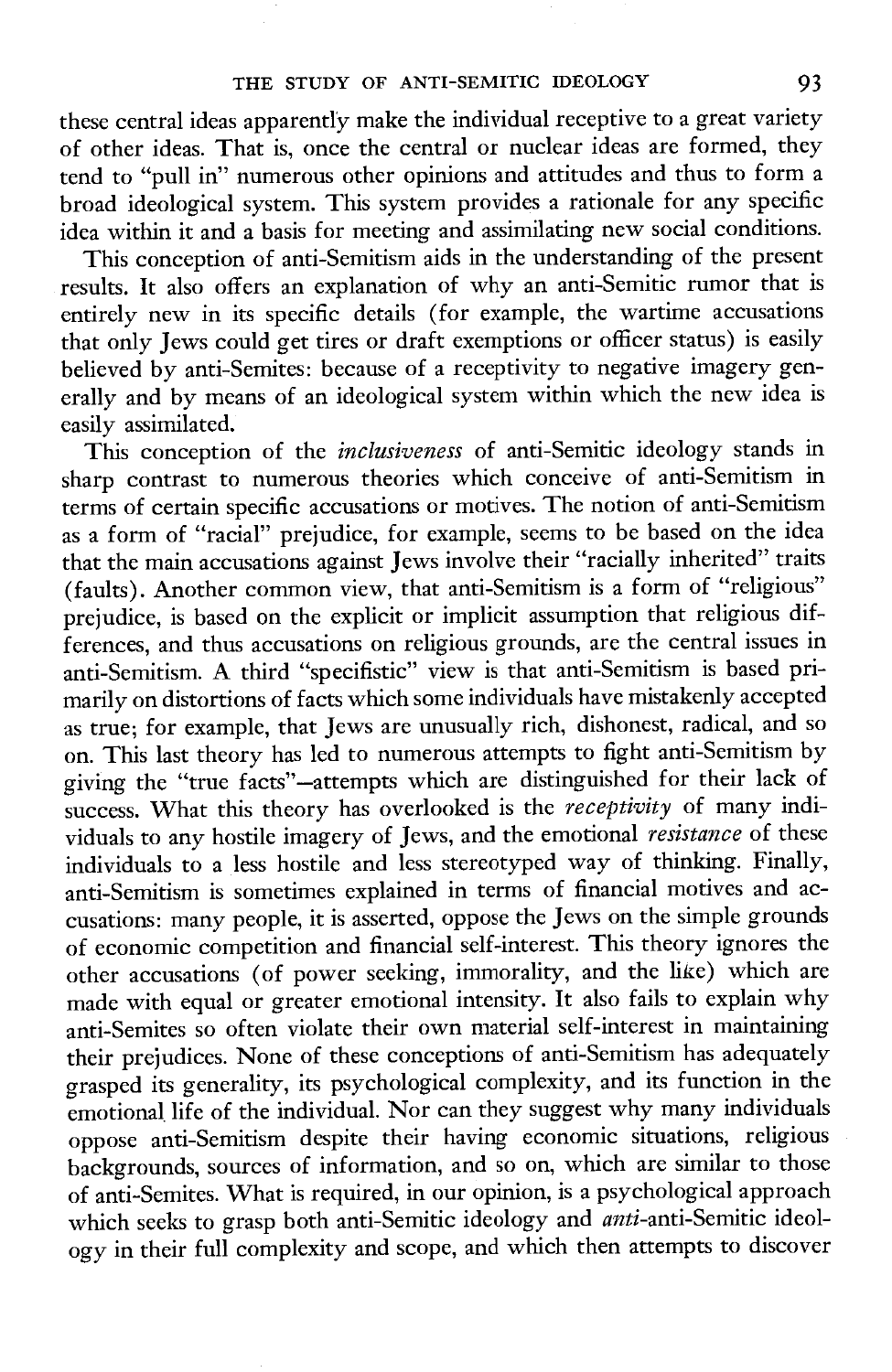94 THE AUTHORITARIAN PERSONALITY<br>the various sources of each viewpoint in the psychological development and<br>social background of the individuals holding it.<sup>10</sup><br>Before discussing the major ideas comprising anti-Semitic ide

the various sources of each viewpoint in the psychological development and social background of the individuals holding it.<sup>10</sup><br>Before discussing the major ideas comprising anti-Semitic ideology, a few<br>words regarding the Before discussing the major ideas comprising anti-Semitic ideology, a few<br>ords regarding the scale and the scale data are necessary. It is believed that<br>ost of the major facets of everyday American anti-Semitism have been<br> most of the major facets of everyday American anti-Semitism have been represented in the scale, though no claim is made that it contains all the anti-Semitic ideas currently in vogue. The scale data provide an empirical ba for the following discussion in the sense: (a) that each of the ideas to be discussed is supported by most anti-Semites (subjects who fall within the highest  $25$  per cent of scorers on the scale), opposed by most *anti*-anti-Semites, the differences being statistically significant; and (b) that each anti-Semite supports most of these ideas, while each low scorer oppos Semites, the differences being statistically significant; and (b) that each anti-Semite supports most of these ideas, while each low scorer opposes most of Semite supports most of these ideas, while each low scorer opposes most of<br>them. Thus, one can speak of a broad framework of anti-Semitic ideology<br>which is held in its entirety by relatively few individuals but which is su them. Thus, one can speak of a broad framework of anti-Semitic ideology<br>which is held in its entirety by relatively few individuals but which is sup-<br>ported in varying degrees by many more.

ported in varying degrees by many more.<br>What, then, are the major opinions, values, and attitudes comprising anti-<br>Semitic ideology, how are they organized or systematized, and how is this system different from other, non-anti-Semitic points of view?<br>One striking characteristic of the imagery in anti-Semitic ideology is its

system different from other, non-anti-Semitic points of view?<br>One striking characteristic of the imagery in anti-Semitic ideology is it<br>stereotypy, which takes several forms. There is, first, a tendency to over<br>the second One striking characteristic of the imagery in anti-Semitic ideology is its *reotypy*, which takes several forms. There is, first, a tendency to over-<br>neralize single traits, to subscribe to statements beginning "Jews are stereotypy, which takes several forms. There is, first, a tendency to over-<br>generalize single traits, to subscribe to statements beginning "Jews are . . ."<br>or "The Jews do not . . ." Second, there is a stereotyped negative the group as a whole, as if "to know one is to know all," since they are all alike. Third, examination of the specific characteristics comprising the imagery reveals a basic contradiction in that no single individual or group as a whole could have all these characteristics.

Another aspect of stereotypy which is implied by the scale items and brought out more directly in the interviews may be termed "stereotypy of interpersonal relationships and experiences." It involves an inability to expebrought out more directly in the interviews may be termed "stereotypy of<br>interpersonal relationships and experiences." It involves an inability to expe-<br>rience Jews as individuals. Rather, each Jew is seen and reacted to a form of stereotypy is expressed very clearly in Mack's discussion of Jews (see Chapter II); while no statistics are available, the other interviews as form of stereotypy is expressed very clearly in Mack's discussion of Jews<br>(see Chapter II); while no statistics are available, the other interviews as<br>well as everyday conversations indicate that his approach is not uncomm (see Chapter II); while no statistics are available, the other interviews as<br>well as everyday conversations indicate that his approach is not uncommon.<br>This limitation in the experience of individuals has certain implicati

This limitation in the experience of individuals has certain implications<br><sup>10</sup> It may again be emphasized that the present approach is a psychological one. The<br>sociologist, at least during this stage in the development of <sup>10</sup> It may again be emphasized that the present approach is a psychological one. The iologist, at least during this stage in the development of social science, tends to proceed ong other, perhaps parallel, lines. Thus, a sociologist, at least during this stage in the development of social science, tends to proceed<br>along other, perhaps parallel, lines. Thus, a psychological approach in terms of purely<br>religious or purely economic *motives* along other, perhaps parallel, lines. Thus, a psychological approach in terms of purely<br>religious or purely economic *motives* is inadequate. However, a sociological approach in<br>terms of religious or politico-economic *str* religious or purely economic *motives* is inadequate. However, a sociological approach in<br>terms of religious or politico-economic *structures* and their relation to anti-Semitism as<br>a sociocultural trend is, in our opinion a sociocultural trend is, in our opinion, both valid and of great significance. What must be opposed, as we see it, is the tendency mechanically to subsume psychology under sociology and to confuse basic economic or religi ology and to confuse basic economic or religious social forces with superficial economic<br>or religious motives in the individual. Sociological forces are considered in Chapters XVI<br>XVII, XVIII, XIX. or religious motives in the individual. Sociological forces are considered in Chapters XVI, xVII, XVIII, XIX.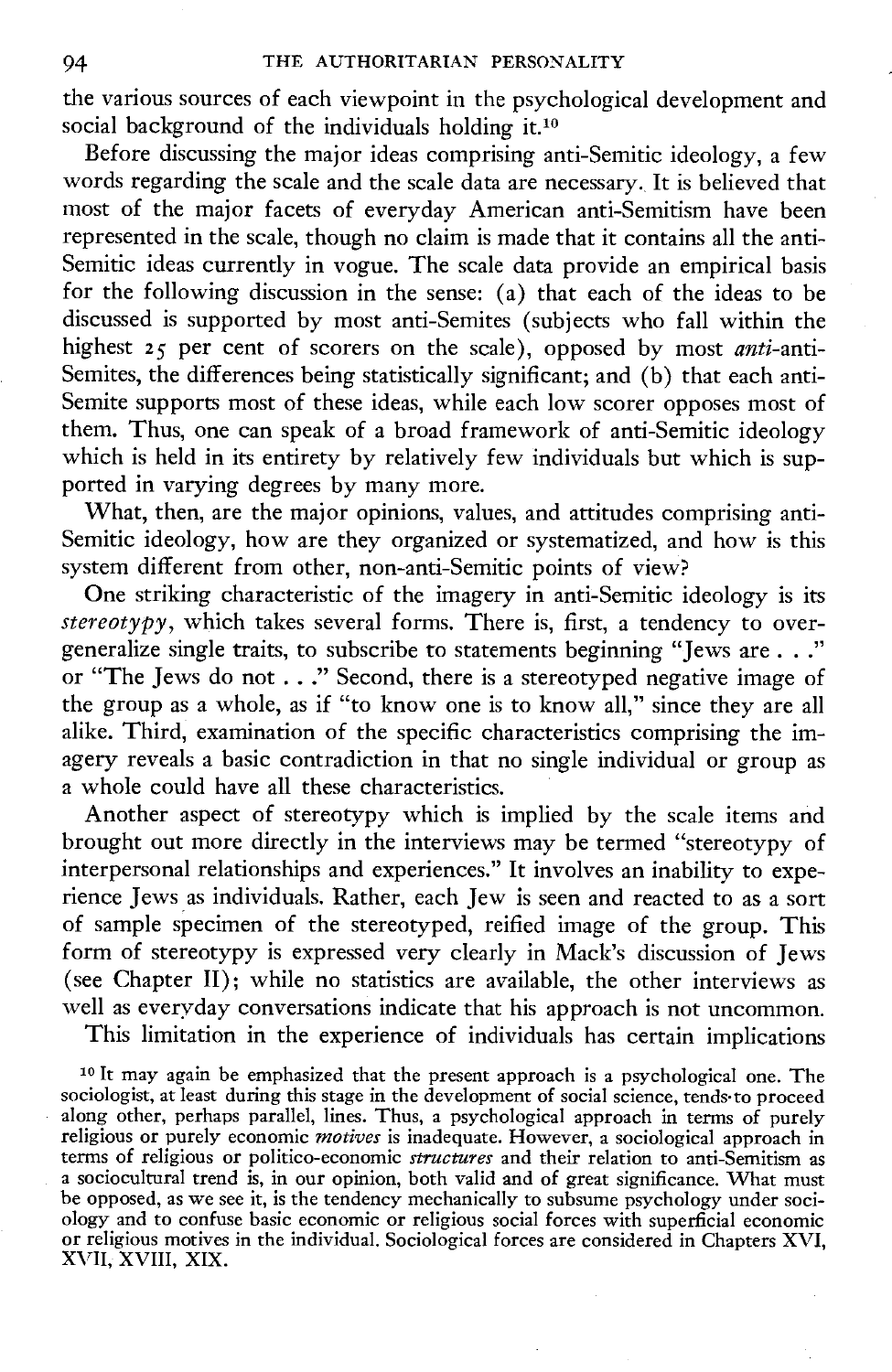THE STUDY OF ANTI-SEMITIC IDEOLOGY 95<br>for the theory that contact with "good Jews" lessens anti-Semitism. The<br>effectiveness of social contact would seem to depend in large part on the<br>individual's *capacity* for *individua* individual's capacity for individuated experience. This capacity is certainly not hereditarily determined, but it may often be difficult to change in adults.<br>When it is lacking, new social experiences are likely to lead, not to new<br>learning and development, but merely to the mechanical reinforcement When it is lacking, new social experiences are likely to lead, not to new learning and development, but merely to the mechanical reinforcement of established imagery.<br>Further analysis of stereotypy and other characteristic

learning and development, but merely to the mechanical reinforcement of<br>established imagery.<br>Further analysis of stereotypy and other characteristics of anti-Semitic<br>thinking, as well as concrete examples from the intervie

sections of this research. Do anti-Semites express the same stereotypy of thought and experience in relation to other groups and issues, that is, are stereotypy and rigidity aspects of their general psychological functioning?<br>Why is it so important for anti-Semites to reject Jews on any and all grounds?<br>Are the contradictions and oversimplifications primarily surface si Why is it so important for anti-Semites to reject Jews on any and all grounds?<br>Are the contradictions and oversimplifications primarily surface signs of a<br>deeper-lying anxiety and hostility? If so, what are the personality Why is it so important for anti-Semites to reject Jews on any and all grounds.<br>Are the contradictions and oversimplifications primarily surface signs of a<br>deeper-lying anxiety and hostility? If so, what are the personality Are the contradictions and oversimplifications primarily surface signs of a deeper-lying anxiety and hostility? If so, what are the personality trends involved, and how are they different from those found in non-anti-Semit

Let us consider the deeper psychological meaning of the stereotyped negative imagery of Jews. While the specific surface opinions cover a great variety of topics, there seem nevertheless to be certain unifying ideas or involved, and how are they different from those found in non-anti-Semites.<br>Let us consider the deeper psychological meaning of the stereotyped negative imagery of Jews. While the specific surface opinions cover a greative Let us consider the deeper psychological meaning of the stereotyped nega-<br>tive imagery of Jews. While the specific surface opinions cover a great<br>variety of topics, there seem nevertheless to be certain unifying ideas or<br>t themes underlying the opinions and giving them coherence and structure.<br>Perhaps most central is the idea that Jews are *threatening*. Certainly this idea themes underlying the opinions and giving them coherence and structure. Perhaps most central is the idea that Jews are *threatening*. Certainly this idea<br>is present, explicitly or implicitly, in almost all the scale items. in the subscale "Offensive," where Jews are described as a *moral threat*, that is, as violators of important standards and values. These values include: cleanliness, neatness, and conformity; also opposition to sensuality in the subscale "Offensive," where Jews are described as a *moral threat*, that<br>is, as violators of important standards and values. These values include:<br>cleanliness, neatness, and conformity; also opposition to sensuality value-violators makes them not only offensive but also very disturbing. The anxiety becomes almost explicit in item II-4: "There is something different and strange about Jews  $\dots$ "

anxiety becomes almost explicit in item II-4: "There is something different and strange about Jews . . ."<br>These values are, of course, not limited to anti-Semites. Indeed, many of them are among the currently prevailing co them are among the currently prevailing conventional middle-class values—<br>and most Americans are *psychologically* middle class. It may be that anti-<br>Semites and non-anti-Semites differ regarding certain values such as sen values become the basis for anti-Semitic accusations in one group but not<br>in the other? One hypothesis would be that the non-anti-Semites are more<br>flexible in their support of these values, less disturbed by value-violator flexible in their support of these values, less disturbed by value-violators and<br>less inclined to stereotypy and overgeneralization.<br>Moreover, these values tend, as will be shown later, to be held very strongly<br>by the high

less inclined to stereotypy and overgeneralization.<br>Moreover, these values tend, as will be shown later, to be held very strongly<br>by the high-scoring subjects, and they appear frequently in these individuals by the high-scoring subjects, and they appear frequently in these individuals<br>'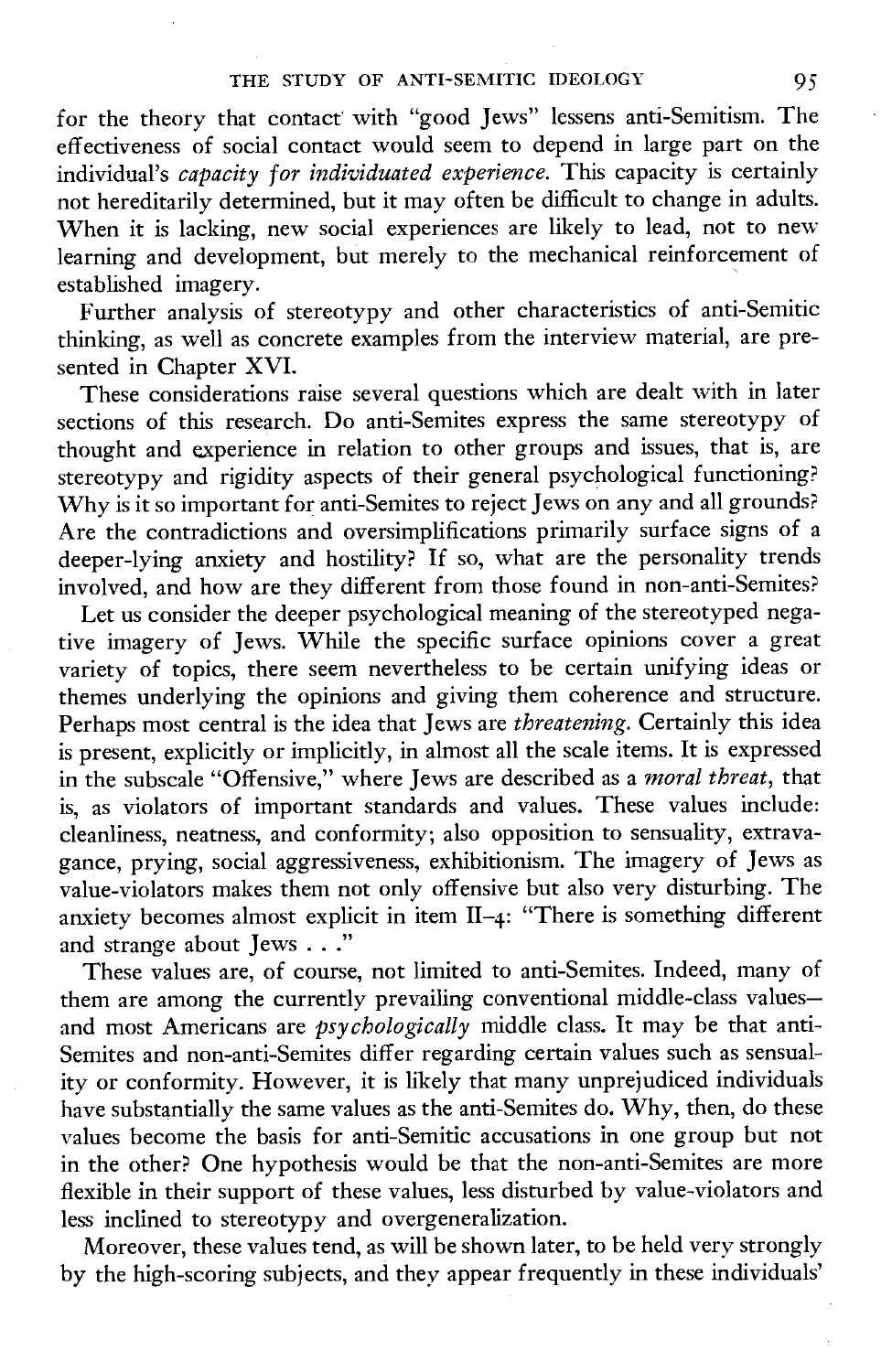<sup>THE</sup> AUTHORITARIAN PERSONALITY<br>hinking about themselves, other people, and social issue<br>of the emotional support given these values, and the i<br>upposed value-violators are rejected, it is reasonable<br>urfore opinions and att thinking about themselves, other people, and social issues generally. In view<br>of the emotional support given these values, and the intensity with which<br>supposed value-violators are rejected, it is reasonable to ask whether of the emotional support given these values, and the intensity with which<br>supposed value-violators are rejected, it is reasonable to ask whether the<br>surface opinions and attitudes are motivated by deeper emotional disposiunconscious and attitudes are motivated by deeper emotional disposi-<br>tions. It is possible, for example, that anti-Semites are unconsciously strug-<br>gling to inhibit in themselves the same tendencies that they find so unbea gling to inhibit in themselves the same tendencies that they find so unbear-<br>able in Jews. Jews may be a convenient object on which they can project<br>their unconscious desires and fears. It is difficult otherwise to explain able in Jews. Jews may be a convenient object on which they can project<br>their unconscious desires and fears. It is difficult otherwise to explain why<br>anti-Semites feel so threatened by violations of their moral values, and their unconscious desires and fears. It is difficult otherwise to explain why<br>anti-Semites feel so threatened by violations of their moral values, and why<br>they develop exaggerated, stereotyped imagery of the "morally impur Jews as a threat to the "morally pure" Gentiles. It will be significant in this connection whether the categorical distinction between *value-violators* (ego-alien, morally threatening groups) and *value-supporters* (ego-s connection whether the categorical distinction between *value-violators* (egoconnection whether the categorical distinction between *value-violators* (ego-<br>alien, morally threatening groups) and *value-supporters* (ego-syntonic<br>morally pure groups) appears generally in the thinking of these individ regarding the various other ideological areas to be considered in the following chapters. To the extent that this and other themes underly and unify the entire social thinking of anti-Semites, their specific opinions and a ing chapters. To the extent that this and other themes underly and unify<br>the entire social thinking of anti-Semites, their specific opinions and attitudes<br>must be regarded in part as expressions of deeper-lying personality must be regarded in part as expressions of deeper-lying personality needs,

must be regarded in part as expressions of deeper-lying personality needs<br>anxieties, and conflicts.<br>The idea of Jews as a *social threat* is expressed directly in the subscale<br>"Threatening," where they are described as hav The idea of Jews as a *social threat* is expressed directly in the subscale "Threatening," where they are described as having harmful effects in various areas of social life. This concern with supposed Jewish *power* is a areas of social life. This concern with supposed Jewish *power* is a recurrent theme in the sources from which our scale items were taken and in the later interviews of our subjects as well as in the A-S scale itself. In interviews of our subjects as well as in the A-S scale itself. In the case of the<br>moral values mentioned above, it is implied that non-Jews are the opposite<br>of Jews: clean, conforming, modest, and the like. It would seem t of Jews: clean, conforming, modest, and the like. It would seem that power<br>however, while threatening in Jews, is justified and even valued in non-Jews.<sup>11</sup><br>For example, the attitudes of segregation and exclusion are based however, while threatening in Jews, is justified and even valued in non-Jews.<sup>11</sup> For example, the attitudes of segregation and exclusion are based on the assumption that Gentiles should be more powerful than Jews in order For example, the attitudes of segregation and exclusion are based on the assumption that Gentiles should be more powerful than Jews in order to enforce these policies. Why does the concern with power recur so often and in assumption that Gentiles should be more powerful than Jews in order to<br>enforce these policies. Why does the concern with power recur so often<br>and in so many forms? Why is the Jewish group, which is actually small and<br>relat dominating groups in the *status quo* are supported rather than feared? Is it actually the weakness of the Jews which is most disturbing to the anti-Semite? If the concern with power and the fear of weakness in the high sc actually the weakness of the Jews which is most disturbing to the anti-Semite!<br>If the concern with power and the fear of weakness in the high scorer<br>represent deeper personality trends, these trends should be revealed by t If the concern with power and the fear of weakness in the high scorers<br>represent deeper personality trends, these trends should be revealed by the<br>clinical techniques and they should be expressed in the other ideological a

clinical techniques and they should be expressed in the other ideological areas.<br>The issues of Jewish group loyalty and Jewish assimilation, viewed psy-<br>chologically, reveal several central themes in anti-Semitic ideology. chologically, reveal several central themes in anti-Semitic ideology. At first glance the criticisms of Jews and the demands on them seem both simple and reasonable. The Jews are, it is asserted, too clannish: they either apart in a kind of snobbish seclusion, or, if they do enter community affairs 11 Cf. the "usurper complex" described in Chapter XVII.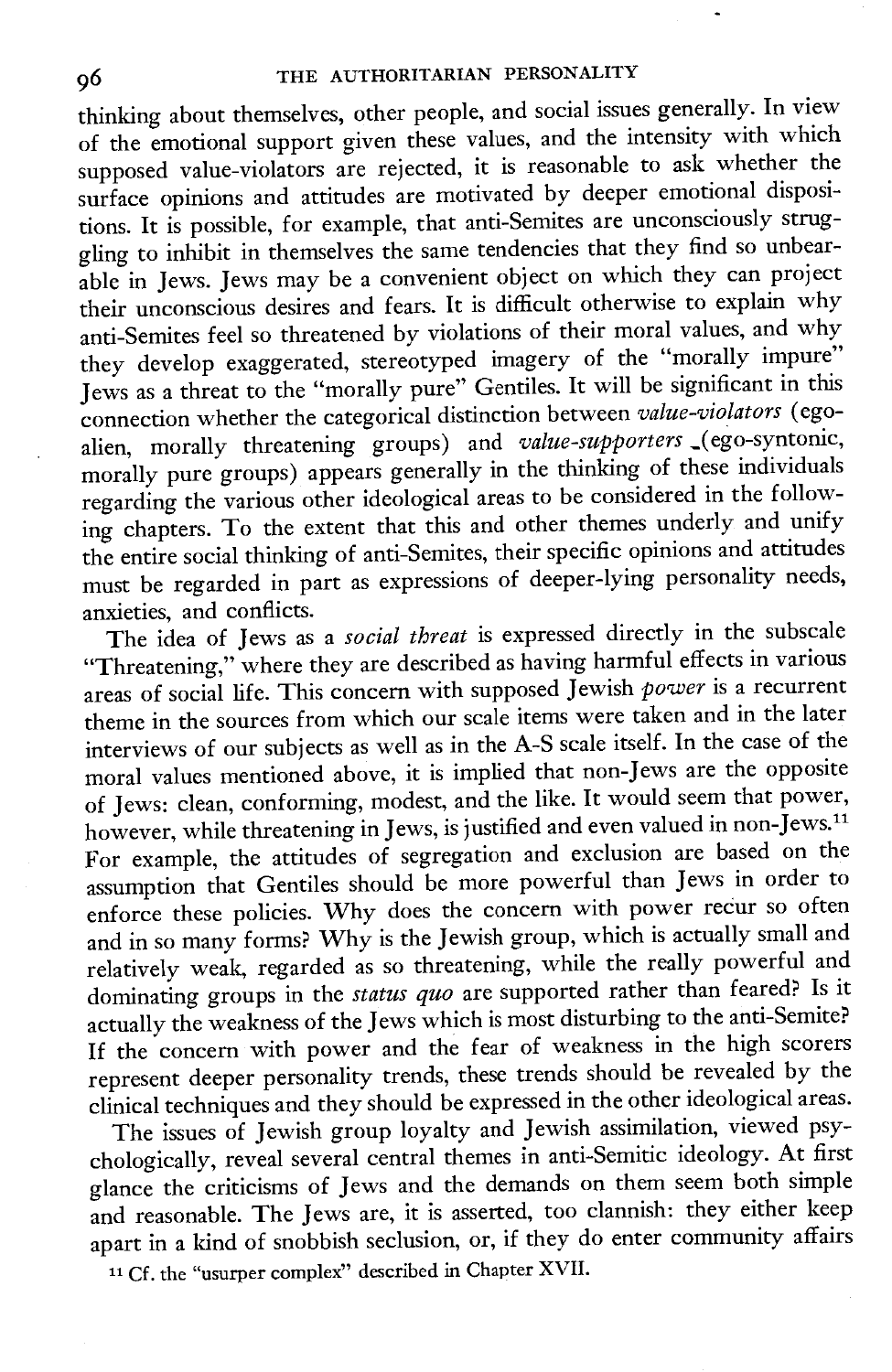THE STUDY OF ANTI-SEMITIC IDEOLOGY 97<br>they stick together and take advantage of other people. Therefore, the Jews<br>must overcome their pride and clannishness, and their attempts to control<br>other groups. When they have thoro and power at the expense of others, they can be liked and accepted. Until limited in certain ways. The essential demand is that the Jews liquidate themselves, that they lose entirely their cultural identity and adhere instead to the prevailing cultural ways. Related to this narrowness is a punitive rather than an understanding approach to value-violators; the Jews deserve what-<br>ever hardships they may sometimes undergo since they have brought i than an understanding approach to value-violators; the Jews deserve whatever hardships they may sometimes undergo since they have brought it on<br>themselves. In this vindictive approach there is no room for more complex<br>explanation, no way of considering discrimination as primarily a cause themselves. In this vindictive approach there is no room for more complex<br>explanation, no way of considering discrimination as primarily a cause<br>rather than an effect of Jewish traits. There is an aversion to the idea that explanation, no way of considering discrimination as primarily a cause<br>rather than an effect of Jewish traits. There is an aversion to the idea that the<br>basis for resolution of Jewish-Gentile conflict lies primarily in the rather than an effect of Jewish traits. There is an aversion to the idea that the basis for resolution of Jewish-Gentile conflict lies primarily in the total social organization—and therefore in the dominant groups in the basis for resolution of Jewish-Gentile conflict lies primarily in the total social organization—and therefore in the dominant groups in the society—and only secondarily in Jews themselves.<br>But this demand for assimilation

secondarily in Jews themselves.<br>But this demand for assimilation is not as simple as it seems at first glance.<br>Jews who attempt to assimilate are apparently even more suspect than the<br>others. Accusations of "prying," "powe and seemingly generous acts by Jews are attributed to hidden selfish motives (subscale "Intrusive"). There is no logical basis for urging on the one hand that Jews become like everyone else, and on the other hand, that Jew that Jews become like everyone else, and on the other hand, that Jews be

It need not be denied by non-anti-Semites that there are extremely clannish and power-seeking individuals in the Iewish as well as in the Gentile limited and excluded in the most important areas of social life.<br>It need not be denied by non-anti-Semites that there are extremely clan-<br>nish and power-seeking individuals in the Jewish as well as in the Gentile<br>group. Bu nish and power-seeking individuals in the Jewish as well as in the Gentile<br>group. But why do the high scorers not oppose *all* individuals who seek<br>power for themselves or their narrow groups and who would take advantage power for themselves or their narrow groups and who would take advantage<br>of others? It is a remarkable fact that most individuals who see clannishness, power for themselves or their narrow groups and who would take advantage<br>of others? It is a remarkable fact that most individuals who see clannishness,<br>prying, and power-seeking as "Jewish traits" value the same things, un other names, in Gentiles. It is accepted as "human nature" that each individual will stand by his group, that "blood is thicker than water," and that each group is therefore unified in its material interests. As long as th vidual will stand by his group, that "blood is thicker than water," and that each group is therefore unified in its material interests. As long as there isany trace of a Jewish group, therefore, it is expected that each Jew will have<br>primary loyalty to it. While this "clannishness" is deplored, the anti-Semites<br>tend to hold in contempt anyone who lacks "loyalty and pride" in primary loyalty to it. While this "clannishness" is deplored, the anti-Semites<br>tend to hold in contempt anyone who lacks "loyalty and pride" in his group.<br>and to put great value on these traits in their own groups.<br>The ima and to put great value on these traits in their own groups.<br>The imagery described above seems to characterize the thinking of most

anti-Semites. Individual differences in the pattern of attitudes (programs of action) supported depend primarily on the strength of adherence to democratic values. Openly antidemocratic individuals have a direct and clear-cut program: violent attack on the Jews leading to total liquidation or to perma program: violent attack on the Jews leading to total liquidation or to permanent suppression and restriction. What to do is, however, a greater psycho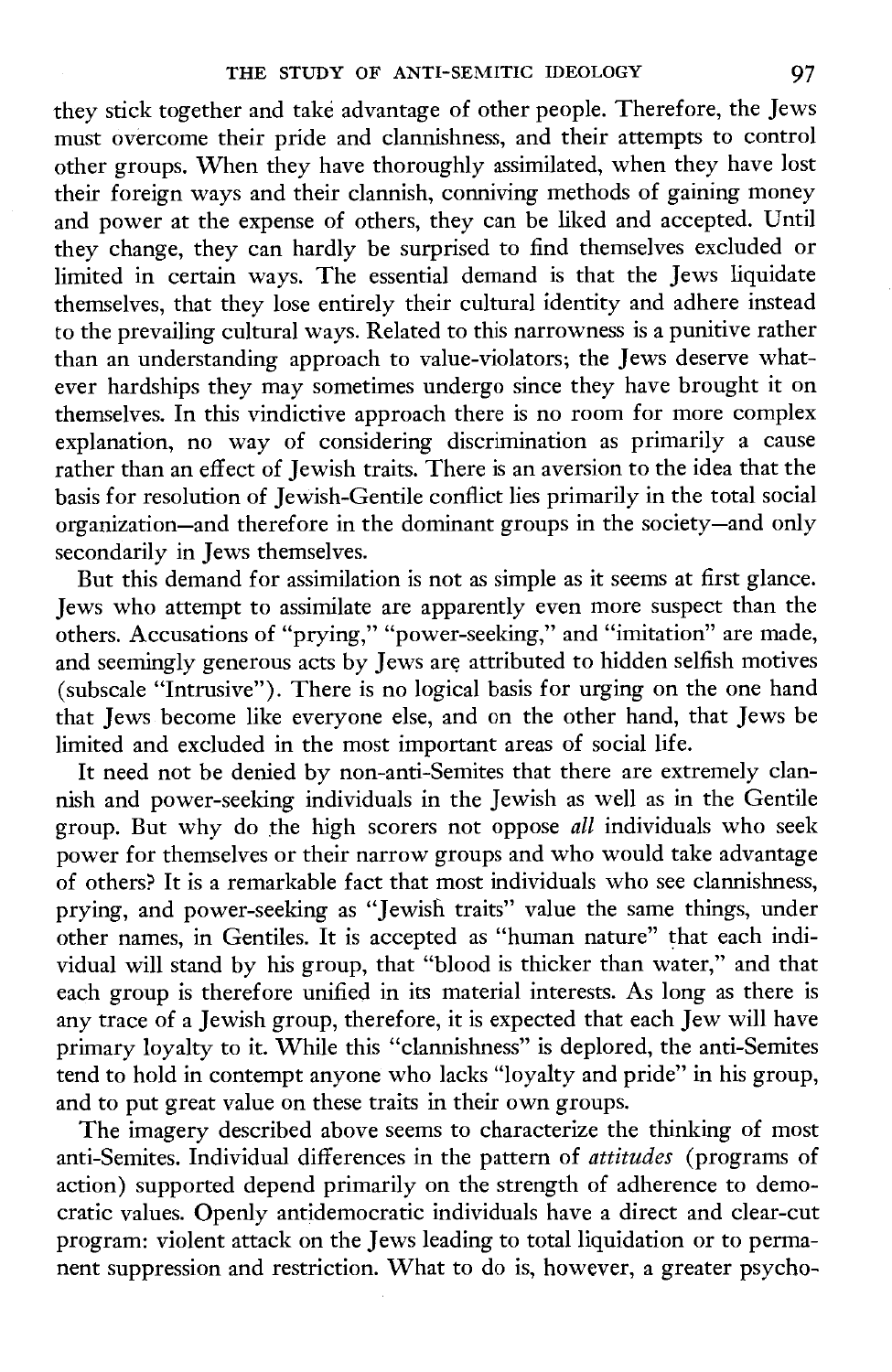98 THE AUTHORITARIAN PERSONALITY<br>logical problem for those who have the same imagery, but who at the same<br>time want to support democratic values of equality, nonviolence, and the like.<br>The negative imagery of Jews, and the

logical problem for those who have the same imagery, but who at the same<br>time want to support democratic values of equality, nonviolence, and the like.<br>The negative imagery of Jews, and the accompanying sense of threat<br>inv The negative imagery of Jews, and the accompanying sense of threat<br>involve two main fears which form the basis for attitudes. There is, first, the<br>fear of *contamination*: the fear that Jews may, if permitted intimate or i sive contact with Gentiles, have a corrupting or degenerating influence.<br>Various forms of corruption may occur: moral, political, intellectual, sensual, and so on. Among the many ideas which have been attributed to "Jewish fear of *contamination*: the fear that Jews may, if permitted intimate or inten-<br>sive contact with Gentiles, have a corrupting or degenerating influence<br>Various forms of corruption may occur: moral, political, intellectual sensual, and so on. Among the many ideas which have been attributed to "Jewish contamination" are free love, radicalism, atheism, moral relativism, modern trends in art and literature. Gentiles who support ideas such as th tend to be regarded as unwitting victims who have been psychologically<br>contaminated in the same way that one may be organically infected by a<br>disease. The notion that one Jew can "infect" many Gentiles is very usefu<br>in rat disease. The notion that one Jew can "infect" many Gentiles is very useful<br>in rationalizing many apparent contradictions. It permits one to attribute<br>great influence to the Jews and thus to blame most social problems on th tend to be regarded as unwitting victims who have been psychologically contaminated in the same way that one may be organically infected by a disease. The notion that one Jew can "infect" many Gentiles is very useful in ra disease. The notion that one Jew can "infect" many Gentiles is very useful<br>in rationalizing many apparent contradictions. It permits one to attribute<br>great influence to the Jews and thus to blame most social problems on th called "Jewish" even when most of its supporters are Gentile, since the latter are regarded as merely dupes or victims of Jewish contamination. An individual who accepts this reasoning feels compelled, no matter how great vidual who accepts this reasoning feels compelled, no matter how great his value for tolerance, to protect the Gentile group by restricting the activities

value for tolerance, to protect the Gentile group by restricting the activities of the Jewish group.<br>
Viewed psychologically, this way of thinking raises several questions<br>
Why is it necessary for anti-Semites to regard Je Viewed psychologically, this way of thinking raises several questions.<br>Why is it necessary for anti-Semites to regard Jews as the source of all these ideas, that is, why do they regard these ideas as *imposed* on Gentile b ideas, that is, why do they regard these ideas as *imposed* on Gentile but *originating* in Jews? One hypothesis is that this represents an attempt on the part of the prejudiced individual to resolve an inner moral conflic originating in Jews? One hypothesis is that this represents an attempt on externalizing or projecting his own immoral tendencies; the inner conflict is the part of the prejudiced individual to resolve an inner moral conflict by externalizing or projecting his own immoral tendencies; the inner conflict is replaced by a new conflict between groups: the sterotypically moral externalizing or projecting his own immoral tendencies; the inner conflict is replaced by a new conflict between groups: the sterotypically moral "we" and the stereotypically immoral "they." That the inner conflict persist replaced by a new conflict between groups: the sterotypically moral "we" and the stereotypically immoral "they." That the inner conflict persists unconsciously in full force is shown by emphasis on external immorality and in the stereotypically immoral "they." That the inner conflict persists<br>unconsciously in full force is shown by emphasis on external immorality and<br>by the fear that this immorality will corrupt all who are exposed to it. T

by the fear that this immorality will corrupt all who are exposed to it. The investigation of this and other hypotheses is reported in later chapters.<br>In addition to the fear of contamination there is the *fear of being ov* investigation of this and other hypotheses is reported in later chapters.<br>In addition to the fear of contamination there is the *fear of being over-*<br>whelmed. This anxiety is related to the imagery of Jews as prying and po whelmed. This anxiety is related to the imagery of Jews as prying and power-<br>seeking. If Jews are given the opportunity of free participation in commu-<br>nity affairs then, granted that they have these tendencies, they will seeking. If Jews are given the opportunity of free participation in commu-<br>nity affairs then, granted that they have these tendencies, they will form a<br>small sectarian clique interested only in their own power and material mity affairs then, granted that they have these tendencies, they will form a small sectarian clique interested only in their own power and material interests. To gain these aims they will shrewdly use even the most ruthles small sectarian clique interested only in their own power and material inter-<br>ests. To gain these aims they will shrewdly use even the most ruthless and<br>dishonest methods. There is thus great danger that the Gentile group dishonest methods. There is thus great danger that the Gentile group will<br>be persecuted, victimized, exploited-in short, overwhelmed.<br>It is difficult indeed, for a person with such hostile imagery and such dishonest methods. There is thus great danger that the Gentile group will<br>be persecuted, victimized, exploited—in short, overwhelmed.<br>It is difficult indeed, for a person with such hostile imagery and such<br>anxiety, to have

It is difficult indeed, for a person with such hostile imagery and such anxiety, to have entirely democratic attitudes regarding Jewish-Gentile Jewish-Gentile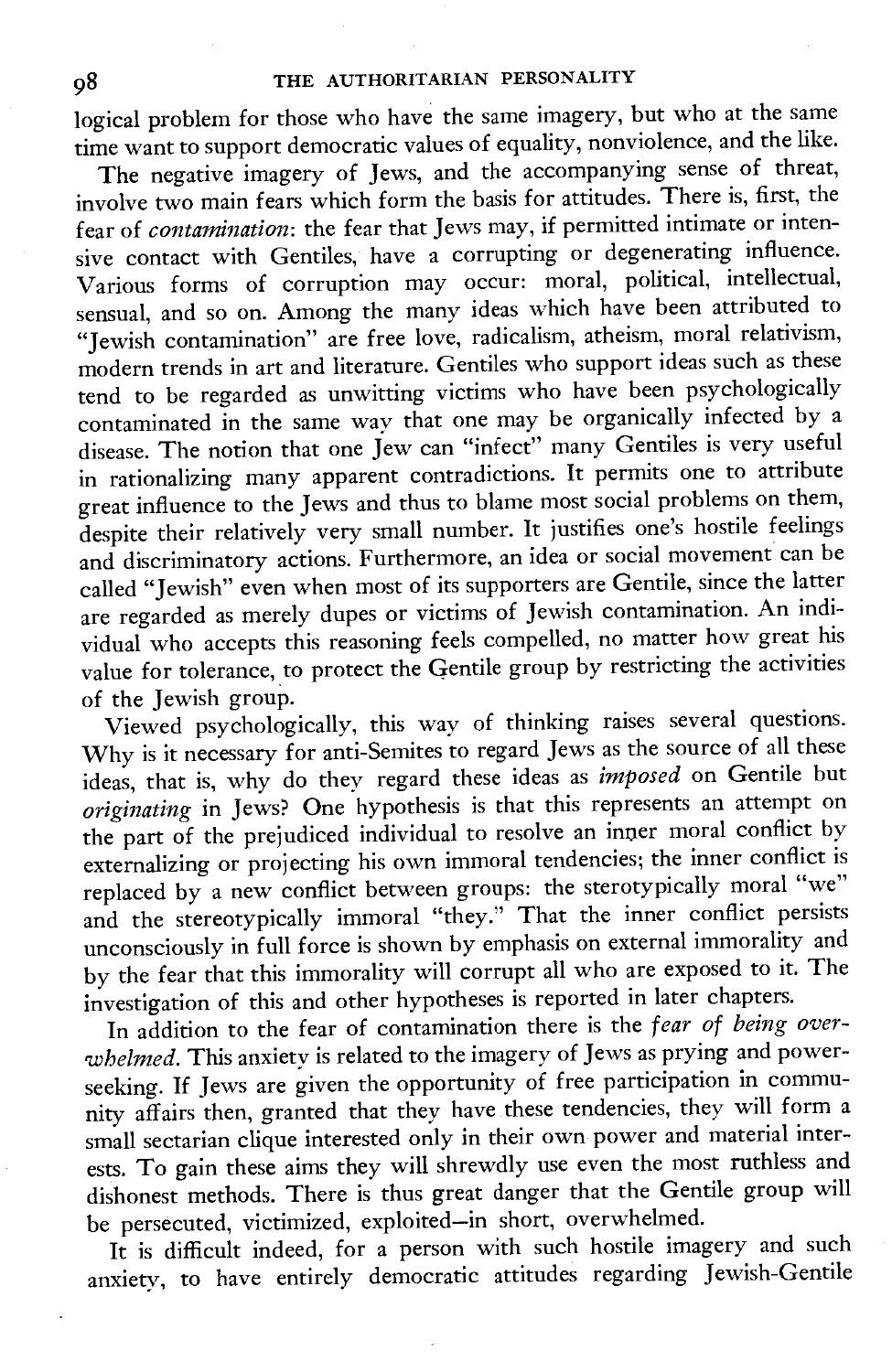THE STUDY OF ANTI-SEMITIC IDEOLOGY 99<br>interaction. Most pseudodemocratic attitudes represent attempts, conscious<br>or unconscious, at compromise between the tendency to express the under-<br>lying hostility directly (aggressive ilation represents one such compromise, since total assimilation is, so to speak, a nonviolent way of liquidating the Jews. If there were  $no$  Jews then at least one source of anxiety and one object of hostility would be r tunately, partial assimilation (the phase in which some Jews attempt to assimilate while others do not) seems to be more disturbing to anti-Semites than none at all. As long as the anti-Semites have some sense of the presence of a Jewish group-and thus an image of "the Jew" which can be applied stereotypically to all individual Jews-those Jews who seem to be assimilating will be suspected of evil motives. It is an oft-repeated historical paradox that those who demand total assimilation do the most to prevent it, since their hostility and discrimination tend on the one hand to increase Jewish nationalism and pride, and on the other hand to provide external barriers repelling hostility and discrimination tend on the one hand to increase Jewish nationalism and pride, and on the other hand to provide external barriers repelling<br>those Jews who attempt assimilation into the dominant group. Converse alism and pride, and on the other hand to provide external barriers repelling<br>those Jews who attempt assimilation into the dominant group. Conversely<br>Jewish assimilation has proceeded most rapidly in those communities whic Jewish assimilation has proceeded most rapidly in those communities which<br>have accepted them without totalitarian demands for submission and all-out<br>assimilation.<br>A second way of nonviolently eliminating the Jews, and thus

the problem of interaction by simply not having any, is for them to "stay on their side of the fence and we stay on ours." If they cannot be entirely absorbed—and, despite their demand for total assimilation, most anti-Semites seem to feel that the "basic Jewishness" is permanent—then they shoul on their side of the fence and we stay on ours." If they cannot be entirely<br>absorbed—and, despite their demand for total assimilation, most anti-Semites<br>seem to feel that the "basic Jewishness" is permanent—then they shoul absorbed—and, despite their demand for total assimilation, most anti-Semites seem to feel that the "basic Jewishness" is permanent—then they should, be totally separate. The separation could be made complete if the Jews w "form a nation of their own and keep more to themselves" (Item II-24).<sup>12</sup><br>Some individuals, including Jews, have supported the idea of separation

"form a nation of their own and keep more to themselves" (Item II-24).<sup>12</sup><br>Some individuals, including Jews, have supported the idea of separation<br>(fraternal organizations, neighborhoods, and the like) on grounds of diffe Some individuals, including Jews, have supported the idea of separation<br>caternal organizations, neighborhoods, and the like) on grounds of differ-<br>ces in interests and culture. There can be no objection, from a democratic<br> (fraternal organizations, neighborhoods, and the like) on grounds of differences in interests and culture. There can be no objection, from a democratic point of view, to an organization devoted primarily to Jewish culture point of view, to an organization devoted primarily to Jewish culture and<br>conducted in the Yiddish language, nor to one concerned mainly with Chris-<br><sup>12</sup> The idea of a Jewish nation, particularly the important issue of Jew

conducted in the Yiddish language, nor to one concerned mainly with Chris-<br><sup>12</sup> The idea of a Jewish nation, particularly the important issue of Jewish settlement ir<br>Palestine, has been supported by various ideological cam idea of a Jewish nation, particularly the important issue of Jewish settlement in<br>e, has been supported by various ideological camps. Much support in America has<br>rom open or pseudodemocratic anti-Semites who wish that all Fracestian supported and who are afraid that, if the doors of Palestine are closed, America would have to open its doors to the refugees.<br>Many non-anti-Semites have also supported the idea of a Jewish homeland, but not

there and who are afraid that, if the doors of Palestine are closed, America would have to open its doors to the refugees.<br>Many non-anti-Semites have also supported the idea of a Jewish homeland, but not<br>for reasons of sep open its doors to the refugees.<br>Many non-anti-Semites have also supported the idea of a Jewish homeland, but not<br>for reasons of separation and exclusion. The main democratic reasoning, in general, is<br>that there should be a that there should be a geographical-political unit in which Jewish culture can be the primary one, that this nation should be a part of the family of nations, and that all individuals should be free to settle in whatever n primary one, that this nation should be a part of the family of nations, and that all indi-<br>viduals should be free to settle in whatever nation they choose, without the demand for<br>total assimilation or the threat of exclus diversity of ideologies and personalities as any other major grouping, it is not surprising that there is much disagreement on this issue among Jews. In the present discussion, however, the main concern is with non-Jews. diversity of ideologies and personalities as any other major grouping, it is not surprising<br>that there is much disagreement on this issue among Jews. In the present discussion, how-<br>ever, the main concern is with non-Jews. that there is much disagreement on this issue among Jews. In the present discussion, how-<br>ever, the main concern is with non-Jews.<br>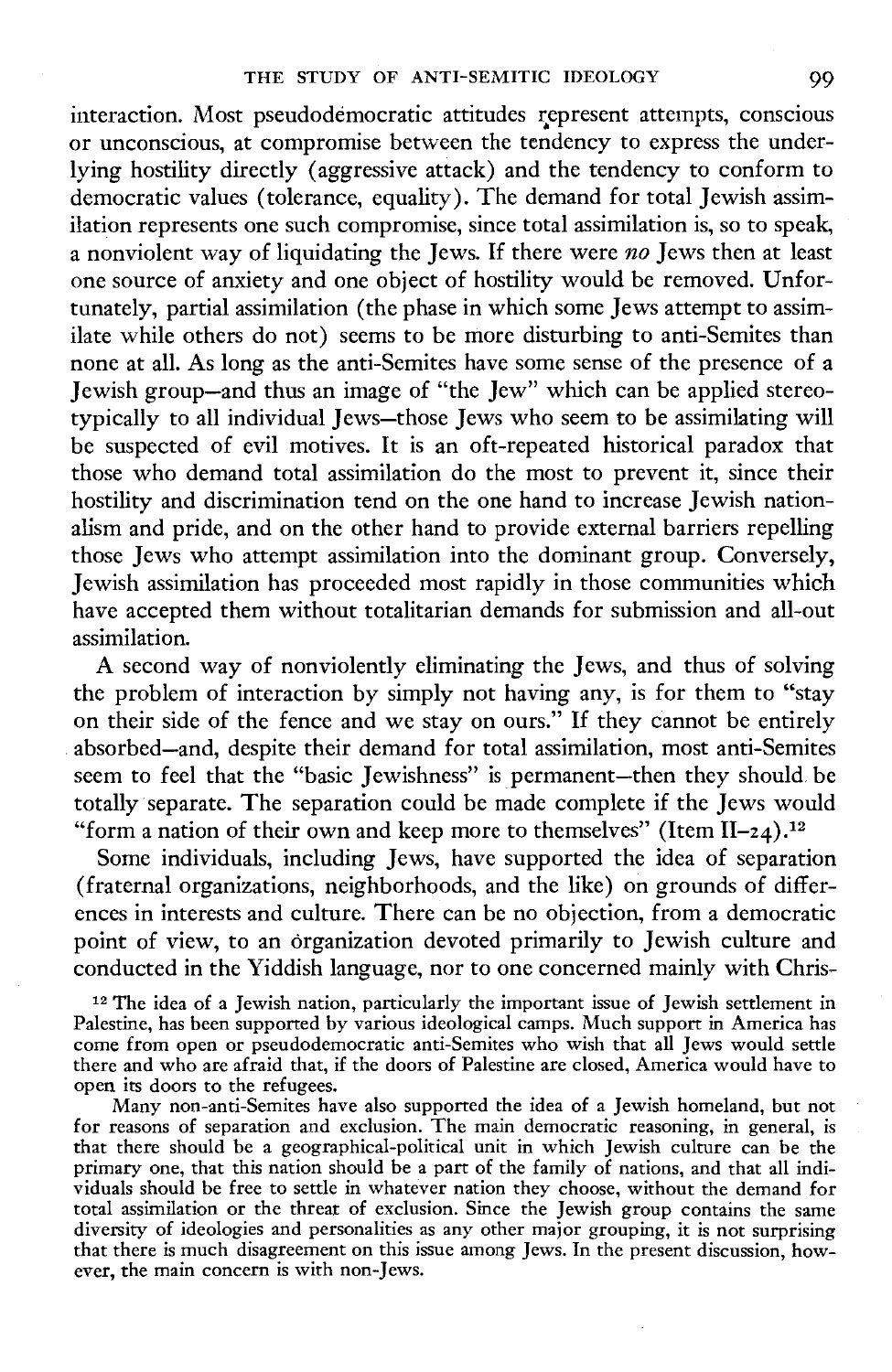o THE AUTHORITARIAN PERSONALITY<br>in religion or any other cultural form. But consistent<br>lues does require that, once the primary aims and fun<br>tion are laid down, membership be open to *any* inc tian religion or any other cultural form. But consistency with democratic values does require that, once the primary aims and functions of the organization are laid down, membership be open to  $any$  individual who accepts i values does require that, once the primary aims and functions of the organization are laid down, membership be open to *any* individual who accepts its principles and meets its requirements. It is undemocratic to exclude a basis of his *individual* merits and faults. The exclusionism of some Jewish groups, while understandable as a defensive "pride" reaction, is no more justified than the equivalent policy in other groups. The total exclusio groups, while understandable as a defensive "pride" reaction, is no more<br>justified than the equivalent policy in other groups. The total exclusion of<br>one group by another, whether on ethnic, religious, social class, skin c groups, while understandable as a defensive "pride" reaction, is no more justified than the equivalent policy in other groups. The total exclusion of one group by another, whether on ethnic, religious, social class, skin c positified than the equivalent policy in other groups. The total exclusion of one group by another, whether on ethnic, religious, social class, skin color, or other grounds, is necessarily based on stereotypy, hostility an conscious or not. It is sometimes said that "a Jew (or Negro or Catholic)<br>would not be comfortable here." This usually means that he would be ex-<br>posed to some degree of prejudice, subtle or crude, and it is the others whe

posed to some degree of prejudice, subtle or crude, and it is the others who would be uncomfortable.<br>
Discrimination takes a variety of other forms, all designed to limit Jewish-Gentile interaction by restricting the full posed to some degree of prejudice, subtle or crude, and it is the others who<br>would be uncomfortable.<br>Discrimination takes a variety of other forms, all designed to limit Jewish-<br>Gentile interaction by restricting the full Gentile interaction by restricting the full participation of Jews in community and national affairs. All forms of discrimination (exclusion, segregation, suppression, and so forth) against all groups have the double functi ing intergroup contact and of maintaining the dominant social position of the group doing the discriminating. ing intergroup contact and of maintaining the dominant social position of<br>the group doing the discriminating.<br>There are many economic, political, religious, and other institutional forces<br>involved in the subordination of v

involved in the subordination of various American groups. These broader ul forces<br>broade:<br>Ve were involved in the subordination of various American groups. These broads social forces were, however, beyond the scope of this research. We were concerned, as stated in Chapter I, with the problem of the *consumption* of involved in the subordination of various American groups. These broader<br>social forces were, however, beyond the scope of this research. We were<br>concerned, as stated in Chapter I, with the problem of the *consumption* of<br>id concerned, as stated in Chapter I, with the problem of the *consumption* of ideology by the individual: granted that various ideologies are present in the social environment, why is it that some individuals consume (assimi social environment, why is it that some individuals consume (assimilate, accept) the more undemocratic forms while others consume the more democratic forms? The general assumption made was that, granted the possibility of accept) the more undemocratic forms while others consume the more demo-<br>cratic forms? The general assumption made was that, granted the possibility<br>of choice, an individual will be most receptive to that ideology which has eratic forms? The general assumption made was that, granted the possibility of choice, an individual will be most receptive to that ideology which has most psychological meaning for him and the most significant function wi within his over-all adjustment. Accordingly, there was much concern with<br>the psychological content of anti-Semitic ideology in an attempt to form<br>hypotheses regarding the deeper psychological trends, if any, which underlie form<br>inderlie<br>by the<br>to the

hypotheses regarding the deeper psychological trends, if any, which underliest<br>and motivate the surface opinions and attitudes.<br>Numerous trends underlying anti-Semitic ideology are suggested by the<br>present scale results: s present scale results: stereotypy; rigid adherence to middle-class values; the tendency to regard one's own group as morally pure in contrast to the immoral outgroup; opposition to and exaggeration of prying and sensuality tendency to regard one's own group as morally pure in contrast to the immoral outgroup; opposition to and exaggeration of prying and sensuality; extreme concern with dominance and power (fear of Jewish power and desire for whelmed and victimized; the desire to erect social barriers in order to separate one group from another and to maintain the morality and the dominance of one's own group. separate one group from another and to maintain the morality and the dominance of one's own group.